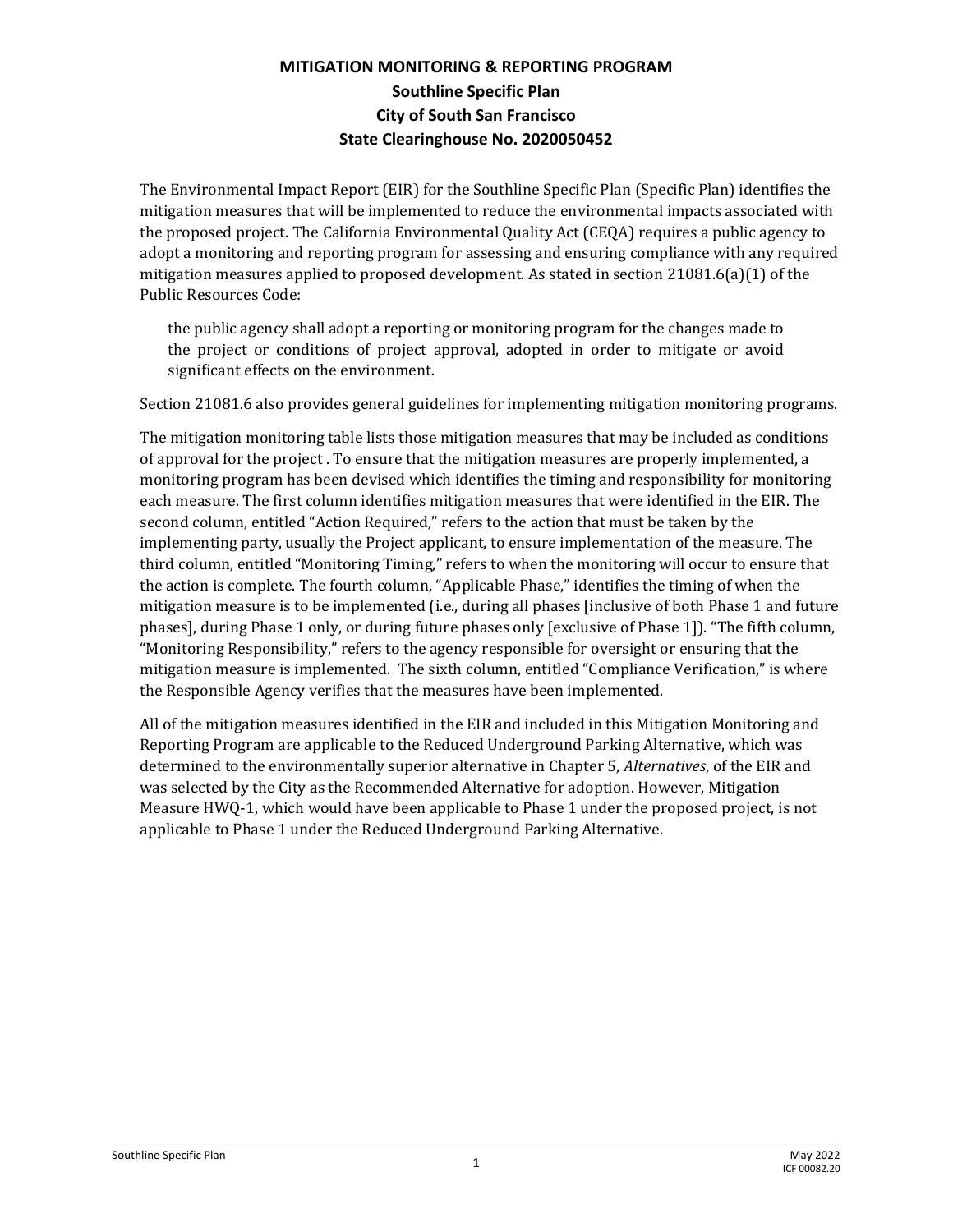|                                                                                                                                                                                                                                                                                                                                                                                                                                                                                                                                                                                                                                                                                                                                                                                                                                                                                                                                                                                                                                                                                                                                                                                                                                                                                                                                                                            |                                                                                                                                                           | <b>Monitoring</b>                               | Applicable | <b>Monitoring</b>                                                                                                  |         | <b>Compliance Verification</b> |                 |
|----------------------------------------------------------------------------------------------------------------------------------------------------------------------------------------------------------------------------------------------------------------------------------------------------------------------------------------------------------------------------------------------------------------------------------------------------------------------------------------------------------------------------------------------------------------------------------------------------------------------------------------------------------------------------------------------------------------------------------------------------------------------------------------------------------------------------------------------------------------------------------------------------------------------------------------------------------------------------------------------------------------------------------------------------------------------------------------------------------------------------------------------------------------------------------------------------------------------------------------------------------------------------------------------------------------------------------------------------------------------------|-----------------------------------------------------------------------------------------------------------------------------------------------------------|-------------------------------------------------|------------|--------------------------------------------------------------------------------------------------------------------|---------|--------------------------------|-----------------|
| <b>Mitigation Measure</b>                                                                                                                                                                                                                                                                                                                                                                                                                                                                                                                                                                                                                                                                                                                                                                                                                                                                                                                                                                                                                                                                                                                                                                                                                                                                                                                                                  | <b>Action Required</b>                                                                                                                                    | <b>Timing</b>                                   | Phase(s)   | <b>Responsibility</b>                                                                                              | Initial | <b>Date</b>                    | <b>Comments</b> |
| <b>Air Quality</b>                                                                                                                                                                                                                                                                                                                                                                                                                                                                                                                                                                                                                                                                                                                                                                                                                                                                                                                                                                                                                                                                                                                                                                                                                                                                                                                                                         |                                                                                                                                                           |                                                 |            |                                                                                                                    |         |                                |                 |
| <b>Mitigation Measure AQ-1: Require Fugitive</b><br><b>Dust Best Management Practices</b><br>All applicants proposing development of<br>projects within the project site, including the<br>Phase 1 applicant, shall require their<br>contractors, as a condition of contract, to<br>reduce construction-related fugitive dust by<br>implementing BAAQMD's basic control<br>measures at all construction and staging areas.<br>The following measures are to be required as<br>such contract conditions and are based on<br>BAAQMD's current CEQA guidelines:<br>• All exposed surfaces (e.g., parking areas,<br>staging areas, soil piles, graded areas,<br>unpaved access roads) shall be watered two<br>times per day.<br>• All haul trucks transporting soil, sand, or<br>other loose material off-site shall be<br>covered.<br>All visible mud or dirt track-out onto<br>adjacent public roads shall be removed<br>using wet-power vacuum street sweepers<br>at least once per day. The use of dry-power<br>sweeping shall be prohibited.<br>• All vehicle speeds on unpaved roads,<br>driveways, or driving surfaces shall be<br>limited to 15 mph.<br>All roadways, driveways, and sidewalks to<br>be paved shall be completed as soon as<br>possible. Building pads shall be laid as soon<br>as possible after grading, unless seeding or<br>soil binders are used. | Project applicant to<br>demonstrate that all<br>applicable BAAQMD<br>basic control measures<br>have been incorporated<br>into contract<br>specifications. | Once prior to<br>issuance of<br>grading permit. | All Phases | City of South<br>San Francisco<br>Economic and<br>Community<br>Development<br>Department<br>(Building<br>Division) |         |                                |                 |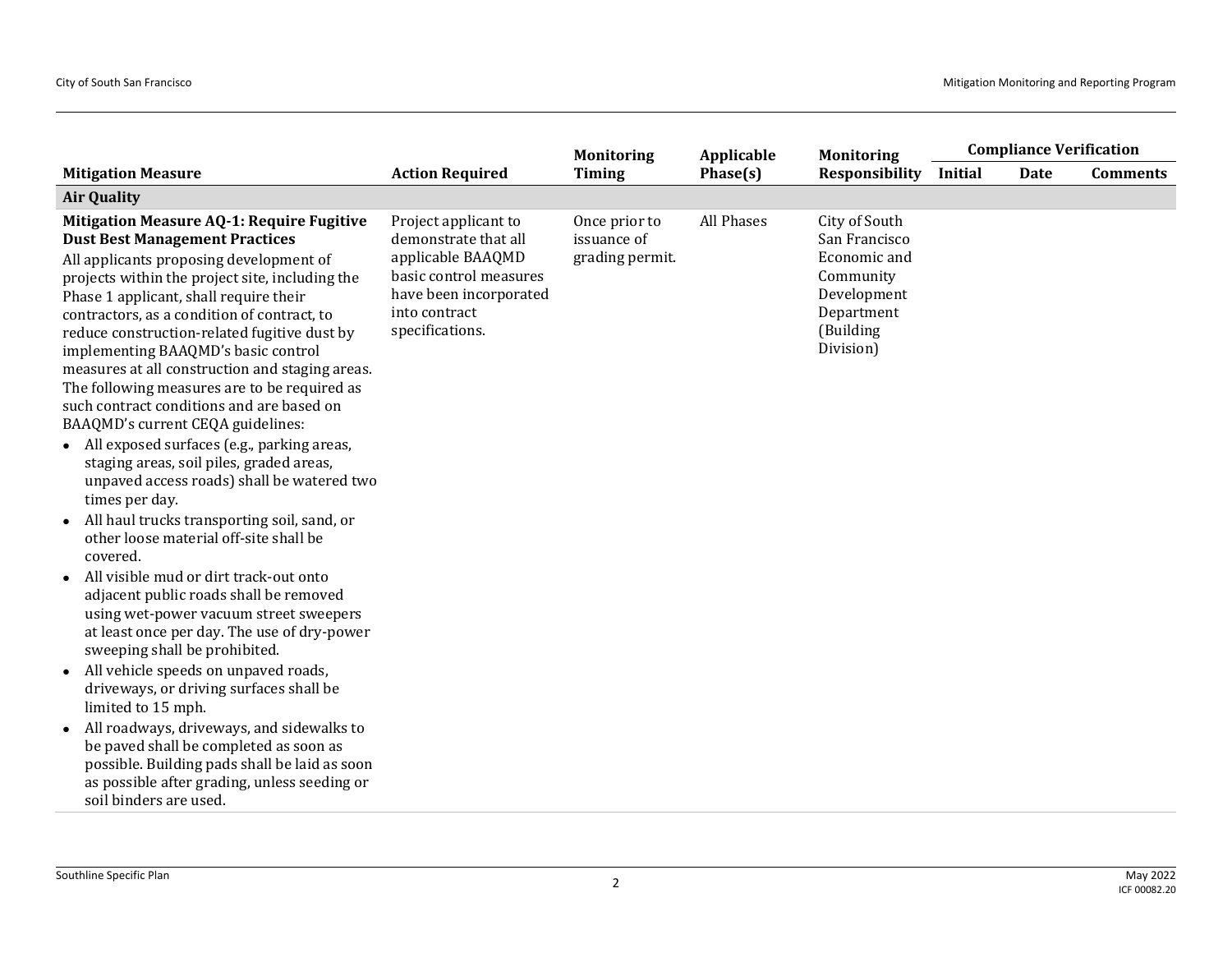|                                                                                                                                                                                                                                                                                                                                                                                                                                                                                                                                                                                                                                                                                                                                                                                                                                                                                                                                                                                                                                                                                                                                 |                                                                                                                                                                                                                                                                                 | <b>Monitoring</b>                               | Applicable | <b>Monitoring</b>                                                                                                  |                | <b>Compliance Verification</b> |                 |
|---------------------------------------------------------------------------------------------------------------------------------------------------------------------------------------------------------------------------------------------------------------------------------------------------------------------------------------------------------------------------------------------------------------------------------------------------------------------------------------------------------------------------------------------------------------------------------------------------------------------------------------------------------------------------------------------------------------------------------------------------------------------------------------------------------------------------------------------------------------------------------------------------------------------------------------------------------------------------------------------------------------------------------------------------------------------------------------------------------------------------------|---------------------------------------------------------------------------------------------------------------------------------------------------------------------------------------------------------------------------------------------------------------------------------|-------------------------------------------------|------------|--------------------------------------------------------------------------------------------------------------------|----------------|--------------------------------|-----------------|
| <b>Mitigation Measure</b>                                                                                                                                                                                                                                                                                                                                                                                                                                                                                                                                                                                                                                                                                                                                                                                                                                                                                                                                                                                                                                                                                                       | <b>Action Required</b>                                                                                                                                                                                                                                                          | <b>Timing</b>                                   | Phase(s)   | <b>Responsibility</b>                                                                                              | <b>Initial</b> | Date                           | <b>Comments</b> |
| • A publicly visible sign shall be posted with<br>the telephone number and the name of the<br>person to contact at the lead agency<br>regarding dust complaints. This person<br>shall respond and take corrective action<br>within 48 hours. The phone number of<br>BAAQMD shall also be visible to ensure<br>compliance.                                                                                                                                                                                                                                                                                                                                                                                                                                                                                                                                                                                                                                                                                                                                                                                                       |                                                                                                                                                                                                                                                                                 |                                                 |            |                                                                                                                    |                |                                |                 |
| Mitigation Measure AQ-2: Require at Least<br><b>Tier 4 Final Engines on Construction</b><br>Equipment<br>All applicants proposing development of<br>projects within the project site, including the<br>Phase 1 applicant, shall require their<br>contractors, as a condition of contract, to<br>reduce construction-related exhaust emissions<br>by ensuring that all off-road equipment<br>operates with at least EPA-approved Tier 4<br>Final or newer engines. Exemptions can be<br>made for specialized equipment when Tier 4<br>engines are not commercially available within<br>200 miles of the project site. The construction<br>contract must identify these pieces of<br>equipment, document their unavailability, and<br>ensure that they operate on no less than an<br>EPA-approved Tier 3 engine. At least 95<br>percent of off-road equipment must operate<br>with at least an EPA-approved Tier 4 Final or<br>newer engine. All contractors shall be required<br>to submit a list of equipment and associated<br>Engine Identification Numbers to the California<br>Air Resources Board for Tier 4 verification. | Project applicant $(s)$ to<br>provide City applicable<br>provisions of<br>construction contract<br>requiring off-road<br>equipment be equipped<br>with engines that meet<br><b>EPA-approved Tier 4</b><br>final emissions<br>standards, or Tier 3 in<br>the case of exemptions. | Once prior to<br>issuance of<br>grading permit. | All Phases | City of South<br>San Francisco<br>Economic and<br>Community<br>Development<br>Department<br>(Building<br>Division) |                |                                |                 |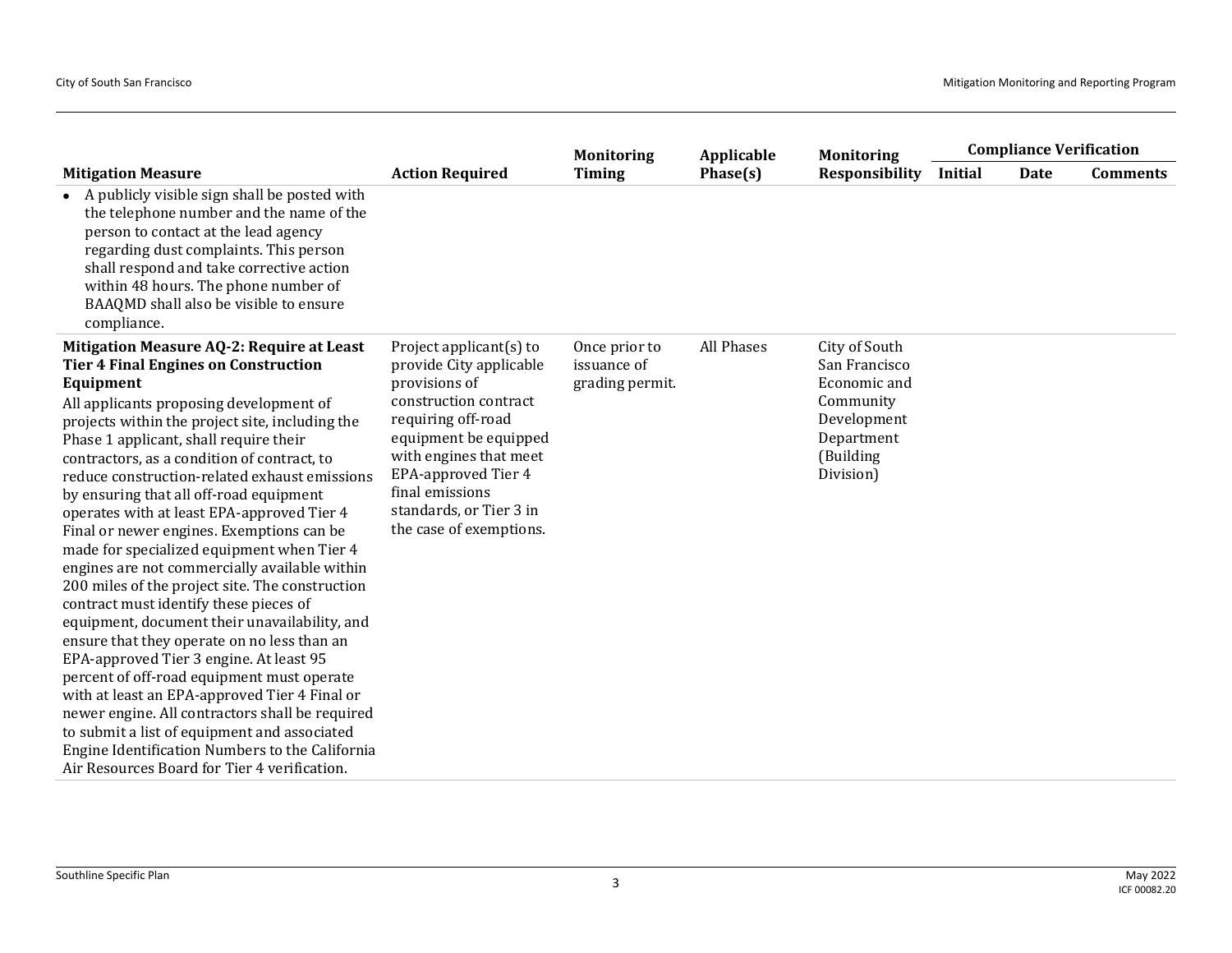|                                                                                                                                                                                                                                                                                                                                                                                                                                                                                                                                                                                                                                                                                                                                                                                                          |                                                                                                                                                                                                                                                        | <b>Monitoring</b>                               | Applicable                   | <b>Monitoring</b>                                                                                                  |                | <b>Compliance Verification</b> |                 |
|----------------------------------------------------------------------------------------------------------------------------------------------------------------------------------------------------------------------------------------------------------------------------------------------------------------------------------------------------------------------------------------------------------------------------------------------------------------------------------------------------------------------------------------------------------------------------------------------------------------------------------------------------------------------------------------------------------------------------------------------------------------------------------------------------------|--------------------------------------------------------------------------------------------------------------------------------------------------------------------------------------------------------------------------------------------------------|-------------------------------------------------|------------------------------|--------------------------------------------------------------------------------------------------------------------|----------------|--------------------------------|-----------------|
| <b>Mitigation Measure</b>                                                                                                                                                                                                                                                                                                                                                                                                                                                                                                                                                                                                                                                                                                                                                                                | <b>Action Required</b>                                                                                                                                                                                                                                 | Timing                                          | Phase(s)                     | <b>Responsibility</b>                                                                                              | <b>Initial</b> | Date                           | <b>Comments</b> |
| Mitigation Measure AQ-3: Require Use of<br>Diesel Trucks with 2010-Compliant Model<br><b>Year Engines</b><br>Applicants of future Precise Plans other than<br>Phase 1 shall require their contractors, as a<br>condition of contract, to use diesel trucks that<br>have 2010 model year or newer engines but no<br>less than the average fleet mix for the current<br>calendar year, as set forth in CARB's<br>EMFAC2017 database. In the event that 2010<br>model year or newer diesel trucks cannot be<br>obtained, the contractor must provide<br>documentation to the City showing that it is not<br>feasible to locate such engines following a<br>good-faith effort.                                                                                                                               | Project applicant $(s)$ to<br>provide City applicable<br>provisions of<br>construction contract<br>requiring diesel trucks to<br>be equipped with 2010-<br>compliant model year<br>engines, or submit<br>documentation in the<br>case of an exemption. | Once prior to<br>issuance of<br>grading permit. | <b>Future Phases</b><br>Only | City of South<br>San Francisco<br>Economic and<br>Community<br>Development<br>Department<br>(Building<br>Division) |                |                                |                 |
| <b>Mitigation Measure AQ-4: Require</b><br><b>Construction Fleet to Use Renewable Diesel</b><br>Applicants of future Precise Plans other than<br>Phase 1 shall require their contractors, as a<br>condition of contract, to reduce construction-<br>related exhaust emissions by ensuring that all<br>off-road equipment greater than 50<br>horsepower operates on renewable diesel<br>(such as high-performance renewable diesel).<br>Exemptions can be made for specialized<br>equipment that cannot operate with renewable<br>diesel or if renewable diesel is not<br>commercially available. The contractor must<br>provide documentation to the City showing<br>that specialized equipment cannot use<br>renewable diesel and that a good-faith effort to<br>obtain renewable diesel was conducted. | Project applicant(s) to<br>provide City applicable<br>provisions of<br>construction contract<br>requiring construction<br>fleet to use renewable<br>diesel, or submit<br>documentation in the<br>case of an exemption.                                 | Once prior to<br>issuance of<br>grading permit. | <b>Future Phases</b><br>Only | City of South<br>San Francisco<br>Economic and<br>Community<br>Development<br>Department<br>(Building<br>Division) |                |                                |                 |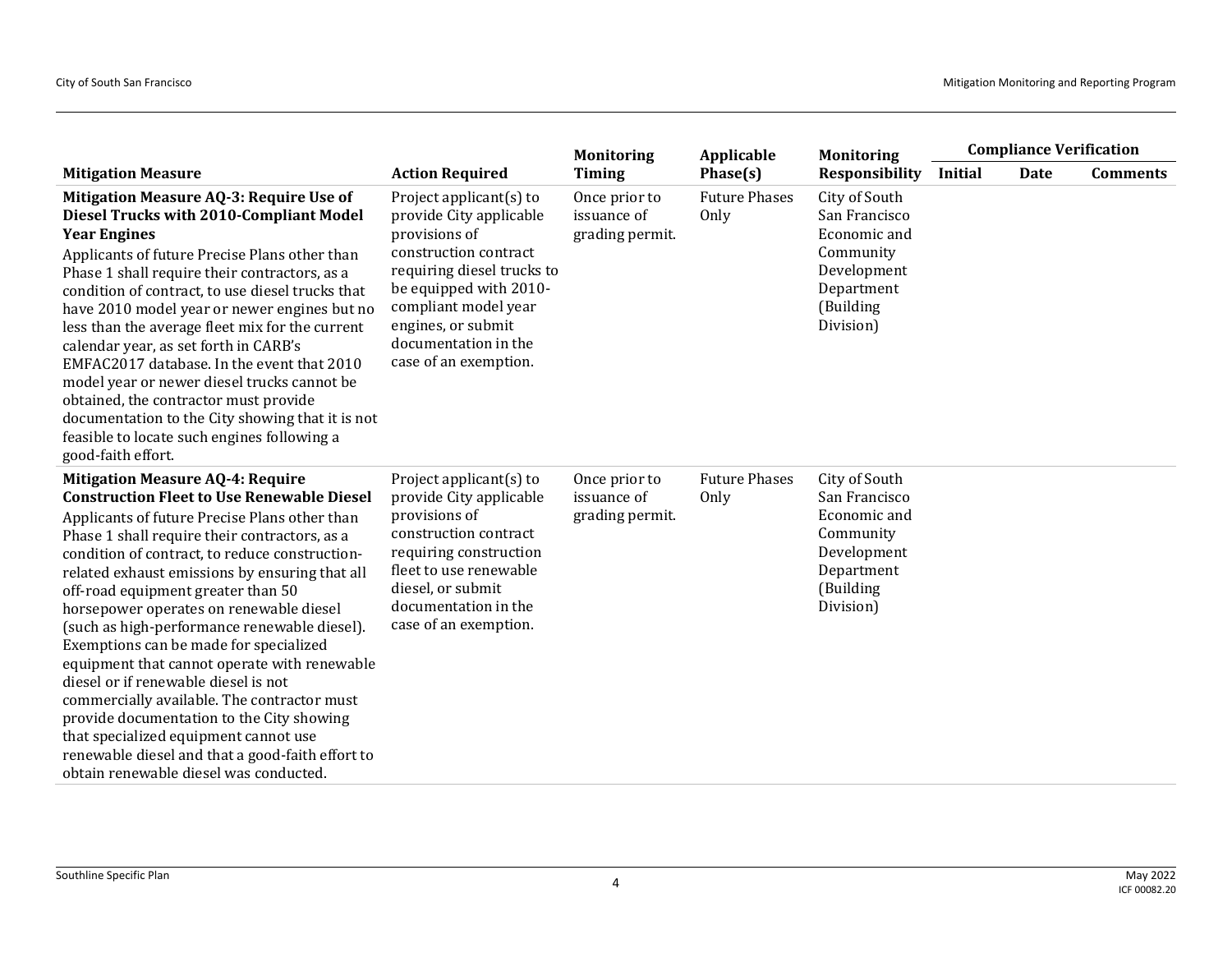|                                                                                                                                                                                                                                                                                                                                                                                                                                                                                                                                                                                                                                                                                                                                                                                                                                                                                                                                                                                                                                                                           |                                                                                                                                                                                                                                                                                                                                                                                                                                                                                                                                                                  | <b>Monitoring</b>                                                                                                                                                                                                                                                                                                                                                   | Applicable                   | <b>Monitoring</b>                                                                                                  | <b>Compliance Verification</b> |      |                 |
|---------------------------------------------------------------------------------------------------------------------------------------------------------------------------------------------------------------------------------------------------------------------------------------------------------------------------------------------------------------------------------------------------------------------------------------------------------------------------------------------------------------------------------------------------------------------------------------------------------------------------------------------------------------------------------------------------------------------------------------------------------------------------------------------------------------------------------------------------------------------------------------------------------------------------------------------------------------------------------------------------------------------------------------------------------------------------|------------------------------------------------------------------------------------------------------------------------------------------------------------------------------------------------------------------------------------------------------------------------------------------------------------------------------------------------------------------------------------------------------------------------------------------------------------------------------------------------------------------------------------------------------------------|---------------------------------------------------------------------------------------------------------------------------------------------------------------------------------------------------------------------------------------------------------------------------------------------------------------------------------------------------------------------|------------------------------|--------------------------------------------------------------------------------------------------------------------|--------------------------------|------|-----------------|
| <b>Mitigation Measure</b>                                                                                                                                                                                                                                                                                                                                                                                                                                                                                                                                                                                                                                                                                                                                                                                                                                                                                                                                                                                                                                                 | <b>Action Required</b>                                                                                                                                                                                                                                                                                                                                                                                                                                                                                                                                           | <b>Timing</b>                                                                                                                                                                                                                                                                                                                                                       | Phase(s)                     | <b>Responsibility</b>                                                                                              | <b>Initial</b>                 | Date | <b>Comments</b> |
| Mitigation Measure AQ-5: Require Low-VOC<br><b>Coatings during Construction</b><br>Applicants of future Precise Plans other than<br>Phase 1 shall require their contractors, as a<br>condition of contract, to reduce construction-<br>related fugitive ROG emissions by ensuring that<br>low-VOC coatings with a VOC content of 10<br>grams/liter or less are used during<br>construction. The applicant shall submit<br>evidence of the use of low-VOC coatings to<br>BAAQMD prior to the start of construction.                                                                                                                                                                                                                                                                                                                                                                                                                                                                                                                                                        | Project applicant $(s)$ to<br>provide City and<br><b>BAAQMD</b> applicable<br>provisions of<br>construction contract<br>requiring low-VOC<br>coatings during<br>construction.                                                                                                                                                                                                                                                                                                                                                                                    | Prior to<br>issuance of<br>building permit<br>for any building<br>or structure<br>requiring<br>coatings.                                                                                                                                                                                                                                                            | <b>Future Phases</b><br>Only | City of South<br>San Francisco<br>Economic and<br>Community<br>Development<br>Department<br>(Building<br>Division) |                                |      |                 |
| Mitigation Measure AQ-6: Purchase of<br><b>Mitigation Credits for Construction</b><br><b>Emissions Exceeding BAAQMD's Daily</b><br><b>Pollutant Thresholds</b><br>Applicants of future Precise Plans other than<br>Phase 1 shall compare their project size with<br>the BAAQMD screening sizes appropriate to<br>their project for construction criteria<br>pollutants, as found in Table 3-1 in BAAQMD's<br>current CEQA Guidelines (2017). The screening<br>limit for general office buildings, an office park,<br>or a government office building is 277,000<br>square feet. The screening limit for general<br>light industrial buildings, including Research<br>and Development uses, is 259,000 square feet.<br>If the project is less than the screening limit for<br>its project type, the applicant shall disclose to<br>the City whether construction-related activities<br>would include any of the following:<br>• Demolition,<br>Simultaneous occurrence of more than two<br>construction phases (e.g., paving and<br>building construction) or simultaneous | Project applicant(s) to<br>provide to City screening<br>analysis, or emissions<br>estimate where required,<br>as part of the project's<br>initial Precise Plan<br>application for review<br>and approval. If the<br>proposed developments<br>are estimated to result in<br>exceedances of the<br>BAAQMD thresholds, the<br>$applicant(s)$ will<br>coordinate with a third-<br>party or governmental<br>entity to pay for criteria<br>pollutant offsets for<br>every year in which<br>construction emissions<br>are estimated to exceed<br>the BAAQMD thresholds. | Once prior to<br>issuance of<br>grading permit<br>for applicable<br>future phases.<br>For applicable<br>future phases,<br>annual<br>construction<br>activity<br>monitoring data<br>criteria<br>pollutant<br>emission<br>estimates<br>submitted for<br>review by<br>February 1 of<br>each year for the<br>prior year. In<br>addition,<br>payment to be<br>made on an | <b>Future Phases</b><br>Only | City of South<br>San Francisco<br>Economic and<br>Community<br>Development<br>Department<br>(Building<br>Division) |                                |      |                 |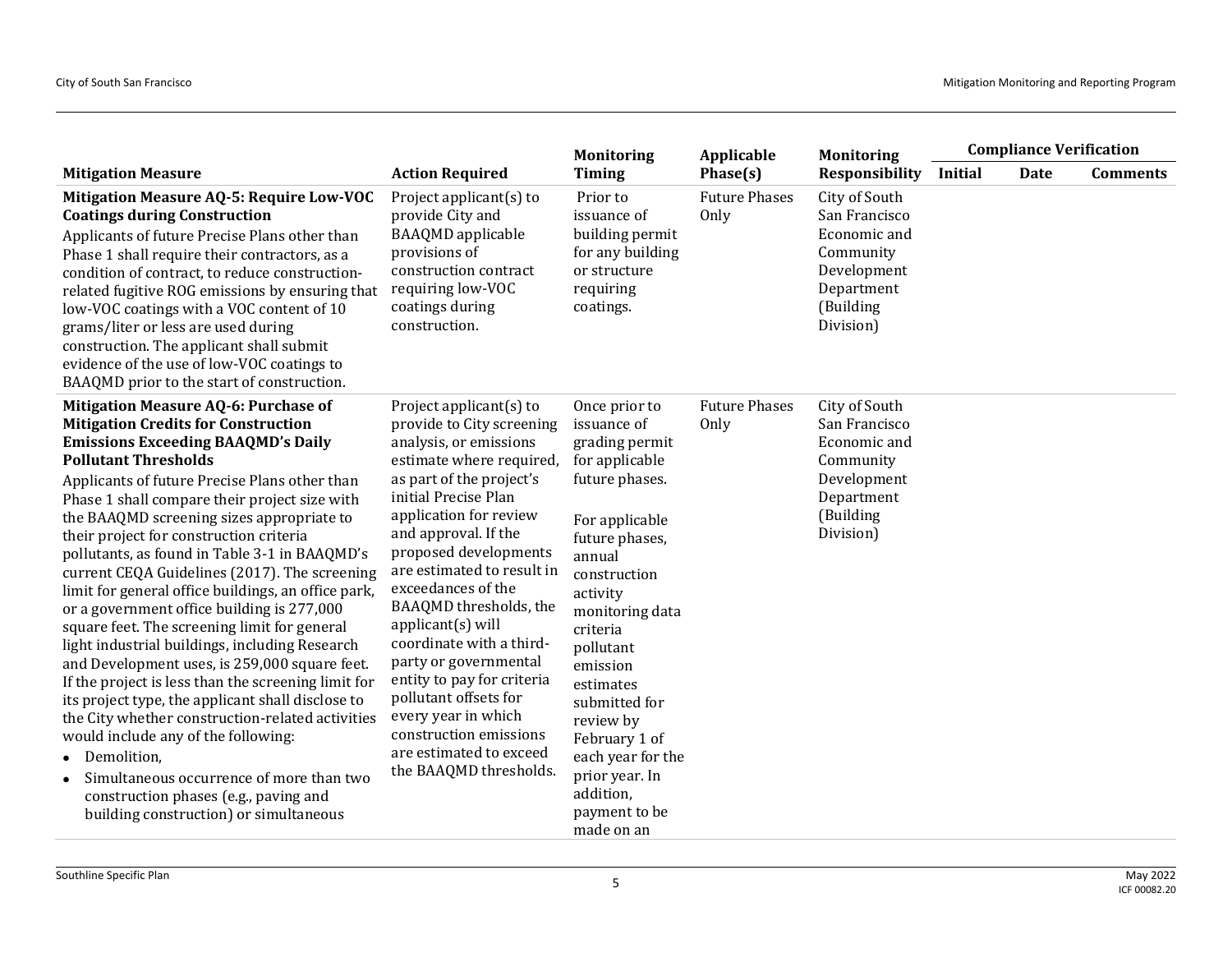| <b>Responsibility</b><br><b>Timing</b><br>Phase(s)<br><b>Action Required</b><br><b>Initial</b><br><b>Date</b><br><b>Comments</b><br><b>Mitigation Measure</b><br>occurrence of construction with other<br>annual basis for<br>Specific Plan development,<br>every year in<br>which<br>Simultaneous construction of more than<br>$\bullet$<br>construction<br>one land use type,<br>emissions<br>Extensive site preparation (i.e., greater than<br>$\bullet$<br>exceed BAAQMD<br>default assumptions used by the CalEEMod<br>thresholds.<br>model for grading, cut and fill, or earth<br>movement), or |                                             | <b>Monitoring</b> | Applicable | <b>Monitoring</b> | <b>Compliance Verification</b> |  |  |
|-------------------------------------------------------------------------------------------------------------------------------------------------------------------------------------------------------------------------------------------------------------------------------------------------------------------------------------------------------------------------------------------------------------------------------------------------------------------------------------------------------------------------------------------------------------------------------------------------------|---------------------------------------------|-------------------|------------|-------------------|--------------------------------|--|--|
|                                                                                                                                                                                                                                                                                                                                                                                                                                                                                                                                                                                                       |                                             |                   |            |                   |                                |  |  |
|                                                                                                                                                                                                                                                                                                                                                                                                                                                                                                                                                                                                       |                                             |                   |            |                   |                                |  |  |
|                                                                                                                                                                                                                                                                                                                                                                                                                                                                                                                                                                                                       |                                             |                   |            |                   |                                |  |  |
|                                                                                                                                                                                                                                                                                                                                                                                                                                                                                                                                                                                                       |                                             |                   |            |                   |                                |  |  |
|                                                                                                                                                                                                                                                                                                                                                                                                                                                                                                                                                                                                       |                                             |                   |            |                   |                                |  |  |
|                                                                                                                                                                                                                                                                                                                                                                                                                                                                                                                                                                                                       |                                             |                   |            |                   |                                |  |  |
|                                                                                                                                                                                                                                                                                                                                                                                                                                                                                                                                                                                                       |                                             |                   |            |                   |                                |  |  |
|                                                                                                                                                                                                                                                                                                                                                                                                                                                                                                                                                                                                       |                                             |                   |            |                   |                                |  |  |
|                                                                                                                                                                                                                                                                                                                                                                                                                                                                                                                                                                                                       |                                             |                   |            |                   |                                |  |  |
|                                                                                                                                                                                                                                                                                                                                                                                                                                                                                                                                                                                                       | Extensive material transport (e.g., greater |                   |            |                   |                                |  |  |
| than 10,000 cubic yards of soil                                                                                                                                                                                                                                                                                                                                                                                                                                                                                                                                                                       |                                             |                   |            |                   |                                |  |  |
| import/export), requiring a considerable                                                                                                                                                                                                                                                                                                                                                                                                                                                                                                                                                              |                                             |                   |            |                   |                                |  |  |
| amount of haul truck activity.                                                                                                                                                                                                                                                                                                                                                                                                                                                                                                                                                                        |                                             |                   |            |                   |                                |  |  |
| If the project is less than the screening limit for                                                                                                                                                                                                                                                                                                                                                                                                                                                                                                                                                   |                                             |                   |            |                   |                                |  |  |
| the project type and construction would                                                                                                                                                                                                                                                                                                                                                                                                                                                                                                                                                               |                                             |                   |            |                   |                                |  |  |
| involve none of the five conditions above, then                                                                                                                                                                                                                                                                                                                                                                                                                                                                                                                                                       |                                             |                   |            |                   |                                |  |  |
| no further action shall be required. Project                                                                                                                                                                                                                                                                                                                                                                                                                                                                                                                                                          |                                             |                   |            |                   |                                |  |  |
| applicants not excluded by the conditions                                                                                                                                                                                                                                                                                                                                                                                                                                                                                                                                                             |                                             |                   |            |                   |                                |  |  |
| above shall estimate annual average emissions<br>for each year of construction and compare the                                                                                                                                                                                                                                                                                                                                                                                                                                                                                                        |                                             |                   |            |                   |                                |  |  |
| annual average emissions for each year of                                                                                                                                                                                                                                                                                                                                                                                                                                                                                                                                                             |                                             |                   |            |                   |                                |  |  |
| construction to the BAAQMD thresholds used                                                                                                                                                                                                                                                                                                                                                                                                                                                                                                                                                            |                                             |                   |            |                   |                                |  |  |
| in the EIR for criteria pollutants. The emissions                                                                                                                                                                                                                                                                                                                                                                                                                                                                                                                                                     |                                             |                   |            |                   |                                |  |  |
| estimate shall be provided as part of the                                                                                                                                                                                                                                                                                                                                                                                                                                                                                                                                                             |                                             |                   |            |                   |                                |  |  |
| project's initial Precise Plan application to the                                                                                                                                                                                                                                                                                                                                                                                                                                                                                                                                                     |                                             |                   |            |                   |                                |  |  |
| City. The City will review the estimate and                                                                                                                                                                                                                                                                                                                                                                                                                                                                                                                                                           |                                             |                   |            |                   |                                |  |  |
| confirm whether offsets are required for                                                                                                                                                                                                                                                                                                                                                                                                                                                                                                                                                              |                                             |                   |            |                   |                                |  |  |
| construction. If the City-confirmed estimate                                                                                                                                                                                                                                                                                                                                                                                                                                                                                                                                                          |                                             |                   |            |                   |                                |  |  |
| indicates that the proposed development                                                                                                                                                                                                                                                                                                                                                                                                                                                                                                                                                               |                                             |                   |            |                   |                                |  |  |
| estimate would not result in construction                                                                                                                                                                                                                                                                                                                                                                                                                                                                                                                                                             |                                             |                   |            |                   |                                |  |  |
| emissions exceeding BAAQMD's daily pollutant                                                                                                                                                                                                                                                                                                                                                                                                                                                                                                                                                          |                                             |                   |            |                   |                                |  |  |
| thresholds, no further action shall be required.                                                                                                                                                                                                                                                                                                                                                                                                                                                                                                                                                      |                                             |                   |            |                   |                                |  |  |
| For proposed developments that are estimated                                                                                                                                                                                                                                                                                                                                                                                                                                                                                                                                                          |                                             |                   |            |                   |                                |  |  |
| to result in exceedances of thresholds, prior to                                                                                                                                                                                                                                                                                                                                                                                                                                                                                                                                                      |                                             |                   |            |                   |                                |  |  |
| start of construction the applicants shall                                                                                                                                                                                                                                                                                                                                                                                                                                                                                                                                                            |                                             |                   |            |                   |                                |  |  |
| coordinate with a third-party or governmental                                                                                                                                                                                                                                                                                                                                                                                                                                                                                                                                                         |                                             |                   |            |                   |                                |  |  |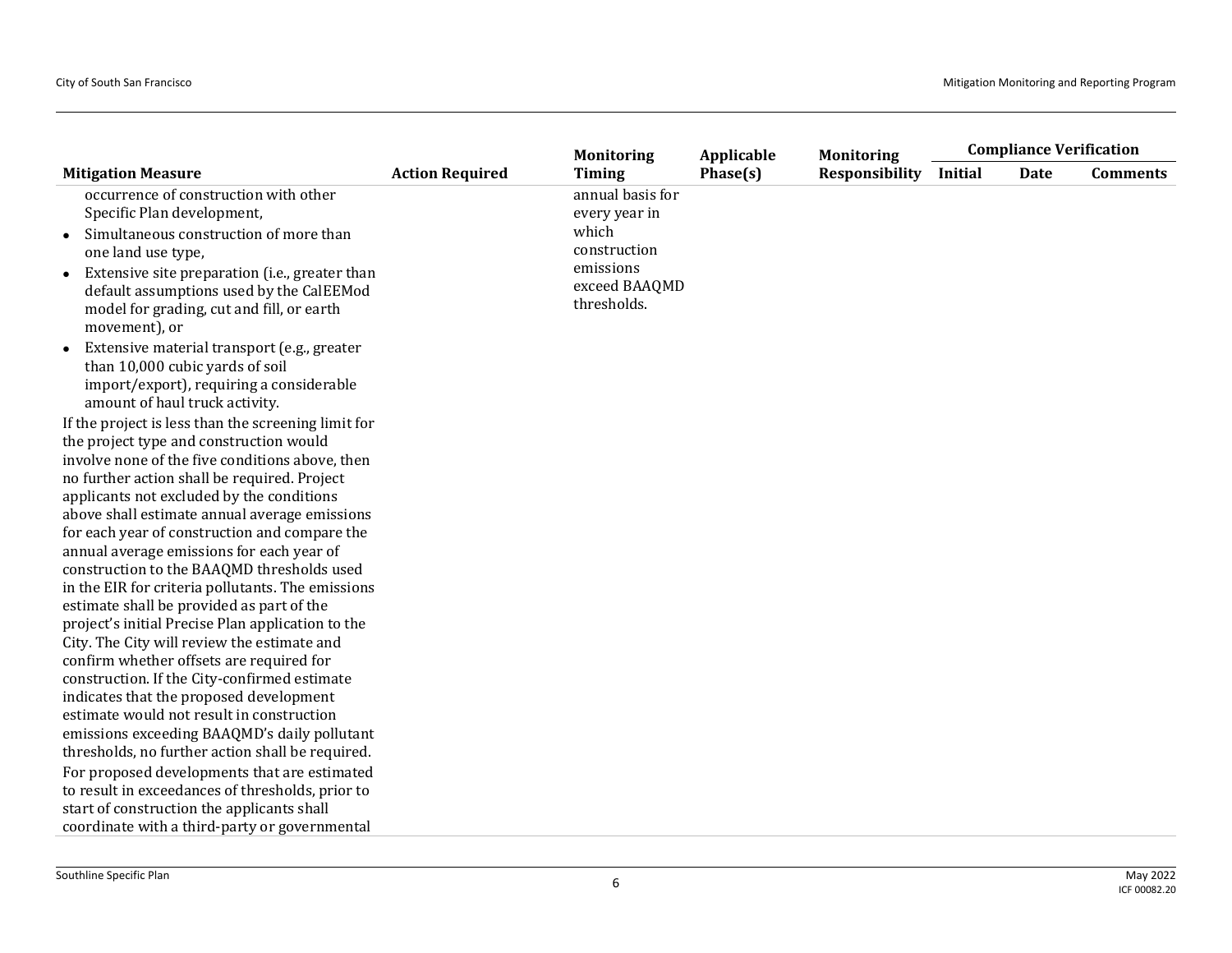|                                                    |                        | <b>Monitoring</b> | Applicable | <b>Monitoring</b>     |                | <b>Compliance Verification</b> |                 |
|----------------------------------------------------|------------------------|-------------------|------------|-----------------------|----------------|--------------------------------|-----------------|
| <b>Mitigation Measure</b>                          | <b>Action Required</b> | <b>Timing</b>     | Phase(s)   | <b>Responsibility</b> | <b>Initial</b> | Date                           | <b>Comments</b> |
| entity to pay for criteria pollutant offsets for   |                        |                   |            |                       |                |                                |                 |
| every year in which construction emissions are     |                        |                   |            |                       |                |                                |                 |
| estimated to exceed the BAAQMD thresholds. If      |                        |                   |            |                       |                |                                |                 |
| the estimate shows exceedances of multiple         |                        |                   |            |                       |                |                                |                 |
| criteria pollutants above the BAAQMD               |                        |                   |            |                       |                |                                |                 |
| thresholds, then offsets must be obtained to       |                        |                   |            |                       |                |                                |                 |
| reduce each pollutant that is above the            |                        |                   |            |                       |                |                                |                 |
| threshold to below the threshold. Emission         |                        |                   |            |                       |                |                                |                 |
| reduction projects and fees will be determined     |                        |                   |            |                       |                |                                |                 |
| in consultation with the applicant and the         |                        |                   |            |                       |                |                                |                 |
| third-party (e.g., Bay Area Clean Air              |                        |                   |            |                       |                |                                |                 |
| Foundation) or governmental entity and             |                        |                   |            |                       |                |                                |                 |
| include administrative costs for the offset        |                        |                   |            |                       |                |                                |                 |
| provider (e.g., five percent of the fee amount).   |                        |                   |            |                       |                |                                |                 |
| The agreement that specifies fees and the          |                        |                   |            |                       |                |                                |                 |
| timing of payment shall be provided to the City    |                        |                   |            |                       |                |                                |                 |
| for review and signed by the applicant and the     |                        |                   |            |                       |                |                                |                 |
| third-party or governmental entity. The            |                        |                   |            |                       |                |                                |                 |
| emission reductions shall be secured prior to      |                        |                   |            |                       |                |                                |                 |
| any construction activity which is estimated to    |                        |                   |            |                       |                |                                |                 |
| result in an exceedance for the year. The          |                        |                   |            |                       |                |                                |                 |
| payment for the emissions can either be on an      |                        |                   |            |                       |                |                                |                 |
| annual basis or made once upfront prior to         |                        |                   |            |                       |                |                                |                 |
| construction.                                      |                        |                   |            |                       |                |                                |                 |
| To qualify under this mitigation measure, the      |                        |                   |            |                       |                |                                |                 |
| specific emissions reduction project(s) must       |                        |                   |            |                       |                |                                |                 |
| result in emission reductions in the SFBAAB        |                        |                   |            |                       |                |                                |                 |
| that are real, surplus, quantifiable, enforceable, |                        |                   |            |                       |                |                                |                 |
| and would not otherwise be achieved through        |                        |                   |            |                       |                |                                |                 |
| compliance with existing regulatory                |                        |                   |            |                       |                |                                |                 |
| requirements or any other legal requirement.       |                        |                   |            |                       |                |                                |                 |
| During construction, construction contractors      |                        |                   |            |                       |                |                                |                 |
| shall provide annual construction activity         |                        |                   |            |                       |                |                                |                 |
| monitoring data to estimate actual                 |                        |                   |            |                       |                |                                |                 |
| construction emissions. Applicants shall submit    |                        |                   |            |                       |                |                                |                 |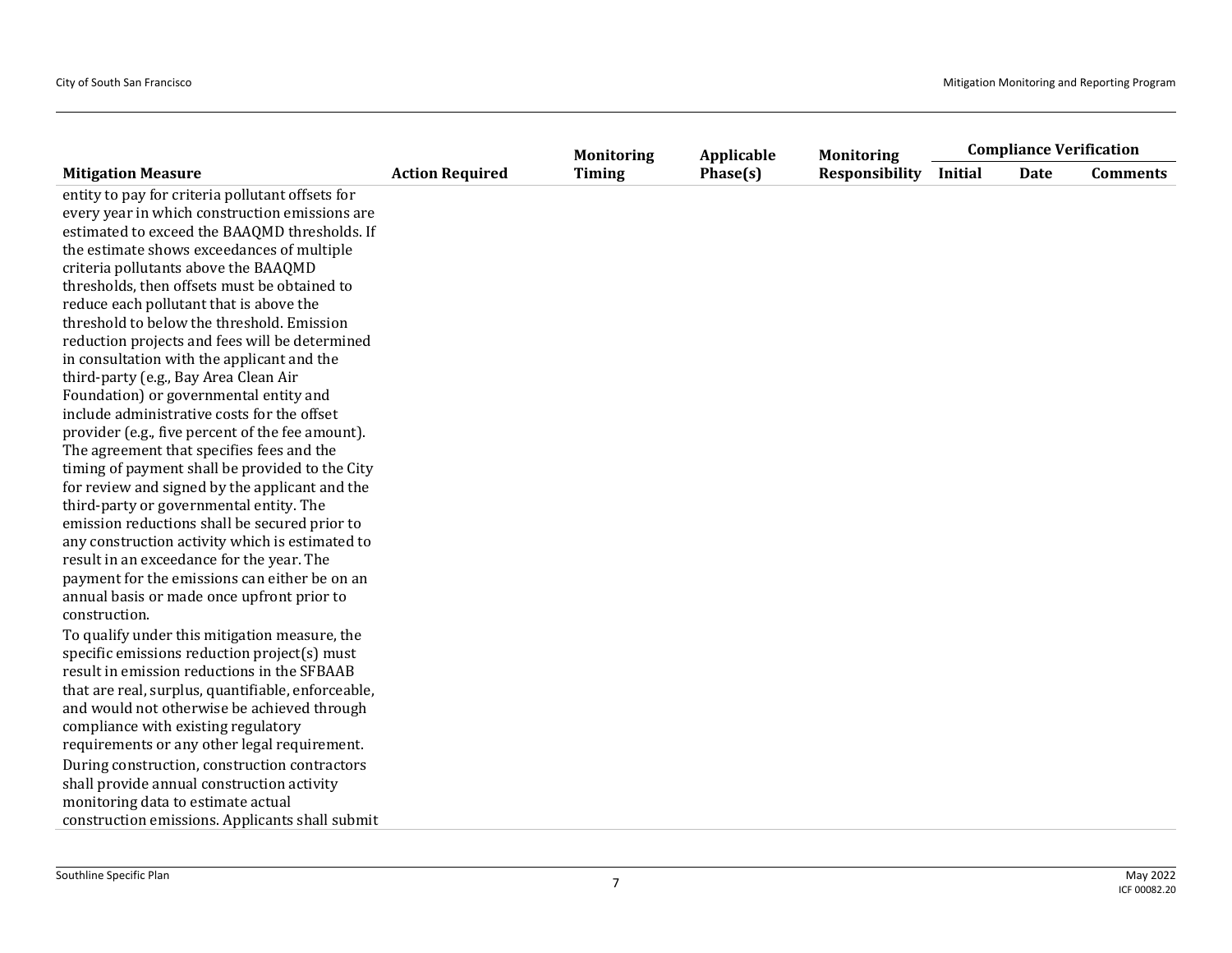|                                                                                                                                                                                                                                                                                                                                                                                                                                                                                                                                                                                                                                                                                                                                                                                                                                                                                                     |                                                                                                                                                                                                                                                                                                                                                                                                                                                                                   | <b>Monitoring</b>                                                                                                                                                                                                                                              | Applicable                                                                                                      | <b>Monitoring</b>                                                                                                  |                | <b>Compliance Verification</b> |                 |
|-----------------------------------------------------------------------------------------------------------------------------------------------------------------------------------------------------------------------------------------------------------------------------------------------------------------------------------------------------------------------------------------------------------------------------------------------------------------------------------------------------------------------------------------------------------------------------------------------------------------------------------------------------------------------------------------------------------------------------------------------------------------------------------------------------------------------------------------------------------------------------------------------------|-----------------------------------------------------------------------------------------------------------------------------------------------------------------------------------------------------------------------------------------------------------------------------------------------------------------------------------------------------------------------------------------------------------------------------------------------------------------------------------|----------------------------------------------------------------------------------------------------------------------------------------------------------------------------------------------------------------------------------------------------------------|-----------------------------------------------------------------------------------------------------------------|--------------------------------------------------------------------------------------------------------------------|----------------|--------------------------------|-----------------|
| <b>Mitigation Measure</b>                                                                                                                                                                                                                                                                                                                                                                                                                                                                                                                                                                                                                                                                                                                                                                                                                                                                           | <b>Action Required</b>                                                                                                                                                                                                                                                                                                                                                                                                                                                            | <b>Timing</b>                                                                                                                                                                                                                                                  | Phase(s)                                                                                                        | <b>Responsibility</b>                                                                                              | <b>Initial</b> | Date                           | <b>Comments</b> |
| the annual construction activity monitoring<br>data and an estimate of actual annual criteria<br>pollutant emissions to the City and BAAQMD<br>for review by February 1 of each year for the<br>prior construction year. The annual report<br>shall reconcile paid fees for the prior year<br>relative to actual emissions. If more emissions<br>were generated than fees paid, the applicant<br>shall submit payment to the third-party or<br>governmental entity for the deficient amount. If<br>more fees were paid than emissions generated,<br>the third-party or governmental entity shall<br>either issue the applicant a refund for the<br>surplus or issue a credit that can be applied to<br>future fee payments.                                                                                                                                                                         |                                                                                                                                                                                                                                                                                                                                                                                                                                                                                   |                                                                                                                                                                                                                                                                |                                                                                                                 |                                                                                                                    |                |                                |                 |
| Mitigation Measure AQ-7: Purchase of<br><b>Mitigation Credits for Operational</b><br><b>Emissions Exceeding BAAQMD's Daily</b><br><b>Pollutant Thresholds</b><br>Applicants proposing development of future<br>Precise Plans other than Phase 1 shall compare<br>their project size with the BAAQMD screening<br>sizes appropriate to their project for<br>operational criteria pollutants, as found in<br>Table 3-1 of BAAQMD's current CEQA<br>Guidelines (2017). The screening limit for<br>general office buildings, an office park, or a<br>government office building is 346,000 square<br>feet, 323,000 square feet, and 61,000 square<br>feet, respectively. The screening limits for<br>general light industrial buildings, including<br>Research and Development uses, are any of the<br>following: 541,000 square feet, 72 acres, or<br>1,249 employees. If the project is less than the | Project applicant(s) to<br>provide to City emissions<br>estimate as part of the<br>project's initial Precise<br>Plan application for<br>review and approval. If<br>the proposed<br>developments are<br>estimated to result in<br>exceedances of the<br>BAAQMD thresholds, the<br>$appliednt(s)$ will<br>coordinate with a third-<br>party or governmental<br>entity to pay for criteria<br>pollutant offsets by<br>February 1 for every<br>year in which<br>operational emissions | Once prior to<br>issuance of<br>Certificate of<br>Occupancy for<br>applicable<br>future phases.<br>Payment, where<br>applicable, to be<br>made on an<br>annual basis for<br>every year in<br>which<br>operational<br>emissions<br>exceed BAAQMD<br>thresholds. | Screening:<br><b>Future Phases</b><br>Only<br>Payment<br>(where<br>applicable):<br><b>Future Phases</b><br>Only | City of South<br>San Francisco<br>Economic and<br>Community<br>Development<br>Department<br>(Building<br>Division) |                |                                |                 |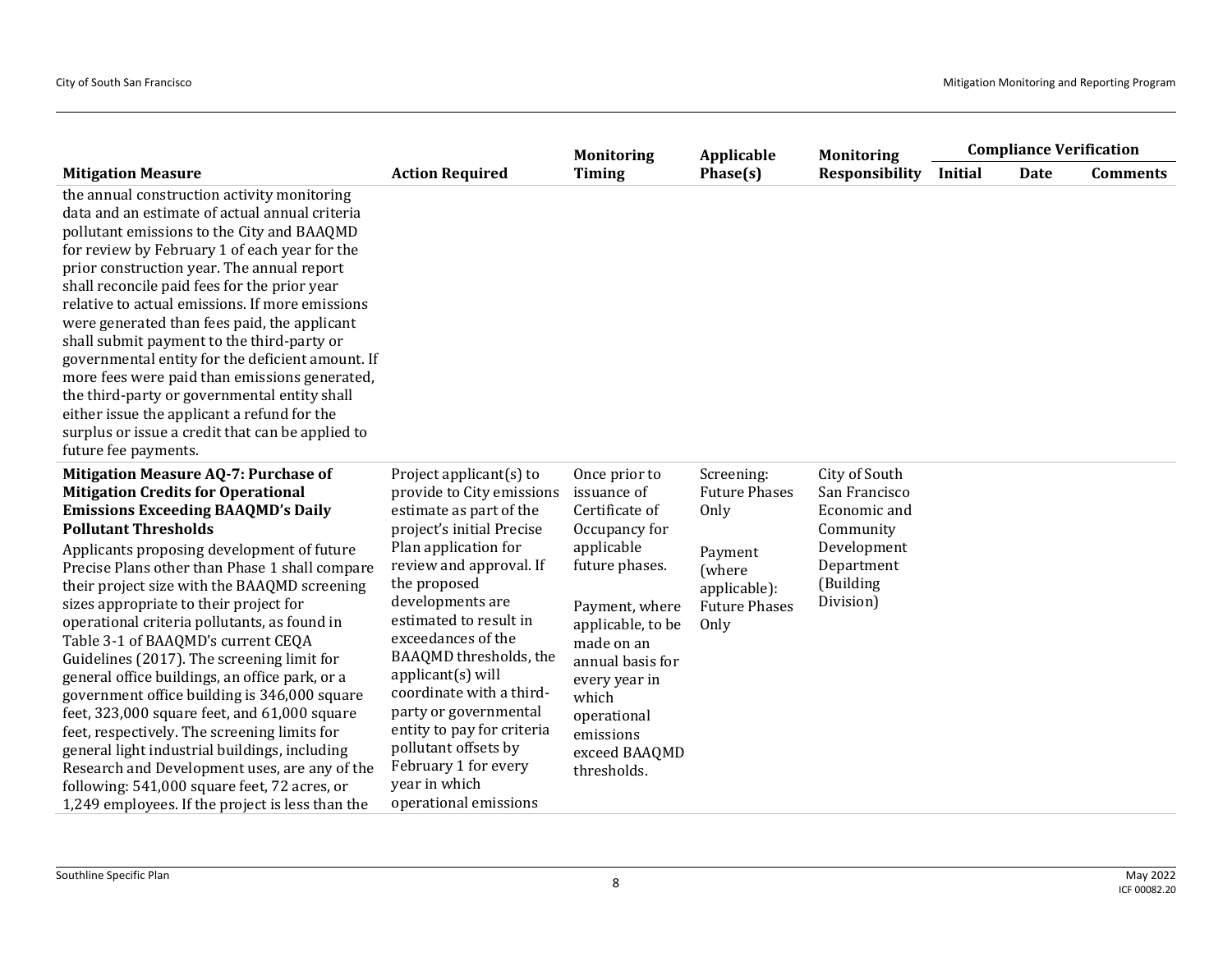|                                                                                                                                                                                                                                                                                                                                                                                                                                                                                                                                                                                                                                                                                                                                                                                                                                                                                                   |                                                   | <b>Monitoring</b> | Applicable | <b>Monitoring</b>     |                | <b>Compliance Verification</b> |                 |
|---------------------------------------------------------------------------------------------------------------------------------------------------------------------------------------------------------------------------------------------------------------------------------------------------------------------------------------------------------------------------------------------------------------------------------------------------------------------------------------------------------------------------------------------------------------------------------------------------------------------------------------------------------------------------------------------------------------------------------------------------------------------------------------------------------------------------------------------------------------------------------------------------|---------------------------------------------------|-------------------|------------|-----------------------|----------------|--------------------------------|-----------------|
| <b>Mitigation Measure</b>                                                                                                                                                                                                                                                                                                                                                                                                                                                                                                                                                                                                                                                                                                                                                                                                                                                                         | <b>Action Required</b>                            | <b>Timing</b>     | Phase(s)   | <b>Responsibility</b> | <b>Initial</b> | Date                           | <b>Comments</b> |
| screening limit for the project type, then no<br>further action shall be required.                                                                                                                                                                                                                                                                                                                                                                                                                                                                                                                                                                                                                                                                                                                                                                                                                | are estimated to exceed<br>the BAAQMD thresholds. |                   |            |                       |                |                                |                 |
| Projects not excluded by the conditions above<br>shall estimate annual average operational<br>emissions for each operational year over the<br>life of the project (30 years) and compare the<br>annual average emissions for each year of<br>operation to the BAAQMD thresholds used in<br>the EIR for criteria pollutants (see Table 4.2-4<br>in the EIR). <sup>1</sup> The emissions estimate shall be<br>provided as part of the project's Precise Plan<br>application to the City for the project. The City<br>will review the estimate and confirm whether<br>offsets are required for operation. If so, the<br>procedure described below shall be followed.<br>Should the City-confirmed estimate indicate<br>that the proposed development estimate would<br>not result in operational emissions exceeding<br>BAAQMD's daily pollutant thresholds, no<br>further action shall be required. |                                                   |                   |            |                       |                |                                |                 |
| For proposed developments that are estimated<br>to result in exceedances of thresholds during                                                                                                                                                                                                                                                                                                                                                                                                                                                                                                                                                                                                                                                                                                                                                                                                     |                                                   |                   |            |                       |                |                                |                 |

<sup>1</sup> As shown in **Table 4.2-4** of the EIR, the thresholds for regional criteria pollutants during construction are:

- Reactive organic gases: 54 pounds/day
- Nitrogen oxides: 54 pounds/day
- Particulate matter: 82 pounds/day (exhaust only); compliance with best management practices (fugitive dust)
- Fine particulate matter: 54 pounds/day (exhaust only); compliance with best management practices(fugitive dust) The thresholds for regional criteria pollutants during operations are:
- Reactive organic gases: 54 pounds/day
- Nitrogen oxides: 54 pounds/day
- Particulate matter: 82 pounds/day (exhaust only)
- Fine particulate matter: 54 pounds/day (exhaust only)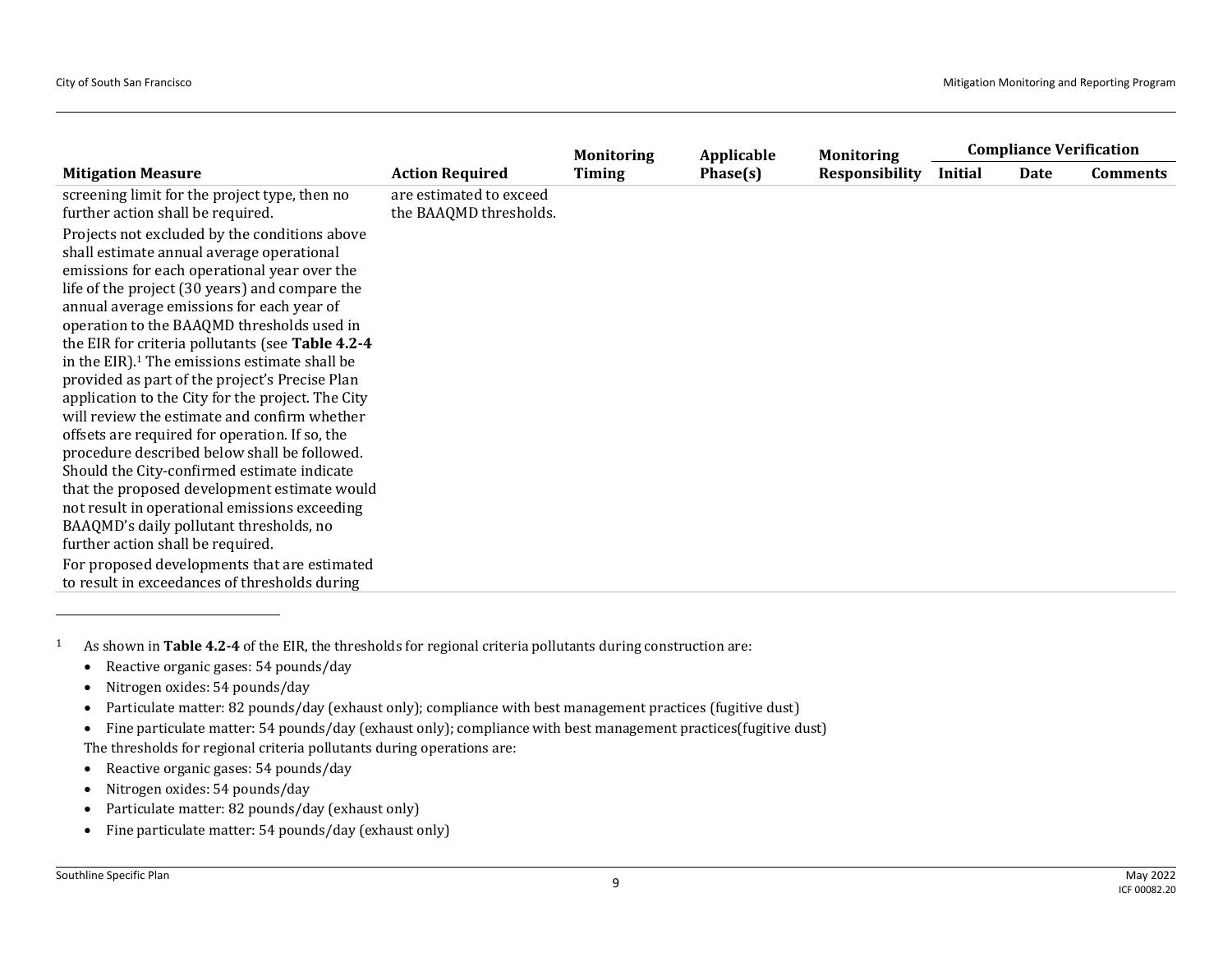|                                                    |                        | <b>Monitoring</b> | Applicable | <b>Monitoring</b>     |                | <b>Compliance Verification</b> |                 |
|----------------------------------------------------|------------------------|-------------------|------------|-----------------------|----------------|--------------------------------|-----------------|
| <b>Mitigation Measure</b>                          | <b>Action Required</b> | <b>Timing</b>     | Phase(s)   | <b>Responsibility</b> | <b>Initial</b> | Date                           | <b>Comments</b> |
| any year of the project's life the project         |                        |                   |            |                       |                |                                |                 |
| applicant shall coordinate with a third-party      |                        |                   |            |                       |                |                                |                 |
| (e.g., Bay Area Clean Air Foundation) or           |                        |                   |            |                       |                |                                |                 |
| governmental entity to pay criteria pollutant      |                        |                   |            |                       |                |                                |                 |
| offsets for every year in which operational        |                        |                   |            |                       |                |                                |                 |
| emissions are estimated to exceed the              |                        |                   |            |                       |                |                                |                 |
| BAAQMD thresholds. If the estimate shows           |                        |                   |            |                       |                |                                |                 |
| exceedances of multiple criteria pollutants        |                        |                   |            |                       |                |                                |                 |
| above the BAAQMD thresholds, then offsets          |                        |                   |            |                       |                |                                |                 |
| must be obtained to address each pollutant         |                        |                   |            |                       |                |                                |                 |
| above the thresholds. Emission reduction           |                        |                   |            |                       |                |                                |                 |
| projects and fees will be determined in            |                        |                   |            |                       |                |                                |                 |
| consultation with the applicant and the third-     |                        |                   |            |                       |                |                                |                 |
| party or governmental entity and include           |                        |                   |            |                       |                |                                |                 |
| administrative costs for the offset provider       |                        |                   |            |                       |                |                                |                 |
| (e.g., five percent of the fee amount). The        |                        |                   |            |                       |                |                                |                 |
| agreement that specifies fees and the timing of    |                        |                   |            |                       |                |                                |                 |
| payment shall be provided to the City for          |                        |                   |            |                       |                |                                |                 |
| review and signed by the applicant and the         |                        |                   |            |                       |                |                                |                 |
| third-party or governmental entity. The            |                        |                   |            |                       |                |                                |                 |
| emission reductions shall be secured prior to      |                        |                   |            |                       |                |                                |                 |
| any operational activity which is estimated to     |                        |                   |            |                       |                |                                |                 |
| result in an exceedance for the year. The          |                        |                   |            |                       |                |                                |                 |
| payment for the emissions can either be on an      |                        |                   |            |                       |                |                                |                 |
| annual basis or made once up front prior to        |                        |                   |            |                       |                |                                |                 |
| operation.                                         |                        |                   |            |                       |                |                                |                 |
| To qualify under this mitigation measure, the      |                        |                   |            |                       |                |                                |                 |
| specific emissions reduction project(s) must       |                        |                   |            |                       |                |                                |                 |
| result in emission reductions in the SFBAAB        |                        |                   |            |                       |                |                                |                 |
| that are real, surplus, quantifiable, enforceable, |                        |                   |            |                       |                |                                |                 |
| and would not otherwise be achieved through        |                        |                   |            |                       |                |                                |                 |
| compliance with existing regulatory                |                        |                   |            |                       |                |                                |                 |
| requirements or any other legal requirement.       |                        |                   |            |                       |                |                                |                 |
| During operation, building managers will           |                        |                   |            |                       |                |                                |                 |
| provide annual operation activity monitoring       |                        |                   |            |                       |                |                                |                 |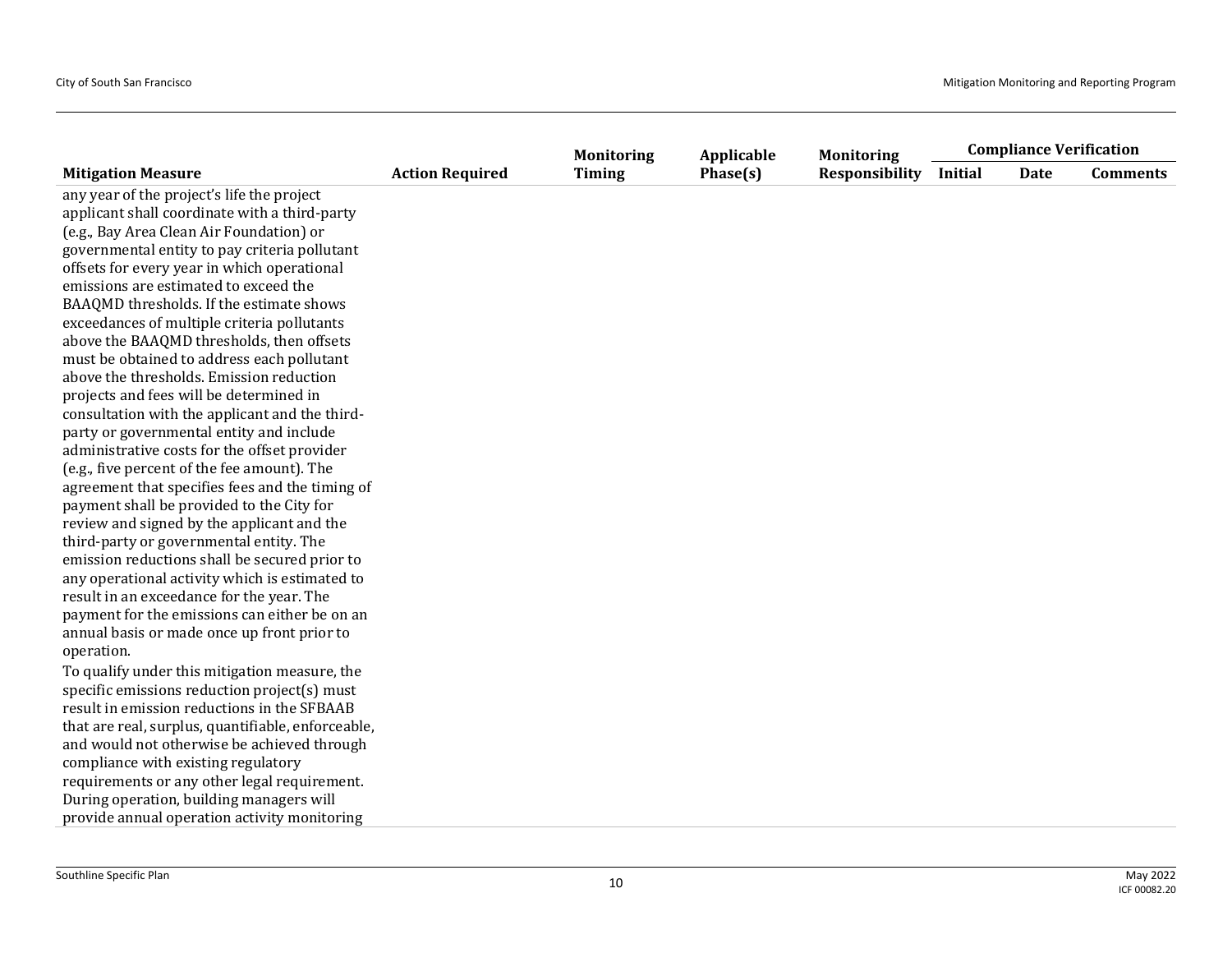|                                                                                                                                                                                                                                                                                                                                                                                                                                                                                                                                                                                                                                                                                                                                                                                                                                                                                                                                                                                                                                   |                                                                                                                                    | <b>Monitoring</b>                                            | Applicable                   | <b>Monitoring</b>                                                                                                  | <b>Compliance Verification</b> |      |                 |
|-----------------------------------------------------------------------------------------------------------------------------------------------------------------------------------------------------------------------------------------------------------------------------------------------------------------------------------------------------------------------------------------------------------------------------------------------------------------------------------------------------------------------------------------------------------------------------------------------------------------------------------------------------------------------------------------------------------------------------------------------------------------------------------------------------------------------------------------------------------------------------------------------------------------------------------------------------------------------------------------------------------------------------------|------------------------------------------------------------------------------------------------------------------------------------|--------------------------------------------------------------|------------------------------|--------------------------------------------------------------------------------------------------------------------|--------------------------------|------|-----------------|
| <b>Mitigation Measure</b>                                                                                                                                                                                                                                                                                                                                                                                                                                                                                                                                                                                                                                                                                                                                                                                                                                                                                                                                                                                                         | <b>Action Required</b>                                                                                                             | <b>Timing</b>                                                | Phase(s)                     | <b>Responsibility</b>                                                                                              | Initial                        | Date | <b>Comments</b> |
| data to estimate actual operation emissions.<br>Applicants will submit the annual operation<br>activity monitoring data and an estimate of<br>actual annual criteria pollutant emissions to<br>the City and BAAQMD for review by February 1<br>of each year for the prior operation year. The<br>annual report will reconcile paid fees for the<br>prior year relative to actual emissions. If more<br>emissions were generated than fees paid, the<br>applicant will submit payment to the third-<br>party or governmental entity for the deficient<br>amount. If more fees were paid than emissions<br>generated, the third-party or governmental<br>entity will either issue the applicant a refund<br>for the surplus or a credit that can be applied to<br>future fee payments.<br>Example offset projects include electrification<br>of stationary internal combustion engines;<br>replacing old trucks with new, cleaner, more<br>efficient trucks; and other stationary and<br>mobile source emissions-reducing projects. |                                                                                                                                    |                                                              |                              |                                                                                                                    |                                |      |                 |
| Mitigation Measure AQ-8: Limit the Number<br>of Phase 1 Emergency Generators Tested to<br><b>One Generator Per Day</b><br>No more than one Phase 1 emergency<br>generator shall be tested in any 24-hour<br>period. This requirement shall apply to routine<br>testing events anticipated to occur every<br>month and full load testing events anticipated<br>to occur every 36 months (3 years).                                                                                                                                                                                                                                                                                                                                                                                                                                                                                                                                                                                                                                 | Project applicant to<br>provide to City a plan<br>that outlines emergency<br>generator testing details<br>for review and approval. | Once prior to<br>issuance of<br>certificate of<br>occupancy. | Phase 1 Only                 | City of South<br>San Francisco<br>Economic and<br>Community<br>Development<br>Department<br>(Building<br>Division) |                                |      |                 |
| <b>Mitigation Measure AQ-9: Require Future</b><br><b>Projects within 1,000 Feet of Sensitive</b><br><b>Receptors to Perform a Health Risk</b><br><b>Assessment</b>                                                                                                                                                                                                                                                                                                                                                                                                                                                                                                                                                                                                                                                                                                                                                                                                                                                                | Project applicant(s) to<br>submit HRA to City for<br>review. If HRA<br>demonstrates that                                           | Once prior to<br>issuance of<br>grading permit.              | <b>Future Phases</b><br>Only | City of South<br>San Francisco<br>Economic and<br>Community                                                        |                                |      |                 |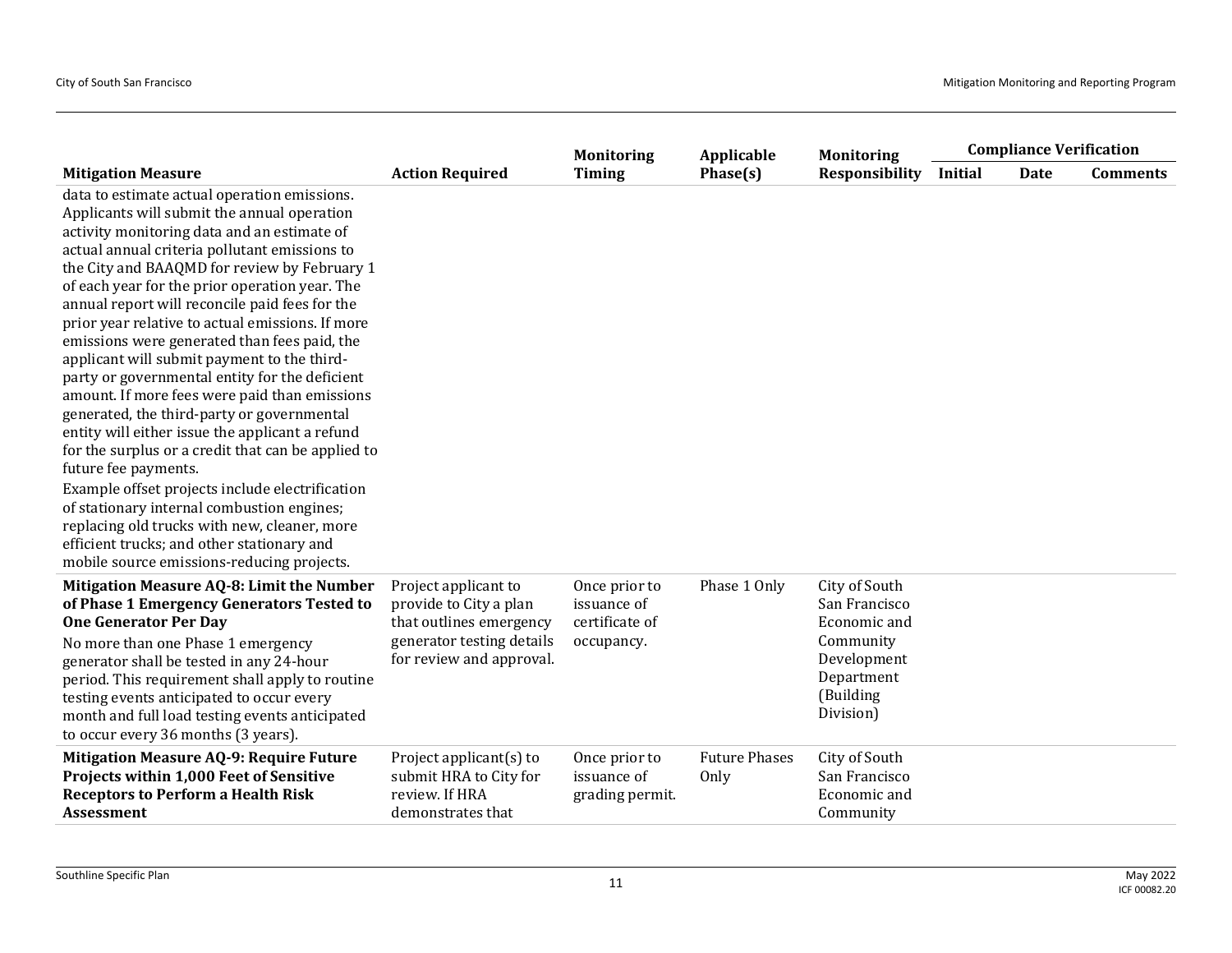|                                                                                                                                                                                                                                                                                                                                                                                                                                                                                                                                                                                                                                                                                                                                                                                                                                                                                                                                                                                                                                                                                                      |                                                                                                                                                                                                                                 | <b>Monitoring</b>                                                                                         | Applicable | <b>Monitoring</b>                                                                                                  | <b>Compliance Verification</b> |      |                 |
|------------------------------------------------------------------------------------------------------------------------------------------------------------------------------------------------------------------------------------------------------------------------------------------------------------------------------------------------------------------------------------------------------------------------------------------------------------------------------------------------------------------------------------------------------------------------------------------------------------------------------------------------------------------------------------------------------------------------------------------------------------------------------------------------------------------------------------------------------------------------------------------------------------------------------------------------------------------------------------------------------------------------------------------------------------------------------------------------------|---------------------------------------------------------------------------------------------------------------------------------------------------------------------------------------------------------------------------------|-----------------------------------------------------------------------------------------------------------|------------|--------------------------------------------------------------------------------------------------------------------|--------------------------------|------|-----------------|
| <b>Mitigation Measure</b>                                                                                                                                                                                                                                                                                                                                                                                                                                                                                                                                                                                                                                                                                                                                                                                                                                                                                                                                                                                                                                                                            | <b>Action Required</b>                                                                                                                                                                                                          | <b>Timing</b>                                                                                             | Phase(s)   | <b>Responsibility</b>                                                                                              | Initial                        | Date | <b>Comments</b> |
| All applicants proposing development of<br>projects, other than Phase 1, within 1,000 feet<br>of existing sensitive receptors, as defined by<br>BAAQMD (e.g., residential), shall prepare a site-<br>specific construction and operational HRA. The<br>HRA shall include all reasonably foreseeable<br>sources of TAC, consistent with BAAQMD<br>guidelines. If the HRA demonstrates, to the<br>satisfaction of the City, that the health risk<br>exposures or PM2.5 concentrations for<br>adjacent receptors would be less than<br>BAAQMD project-level thresholds, then<br>additional mitigation would be unnecessary.<br>However, if the HRA demonstrates that health<br>risks or PM2.5 concentrations would exceed<br>BAAQMD project-level thresholds, additional<br>feasible on- and off-site mitigation would be<br>analyzed by the applicant to help reduce risks<br>to the greatest extent practicable. Mitigation<br>may include installation of indoor air filters<br>(MERV 13 or higher) at sensitive receptor<br>locations and planting of vegetation and trees<br>as pollution buffers. | project would exceed<br>BAAQMD thresholds,<br>project applicant to<br>provide to City for<br>review and approval of<br>additional mitigation<br>measures to reduce<br>risks.                                                    |                                                                                                           |            | Development<br>Department<br>(Building<br>Division)                                                                |                                |      |                 |
| <b>Biological Resources</b>                                                                                                                                                                                                                                                                                                                                                                                                                                                                                                                                                                                                                                                                                                                                                                                                                                                                                                                                                                                                                                                                          |                                                                                                                                                                                                                                 |                                                                                                           |            |                                                                                                                    |                                |      |                 |
| <b>Mitigation Measure BIO-1a: Preconstuction</b><br><b>Nesting Bird Surveys and Buffer Areas</b><br>The Phase 1 applicant, and applicants of<br>future Precise Plans, shall implement the<br>following measures prior to the<br>commencement of any demolition or<br>construction activities on the project site that<br>meet the criteria set forth below:<br>a. To the extent feasible, conduct initial<br>activities, including, but not limited to,                                                                                                                                                                                                                                                                                                                                                                                                                                                                                                                                                                                                                                              | Project applicant(s) to<br>provide City applicable<br>construction contract<br>provisions, including<br>schedule.<br>If construction will occur<br>in the nesting season,<br>project applicant( $s$ ) to<br>submit to City pre- | Once prior to<br>issuance of<br>grading permit.<br>As needed<br>during<br>demolition and<br>construction. | All Phases | City of South<br>San Francisco<br>Economic and<br>Community<br>Development<br>Department<br>(Building<br>Division) |                                |      |                 |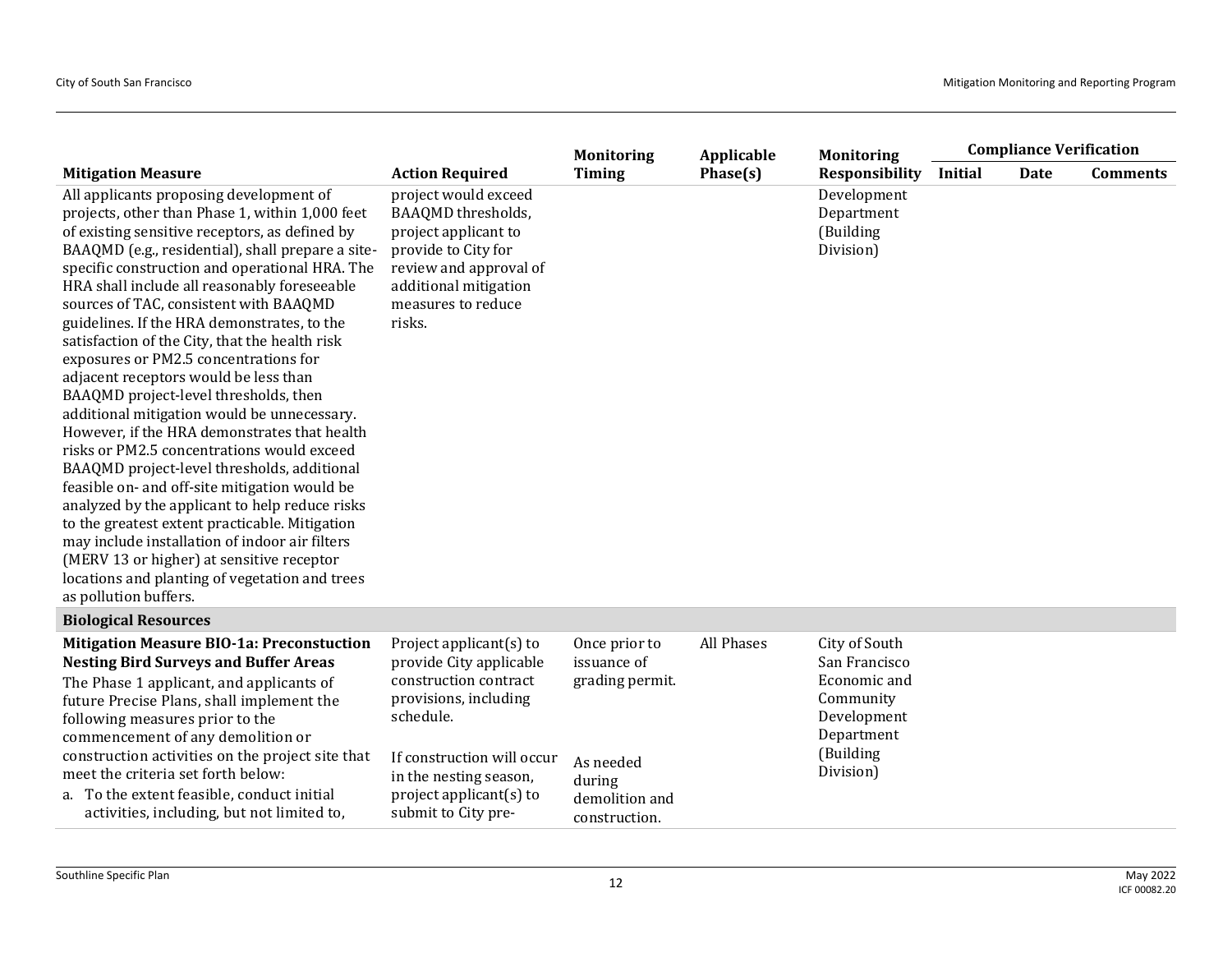|                                                                                                                                                                                                                                                       |                                                  | <b>Monitoring</b> | Applicable | <b>Monitoring</b> |                | <b>Compliance Verification</b> |                 |
|-------------------------------------------------------------------------------------------------------------------------------------------------------------------------------------------------------------------------------------------------------|--------------------------------------------------|-------------------|------------|-------------------|----------------|--------------------------------|-----------------|
| <b>Mitigation Measure</b>                                                                                                                                                                                                                             | <b>Action Required</b>                           | <b>Timing</b>     | Phase(s)   | Responsibility    | <b>Initial</b> | <b>Date</b>                    | <b>Comments</b> |
| vegetation removal, tree removal, ground<br>disturbance, building or parking lot<br>demolition, site grading, and other<br>construction activities which may<br>compromise breeding birds or the success<br>of their nests outside the nesting season | construction surveys for<br>review and approval. |                   |            |                   |                |                                |                 |
| (February 15-September 15).                                                                                                                                                                                                                           |                                                  |                   |            |                   |                |                                |                 |
| b. If construction occurs during the bird<br>nesting season, a qualified wildlife                                                                                                                                                                     |                                                  |                   |            |                   |                |                                |                 |
| biologist <sup>2</sup> shall conduct a nesting bird                                                                                                                                                                                                   |                                                  |                   |            |                   |                |                                |                 |
| preconstruction survey within 14 days                                                                                                                                                                                                                 |                                                  |                   |            |                   |                |                                |                 |
| prior to the start of construction or                                                                                                                                                                                                                 |                                                  |                   |            |                   |                |                                |                 |
| demolition at areas within the project site                                                                                                                                                                                                           |                                                  |                   |            |                   |                |                                |                 |
| where construction or demolition                                                                                                                                                                                                                      |                                                  |                   |            |                   |                |                                |                 |
| activities have not previously occurred, or                                                                                                                                                                                                           |                                                  |                   |            |                   |                |                                |                 |
| after any pause in construction or                                                                                                                                                                                                                    |                                                  |                   |            |                   |                |                                |                 |
| demolition activities of 14 days or more in                                                                                                                                                                                                           |                                                  |                   |            |                   |                |                                |                 |
| areas where construction or demolition                                                                                                                                                                                                                |                                                  |                   |            |                   |                |                                |                 |
| activities have not previously occurred.                                                                                                                                                                                                              |                                                  |                   |            |                   |                |                                |                 |
| The survey shall be performed within the                                                                                                                                                                                                              |                                                  |                   |            |                   |                |                                |                 |
| following radii of the applicable                                                                                                                                                                                                                     |                                                  |                   |            |                   |                |                                |                 |
| construction area in order to locate any                                                                                                                                                                                                              |                                                  |                   |            |                   |                |                                |                 |
| active nests: 100 feet for passerine species,                                                                                                                                                                                                         |                                                  |                   |            |                   |                |                                |                 |
| 300 feet for raptor (birds of prey) species,                                                                                                                                                                                                          |                                                  |                   |            |                   |                |                                |                 |
| and 500 feet for peregrine falcon; and shall                                                                                                                                                                                                          |                                                  |                   |            |                   |                |                                |                 |
| be of those areas that constitute suitable                                                                                                                                                                                                            |                                                  |                   |            |                   |                |                                |                 |
| habitat for these species.                                                                                                                                                                                                                            |                                                  |                   |            |                   |                |                                |                 |
| c. If active nests are located during the                                                                                                                                                                                                             |                                                  |                   |            |                   |                |                                |                 |
| preconstruction nesting bird survey, a                                                                                                                                                                                                                |                                                  |                   |            |                   |                |                                |                 |
| qualified biologist shall determine if the                                                                                                                                                                                                            |                                                  |                   |            |                   |                |                                |                 |
| schedule of construction activities could                                                                                                                                                                                                             |                                                  |                   |            |                   |                |                                |                 |

<sup>&</sup>lt;sup>2</sup> The experience requirements for a "qualified biologist" shall include a minimum of 4 years of academic training and professional experience in biological sciences and related resource management activities, and a minimum of 2 years of experience conducting surveys for each species that may be present within the project site.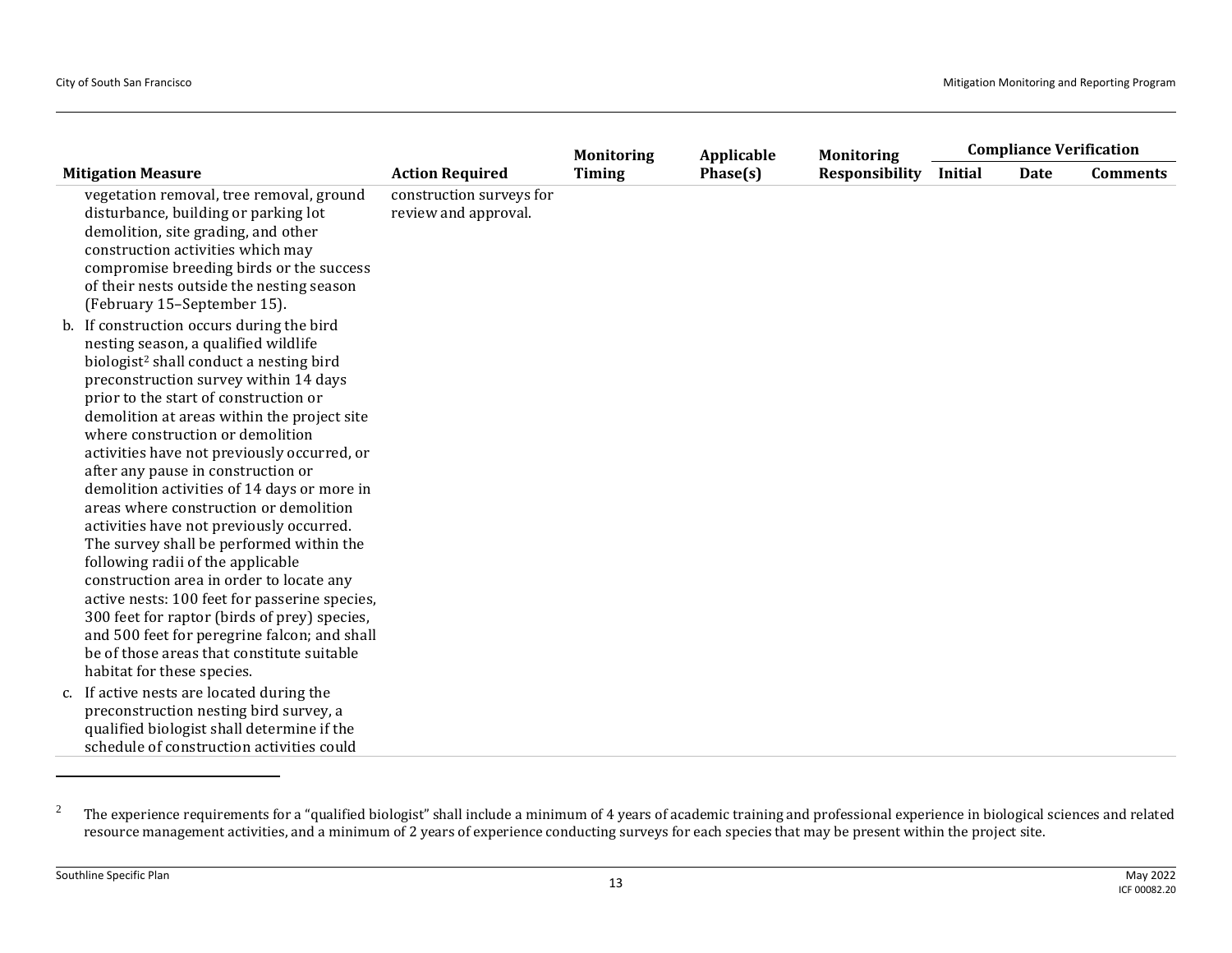|                                               |                        | <b>Monitoring</b> | Applicable | <b>Monitoring</b>     | <b>Compliance Verification</b> |             |                 |
|-----------------------------------------------|------------------------|-------------------|------------|-----------------------|--------------------------------|-------------|-----------------|
| <b>Mitigation Measure</b>                     | <b>Action Required</b> | <b>Timing</b>     | Phase(s)   | <b>Responsibility</b> | Initial                        | <b>Date</b> | <b>Comments</b> |
| affect the active nests; if so, the following |                        |                   |            |                       |                                |             |                 |
| measures would apply:                         |                        |                   |            |                       |                                |             |                 |
| 1. If the qualified biologist determines      |                        |                   |            |                       |                                |             |                 |
| that construction is not likely to affect     |                        |                   |            |                       |                                |             |                 |
| an active nest, construction may              |                        |                   |            |                       |                                |             |                 |
| proceed without restriction; however, a       |                        |                   |            |                       |                                |             |                 |
| qualified biologist shall regularly           |                        |                   |            |                       |                                |             |                 |
| monitor the nest at a frequency               |                        |                   |            |                       |                                |             |                 |
| determined appropriate for the                |                        |                   |            |                       |                                |             |                 |
| surrounding construction activity to          |                        |                   |            |                       |                                |             |                 |
| confirm there is no adverse effect. Spot-     |                        |                   |            |                       |                                |             |                 |
| check monitoring frequency would be           |                        |                   |            |                       |                                |             |                 |
| determined on a nest-by-nest basis,           |                        |                   |            |                       |                                |             |                 |
| considering the particular construction       |                        |                   |            |                       |                                |             |                 |
| activity, duration, proximity to the nest,    |                        |                   |            |                       |                                |             |                 |
| and physical barriers that may screen         |                        |                   |            |                       |                                |             |                 |
| activity from the nest.                       |                        |                   |            |                       |                                |             |                 |
| 2. If it is determined that construction      |                        |                   |            |                       |                                |             |                 |
| may cause abandonment of an active            |                        |                   |            |                       |                                |             |                 |
| nest, the qualified biologist shall           |                        |                   |            |                       |                                |             |                 |
| establish a no-disturbance buffer             |                        |                   |            |                       |                                |             |                 |
| around the nest(s), and all project work      |                        |                   |            |                       |                                |             |                 |
| shall halt within the buffer to avoid         |                        |                   |            |                       |                                |             |                 |
| disturbance or destruction until a            |                        |                   |            |                       |                                |             |                 |
| qualified biologist determines that the       |                        |                   |            |                       |                                |             |                 |
| nest is no longer active. Typically,          |                        |                   |            |                       |                                |             |                 |
| buffer distances are a minimum of 100         |                        |                   |            |                       |                                |             |                 |
| feet for passerines and 300 feet for          |                        |                   |            |                       |                                |             |                 |
| raptors; however, the buffers may be          |                        |                   |            |                       |                                |             |                 |
| decreased if an obstruction, such as a        |                        |                   |            |                       |                                |             |                 |
| building, is within line-of-sight between     |                        |                   |            |                       |                                |             |                 |
| the nest and construction.                    |                        |                   |            |                       |                                |             |                 |
| 3. Modifying nest buffer distances,           |                        |                   |            |                       |                                |             |                 |
| allowing certain construction activities      |                        |                   |            |                       |                                |             |                 |
| within the buffer, and/or modifying           |                        |                   |            |                       |                                |             |                 |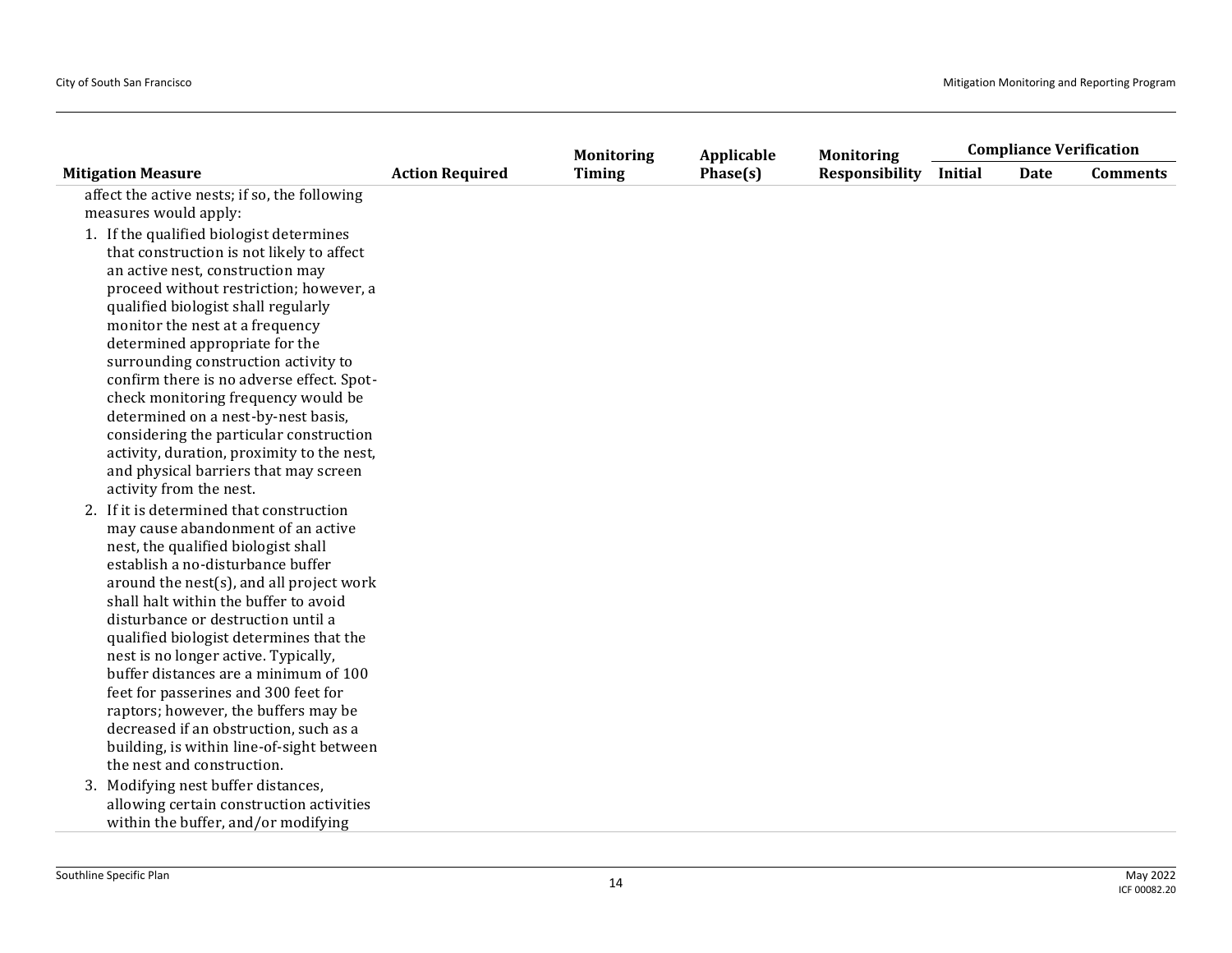|                                                                                                                                                                                                                                                                                                                                                                                                                                               |                                                                                                                  | <b>Monitoring</b><br>Applicable                       | <b>Monitoring</b> | <b>Compliance Verification</b>                                                           |                |             |                 |
|-----------------------------------------------------------------------------------------------------------------------------------------------------------------------------------------------------------------------------------------------------------------------------------------------------------------------------------------------------------------------------------------------------------------------------------------------|------------------------------------------------------------------------------------------------------------------|-------------------------------------------------------|-------------------|------------------------------------------------------------------------------------------|----------------|-------------|-----------------|
| <b>Mitigation Measure</b>                                                                                                                                                                                                                                                                                                                                                                                                                     | <b>Action Required</b>                                                                                           | <b>Timing</b>                                         | Phase(s)          | <b>Responsibility</b>                                                                    | <b>Initial</b> | <b>Date</b> | <b>Comments</b> |
| construction methods in proximity to<br>active nests shall be approved by the<br>qualified biologist and in coordination<br>with the Planning Division. To the<br>extent necessary to remove or relocate<br>an active nest, such removal or<br>relocation shall be coordinated with the<br>Planning Division, and the removal or<br>relocation shall be in compliance with<br>the California Fish and Game Code and<br>other applicable laws. |                                                                                                                  |                                                       |                   |                                                                                          |                |             |                 |
| 4. Any work that must occur within<br>established no-disturbance buffers<br>around active nests shall be monitored<br>by a qualified biologist. If adverse<br>effects in response to project work<br>within the buffer are observed and<br>could compromise the nest, work<br>within the no-disturbance buffer(s)<br>shall halt until the nest occupants have<br>fledged.                                                                     |                                                                                                                  |                                                       |                   |                                                                                          |                |             |                 |
| 5. Any birds that begin nesting within the<br>project site and survey buffers amid<br>construction activities are assumed to<br>be habituated to construction-related<br>or similar noise and disturbance levels.<br>Work may proceed around these active<br>nests subject to Measure c.2 above.                                                                                                                                              |                                                                                                                  |                                                       |                   |                                                                                          |                |             |                 |
| <b>Mitigation Measure BIO-1b: Preconstuction</b><br><b>Bat Surveys and Protection</b><br>Prior to the demolition of the existing buildings<br>and structures within the Specific Plan area,<br>the Phase 1 applicant shall retain a qualified<br>biologist to conduct a habitat assessment and<br>implement protective measures for pallid bat,                                                                                               | Project applicant(s) to<br>submit to City pre-<br>construction habitat<br>assessment for review<br>and approval. | Once prior to<br>issuance of<br>demolition<br>permit. | Phase 1 Only      | City of South<br>San Francisco<br>Economic and<br>Community<br>Development<br>Department |                |             |                 |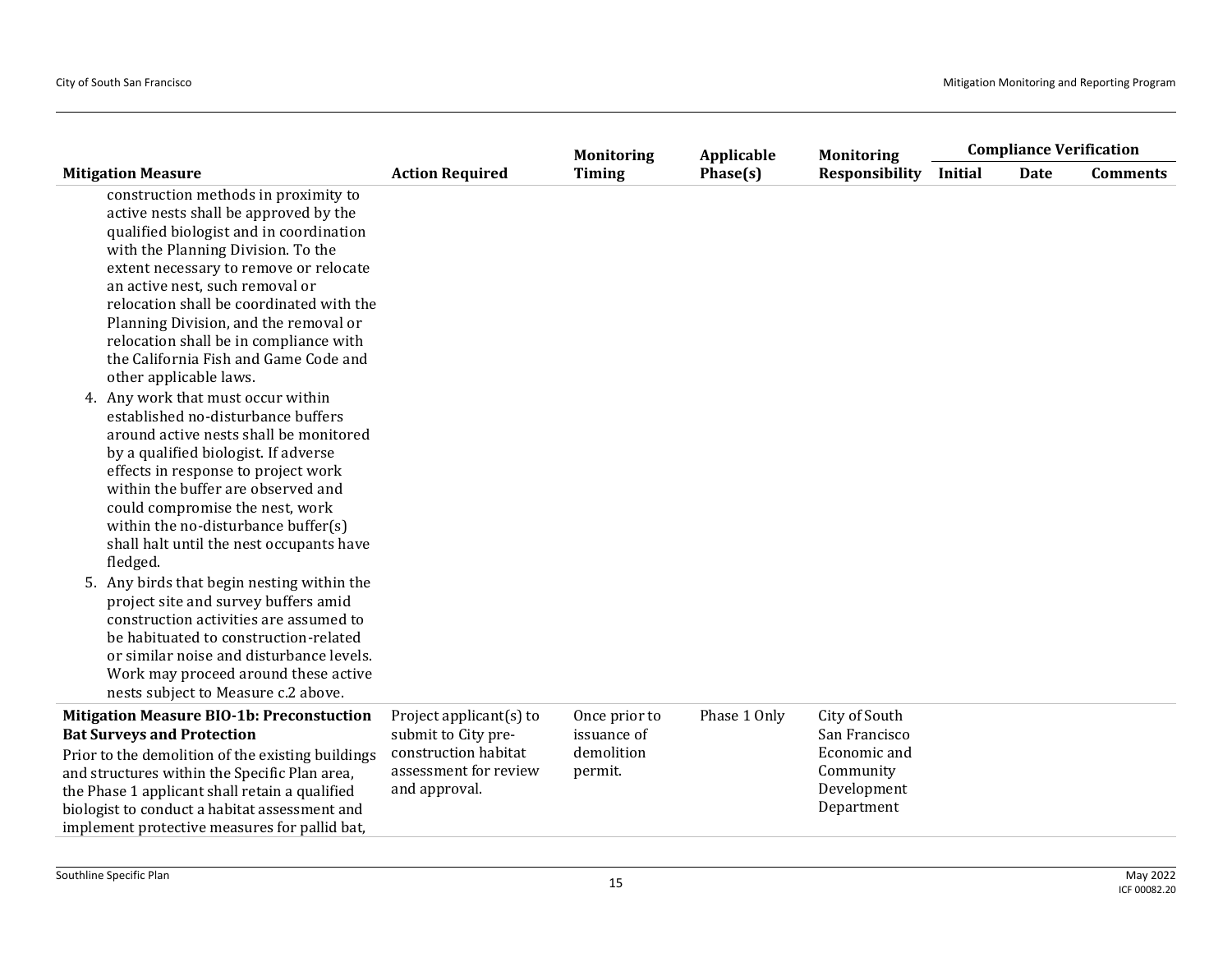|                                                   |                          | <b>Monitoring</b> | Applicable | <b>Monitoring</b> | <b>Compliance Verification</b> |      |                 |
|---------------------------------------------------|--------------------------|-------------------|------------|-------------------|--------------------------------|------|-----------------|
| <b>Mitigation Measure</b>                         | <b>Action Required</b>   | <b>Timing</b>     | Phase(s)   | Responsibility    | <b>Initial</b>                 | Date | <b>Comments</b> |
| Townsend's big-eared bat, and hoary bat, and      | If evidence of potential | As needed         |            | (Building         |                                |      |                 |
| other roosting bats, which shall include an       | bat presence is found    | during            |            | Division)         |                                |      |                 |
| initial daytime survey to assess the building for | during habitat           | demolition and    |            |                   |                                |      |                 |
| potential bat roosting habitat, and to look for   | assessment, project      | construction.     |            |                   |                                |      |                 |
| bats and signs of bats. It is recommended that    | applicant to coordinate  |                   |            |                   |                                |      |                 |
| the habitat assessment be conducted by a          | with City and provide    |                   |            |                   |                                |      |                 |
| qualified biologist at least two months and no    | applicable construction  |                   |            |                   |                                |      |                 |
| more than six months prior to demolition          | provisions, including    |                   |            |                   |                                |      |                 |
| activities. Qualified biologists shall have       | protective measures.     |                   |            |                   |                                |      |                 |
| knowledge of the natural history of the species   |                          |                   |            |                   |                                |      |                 |
| that could occur and sufficient experience        |                          |                   |            |                   |                                |      |                 |
| determining bat occupancy and bat survey          |                          |                   |            |                   |                                |      |                 |
| techniques. The qualified biologist shall         |                          |                   |            |                   |                                |      |                 |
| examine both the inside and outside of the        |                          |                   |            |                   |                                |      |                 |
| buildings and structures for potential roosting   |                          |                   |            |                   |                                |      |                 |
| habitat, as well as routes of entry to the        |                          |                   |            |                   |                                |      |                 |
| buildings and structures. Locations of any        |                          |                   |            |                   |                                |      |                 |
| roosting bats, signs of bat use, and entry and    |                          |                   |            |                   |                                |      |                 |
| exit points shall be noted and mapped on a        |                          |                   |            |                   |                                |      |                 |
| drawing of the buildings and structures. Roost    |                          |                   |            |                   |                                |      |                 |
| sites shall also be photographed as feasible.     |                          |                   |            |                   |                                |      |                 |
| The methods and results of the habitat            |                          |                   |            |                   |                                |      |                 |
| assessment and the future steps to be taken       |                          |                   |            |                   |                                |      |                 |
| shall be submitted to CDFW. Recommendations       |                          |                   |            |                   |                                |      |                 |
| received from CDFW shall be considered by the     |                          |                   |            |                   |                                |      |                 |
| City and incorporated into future steps to be     |                          |                   |            |                   |                                |      |                 |
| taken unless the City determines them to be       |                          |                   |            |                   |                                |      |                 |
| infeasible. The City shall make good faith        |                          |                   |            |                   |                                |      |                 |
| efforts to coordinate with CDFW to discuss        |                          |                   |            |                   |                                |      |                 |
| revisions to any CDFW recommendations the         |                          |                   |            |                   |                                |      |                 |
| City considers to be infeasible. Depending on     |                          |                   |            |                   |                                |      |                 |
| the results of the habitat assessment, the        |                          |                   |            |                   |                                |      |                 |
| following steps will be taken as described        |                          |                   |            |                   |                                |      |                 |
| below.                                            |                          |                   |            |                   |                                |      |                 |
|                                                   |                          |                   |            |                   |                                |      |                 |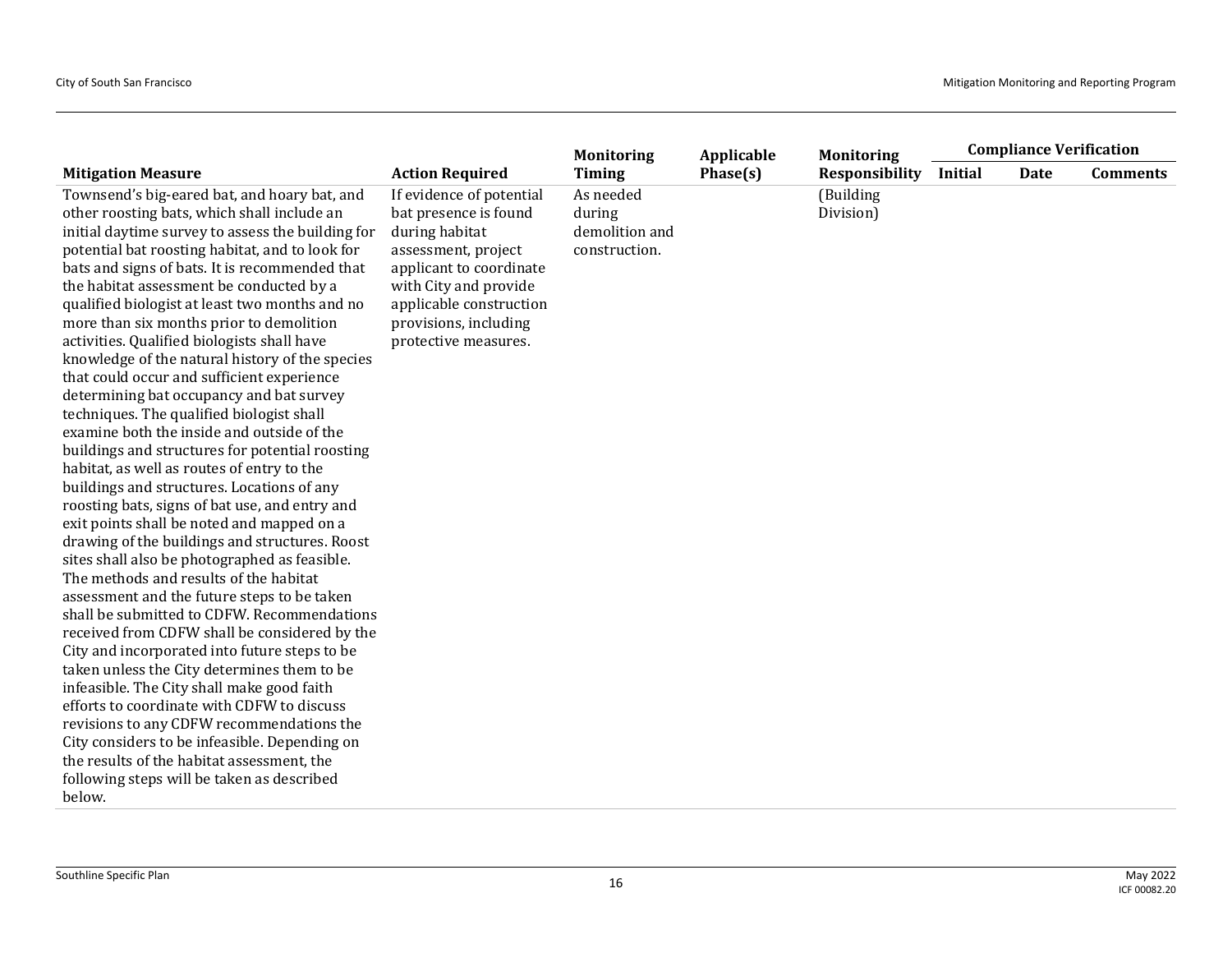|                                                                                                                                                                                                                                                                                                                                                                                                                                                                                                                                                                                                                                                                                                                                                                                                                            |                        | <b>Monitoring</b> | Applicable | <b>Monitoring</b>     | <b>Compliance Verification</b> |             |                 |
|----------------------------------------------------------------------------------------------------------------------------------------------------------------------------------------------------------------------------------------------------------------------------------------------------------------------------------------------------------------------------------------------------------------------------------------------------------------------------------------------------------------------------------------------------------------------------------------------------------------------------------------------------------------------------------------------------------------------------------------------------------------------------------------------------------------------------|------------------------|-------------------|------------|-----------------------|--------------------------------|-------------|-----------------|
| <b>Mitigation Measure</b>                                                                                                                                                                                                                                                                                                                                                                                                                                                                                                                                                                                                                                                                                                                                                                                                  | <b>Action Required</b> | <b>Timing</b>     | Phase(s)   | <b>Responsibility</b> | Initial                        | <b>Date</b> | <b>Comments</b> |
| If the buildings and structures can be<br>adequately assessed (i.e., sufficient areas of<br>the buildings and structures can be<br>examined) and no habitat or limited habitat<br>for roosting bats is present, and no signs of<br>bat use are present, a preconstruction<br>survey of the interior and exterior of the<br>buildings and structures by a qualified<br>biologist shall be conducted within 24<br>hours of demolition.                                                                                                                                                                                                                                                                                                                                                                                       |                        |                   |            |                       |                                |             |                 |
| If moderate or high potential habitat is<br>$\bullet$<br>present but there are no signs of bat use,<br>the Phase 1 applicant shall implement<br>feasible measures under the guidance of a<br>qualified biologist to exclude and/or<br>discourage bats from using the buildings<br>and structures as a roost site, such as<br>sealing off entry points. Feasible measures<br>shall be determined based on the condition<br>of the buildings and structures. Prior to<br>installing exclusion measures, a qualified<br>biologist shall re-survey the buildings and<br>structures to ensure that no bats are<br>present. In addition, a preconstruction<br>survey of the interior and exterior of the<br>buildings and structures shall be conducted<br>within 24 hours of demolition to confirm<br>that no bats are present. |                        |                   |            |                       |                                |             |                 |
| If moderate or high potential habitat is<br>$\bullet$<br>present and bats or signs of bats are<br>observed, or if exclusion measures are not<br>installed as described above, or the<br>buildings or structures provide suitable<br>habitat but could not be adequately<br>assessed, the Phase 1 applicant shall                                                                                                                                                                                                                                                                                                                                                                                                                                                                                                           |                        |                   |            |                       |                                |             |                 |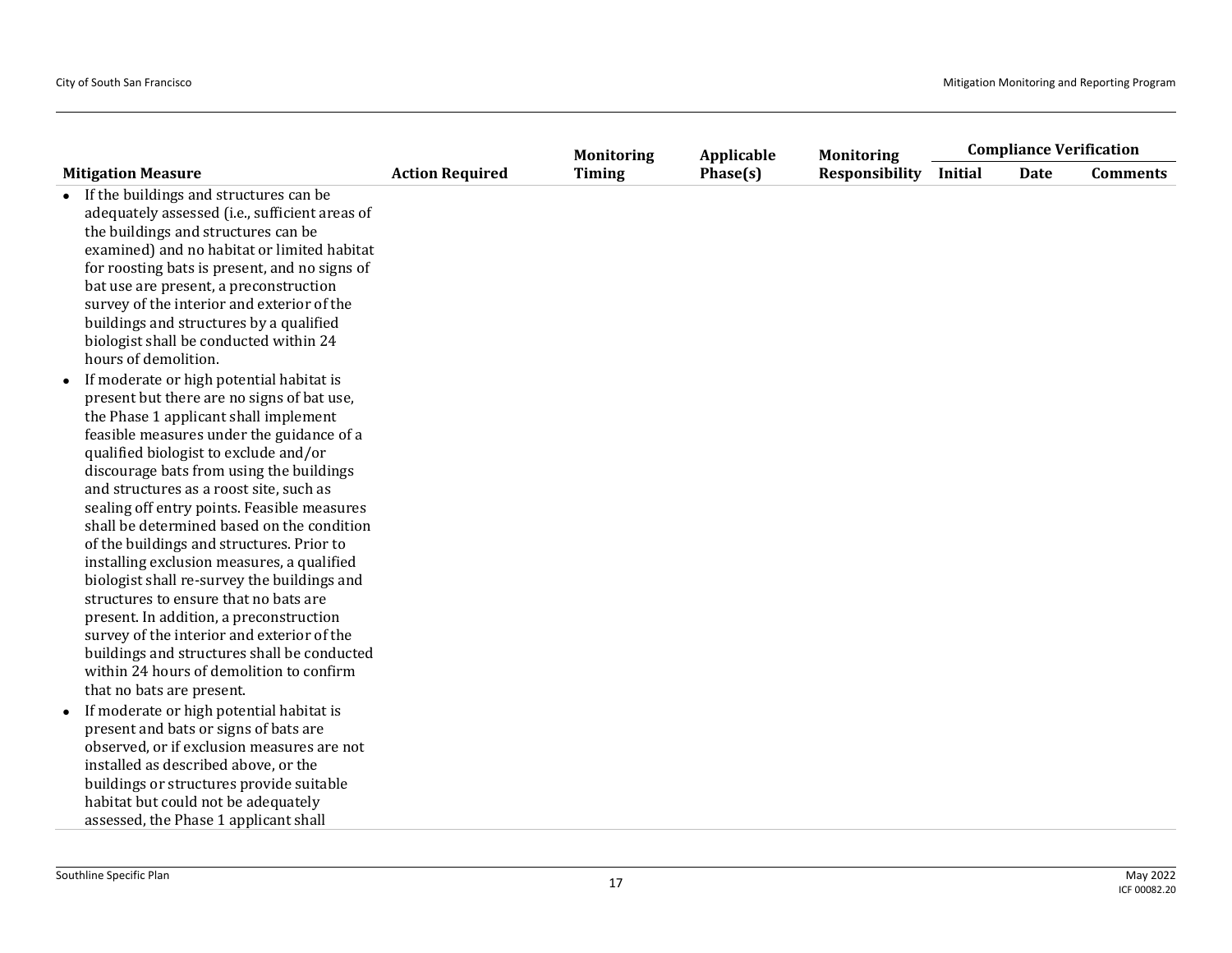|                                                                               |                        | <b>Monitoring</b> | Applicable | <b>Monitoring</b>     | <b>Compliance Verification</b> |             |                 |
|-------------------------------------------------------------------------------|------------------------|-------------------|------------|-----------------------|--------------------------------|-------------|-----------------|
| <b>Mitigation Measure</b>                                                     | <b>Action Required</b> | <b>Timing</b>     | Phase(s)   | <b>Responsibility</b> | <b>Initial</b>                 | <b>Date</b> | <b>Comments</b> |
| implement the following protective                                            |                        |                   |            |                       |                                |             |                 |
| measures.                                                                     |                        |                   |            |                       |                                |             |                 |
| Follow-up surveys shall be conducted to<br>$\circ$                            |                        |                   |            |                       |                                |             |                 |
| determine if bats are present prior to                                        |                        |                   |            |                       |                                |             |                 |
| commencement of demolition. The                                               |                        |                   |            |                       |                                |             |                 |
| Phase 1 applicant shall submit a survey                                       |                        |                   |            |                       |                                |             |                 |
| plan (number, timing, and type of                                             |                        |                   |            |                       |                                |             |                 |
| surveys) to the City and CDFW;                                                |                        |                   |            |                       |                                |             |                 |
| recommendations received from CDFW                                            |                        |                   |            |                       |                                |             |                 |
| shall be considered and incorporated                                          |                        |                   |            |                       |                                |             |                 |
| into the plan unless the City determines                                      |                        |                   |            |                       |                                |             |                 |
| them to be infeasible. If CDFW requests                                       |                        |                   |            |                       |                                |             |                 |
| that the bats be identified to species, the                                   |                        |                   |            |                       |                                |             |                 |
| follow-up survey(s) shall include use of                                      |                        |                   |            |                       |                                |             |                 |
| night vision goggles and active acoustic                                      |                        |                   |            |                       |                                |             |                 |
| monitoring using full spectrum bat                                            |                        |                   |            |                       |                                |             |                 |
| detectors.                                                                    |                        |                   |            |                       |                                |             |                 |
| Based on the timing of demolition, the<br>$\circ$                             |                        |                   |            |                       |                                |             |                 |
| extent of bat signs and/or occupied                                           |                        |                   |            |                       |                                |             |                 |
| habitat, and the species present (if                                          |                        |                   |            |                       |                                |             |                 |
| determined), as determined by the<br>qualified biologist, the biologist shall |                        |                   |            |                       |                                |             |                 |
| develop a bat exclusion plan to                                               |                        |                   |            |                       |                                |             |                 |
| discourage or exclude bat use prior to                                        |                        |                   |            |                       |                                |             |                 |
| demolition. The Phase 1 applicant shall                                       |                        |                   |            |                       |                                |             |                 |
| submit the bat exclusion plan to the City                                     |                        |                   |            |                       |                                |             |                 |
| and CDFW for review and approval,                                             |                        |                   |            |                       |                                |             |                 |
| pursuant to Section 4150 of the Fish and                                      |                        |                   |            |                       |                                |             |                 |
| Game Code. Reasonable methods to                                              |                        |                   |            |                       |                                |             |                 |
| discourage or exclude bat use may                                             |                        |                   |            |                       |                                |             |                 |
| include installing exclusion measures                                         |                        |                   |            |                       |                                |             |                 |
| such as one-way doors or using light or                                       |                        |                   |            |                       |                                |             |                 |
| other means to deter bats from using the                                      |                        |                   |            |                       |                                |             |                 |
| buildings and structures to roost, such                                       |                        |                   |            |                       |                                |             |                 |
| as sealing large holes or gaps void of                                        |                        |                   |            |                       |                                |             |                 |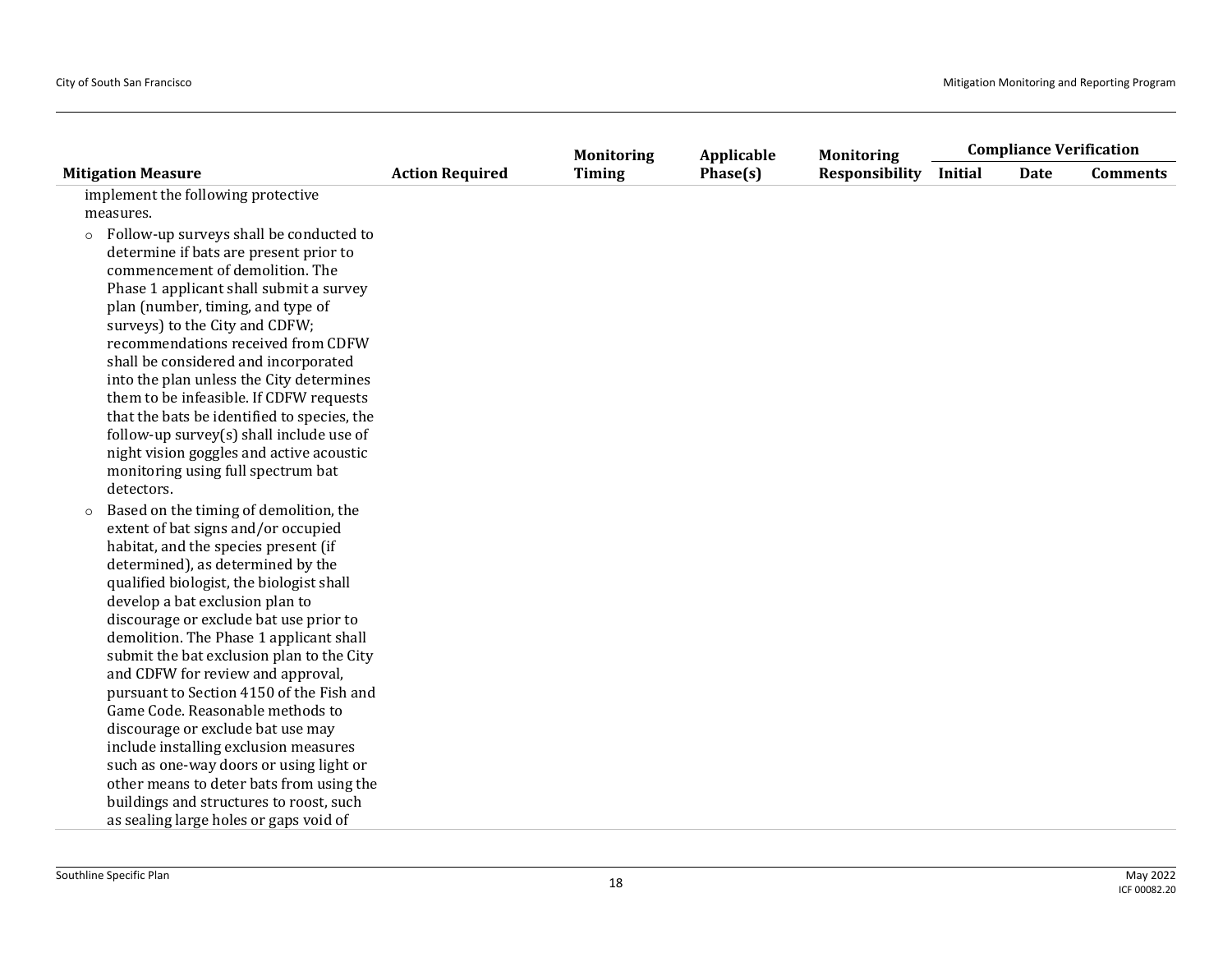|                                                                                                                                                                                                                                                                                                                                                                                                                                                                                                                                                                                                                                                                                                                                                                                                                                                                                  |                        | <b>Monitoring</b> | Applicable | <b>Monitoring</b>     | <b>Compliance Verification</b> |             |                 |
|----------------------------------------------------------------------------------------------------------------------------------------------------------------------------------------------------------------------------------------------------------------------------------------------------------------------------------------------------------------------------------------------------------------------------------------------------------------------------------------------------------------------------------------------------------------------------------------------------------------------------------------------------------------------------------------------------------------------------------------------------------------------------------------------------------------------------------------------------------------------------------|------------------------|-------------------|------------|-----------------------|--------------------------------|-------------|-----------------|
| <b>Mitigation Measure</b>                                                                                                                                                                                                                                                                                                                                                                                                                                                                                                                                                                                                                                                                                                                                                                                                                                                        | <b>Action Required</b> | <b>Timing</b>     | Phase(s)   | <b>Responsibility</b> | Initial                        | <b>Date</b> | <b>Comments</b> |
| bats using the installation of plywood<br>and/or metal sheeting, and/or sealing<br>small holes or gaps void of bats using<br>installation of expandable foam or steel<br>wool.                                                                                                                                                                                                                                                                                                                                                                                                                                                                                                                                                                                                                                                                                                   |                        |                   |            |                       |                                |             |                 |
| A preconstruction survey of the interior<br>$\circ$<br>and exterior of the buildings and<br>structures shall be conducted within 24<br>hours of demolition.                                                                                                                                                                                                                                                                                                                                                                                                                                                                                                                                                                                                                                                                                                                      |                        |                   |            |                       |                                |             |                 |
| • Depending on the species of bats present,<br>the size of the bat roost, and timing of the<br>demolition, additional protective measures<br>may be recommended by the qualified<br>biologist or CDFW, and may include<br>measures listed below, which shall be<br>undertaken by the Phase 1 applicant.<br>To avoid impacts on maternity colonies<br>$\circ$<br>or hibernating bats, the buildings and<br>structures shall not be demolished while<br>bats are confirmed to be present,<br>generally between April 1 and<br>September 15 (maternity season) and<br>from November 1 to March 1<br>(hibernation).<br>Removal of occupied roosting habitat<br>$\circ$<br>shall only occur following the maternity<br>season and prior to hibernation,<br>generally between September 15 and<br>October 31, unless exclusionary devices<br>are first installed (as described above). |                        |                   |            |                       |                                |             |                 |
| Other measures, such as using lights to<br>deter bat roosting, may be used if<br>developed in compliance with applicable<br>law and coordination with and approval<br>by CDFW.                                                                                                                                                                                                                                                                                                                                                                                                                                                                                                                                                                                                                                                                                                   |                        |                   |            |                       |                                |             |                 |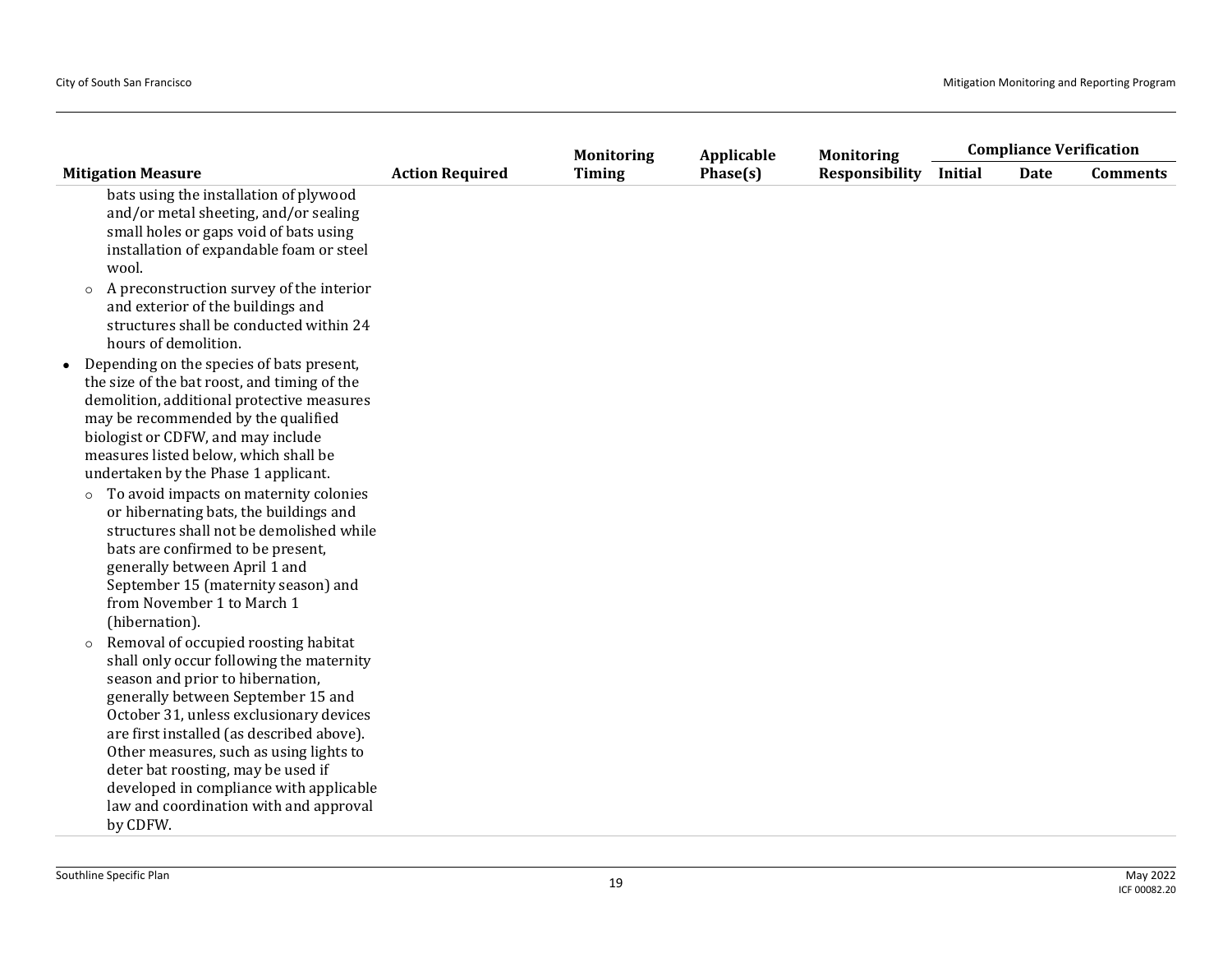|                                                                                                                                                                                                                                                                                                                                                                                                                                                                                                                                                                                                                                                                                                                                                                                                         |                        | <b>Monitoring</b> | Applicable | <b>Monitoring</b>     |                | <b>Compliance Verification</b> |                 |
|---------------------------------------------------------------------------------------------------------------------------------------------------------------------------------------------------------------------------------------------------------------------------------------------------------------------------------------------------------------------------------------------------------------------------------------------------------------------------------------------------------------------------------------------------------------------------------------------------------------------------------------------------------------------------------------------------------------------------------------------------------------------------------------------------------|------------------------|-------------------|------------|-----------------------|----------------|--------------------------------|-----------------|
| <b>Mitigation Measure</b>                                                                                                                                                                                                                                                                                                                                                                                                                                                                                                                                                                                                                                                                                                                                                                               | <b>Action Required</b> | <b>Timing</b>     | Phase(s)   | <b>Responsibility</b> | <b>Initial</b> | Date                           | <b>Comments</b> |
| Installation of exclusion devices shall<br>occur before maternity colonies<br>establish or after they disperse,<br>generally from March 1-30 or<br>September 15-October 31 to preclude<br>bats from occupying a roost site during<br>demolition to the extent feasible.<br>Exclusionary devices shall only be<br>installed by or under the supervision of<br>a qualified biologist.                                                                                                                                                                                                                                                                                                                                                                                                                     |                        |                   |            |                       |                |                                |                 |
| The Phase 1 applicant shall implement the                                                                                                                                                                                                                                                                                                                                                                                                                                                                                                                                                                                                                                                                                                                                                               |                        |                   |            |                       |                |                                |                 |
| following measures prior to any tree removal                                                                                                                                                                                                                                                                                                                                                                                                                                                                                                                                                                                                                                                                                                                                                            |                        |                   |            |                       |                |                                |                 |
| on the project site:                                                                                                                                                                                                                                                                                                                                                                                                                                                                                                                                                                                                                                                                                                                                                                                    |                        |                   |            |                       |                |                                |                 |
| • A qualified biologist shall examine trees to<br>be removed for suitable bat roosting habitat<br>(e.g., large tree cavities, basal hollows, loose<br>or peeling bark, larger snags, palm trees<br>with intact thatch) before tree removal.<br>Trees providing suitable or potential bat<br>habitat shall be marked with flagging and<br>identified as potential habitat. Because of<br>the limited timeframe for tree removal for<br>trees containing bat habitat (i.e., September<br>15-October 31), the tree habitat assessment<br>should be conducted early enough in the<br>calendar year to provide information to the<br>applicant and City to inform tree removal<br>planning. The protective measures listed<br>below shall be implemented for trees<br>containing potential roosting habitat. |                        |                   |            |                       |                |                                |                 |
| Removal or disturbance of trees<br>$\circ$<br>providing bat roosting habitat shall be<br>avoided between April 1 and September<br>15 (the maternity period) to avoid<br>effects on pregnant females and active                                                                                                                                                                                                                                                                                                                                                                                                                                                                                                                                                                                          |                        |                   |            |                       |                |                                |                 |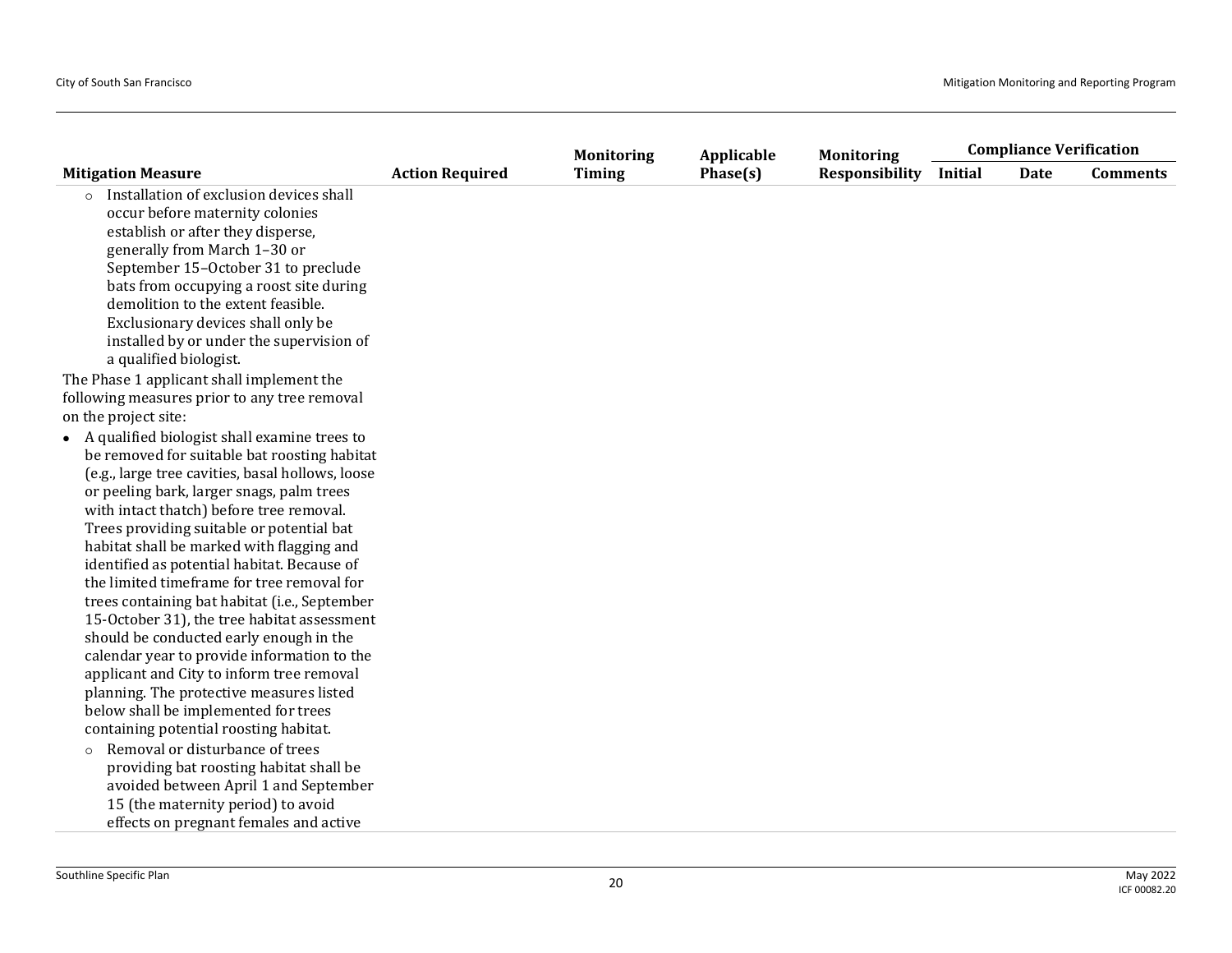|                                                                                                                                                                                                                                                                                                                                                                                                                                                                                                                                                                                                                                             |                        | <b>Monitoring</b> | Applicable | <b>Monitoring</b>     | <b>Compliance Verification</b> |             |                 |
|---------------------------------------------------------------------------------------------------------------------------------------------------------------------------------------------------------------------------------------------------------------------------------------------------------------------------------------------------------------------------------------------------------------------------------------------------------------------------------------------------------------------------------------------------------------------------------------------------------------------------------------------|------------------------|-------------------|------------|-----------------------|--------------------------------|-------------|-----------------|
| <b>Mitigation Measure</b>                                                                                                                                                                                                                                                                                                                                                                                                                                                                                                                                                                                                                   | <b>Action Required</b> | <b>Timing</b>     | Phase(s)   | <b>Responsibility</b> | Initial                        | <b>Date</b> | <b>Comments</b> |
| maternity roosts (whether colonial or<br>solitary).<br>Removal of trees providing bat roosting<br>$\circ$<br>habitat shall be conducted between<br>September 15 and October 31, which<br>corresponds to a time period when bats<br>have not yet entered torpor or would be<br>caring for nonvolant young.                                                                                                                                                                                                                                                                                                                                   |                        |                   |            |                       |                                |             |                 |
| If a maternity roost is found, whether<br>$\circ$<br>solitary or colonial, that roost shall<br>remain undisturbed until September 15<br>or until a qualified biologist has<br>determined the roost is no longer active.<br>The qualified biologist will determine<br>appropriate no-work buffers around<br>roost and/or hibernaculum sites. Buffer<br>distances may vary depending on the<br>species and activities being conducted.<br>• Removal of trees (between September 15                                                                                                                                                            |                        |                   |            |                       |                                |             |                 |
| and October 31) providing suitable roosting<br>habitat shall be monitored by qualified<br>biologists. Trees that provide suitable<br>habitat for bats shall be removed in a two-<br>phase removal process conducted over two<br>consecutive days. In the afternoon on the<br>first day, limbs and branches shall be<br>removed by a tree cutter using chainsaws<br>only. Limbs with cavities, crevices, or deep<br>bark fissures shall be avoided, and only<br>branches or limbs without those features<br>shall be removed. On the second day, the<br>remainder of the tree shall be removed. A<br>qualified biologist shall search downed |                        |                   |            |                       |                                |             |                 |
| vegetation for dead and injured bats. After<br>tree removal and monitoring completion,                                                                                                                                                                                                                                                                                                                                                                                                                                                                                                                                                      |                        |                   |            |                       |                                |             |                 |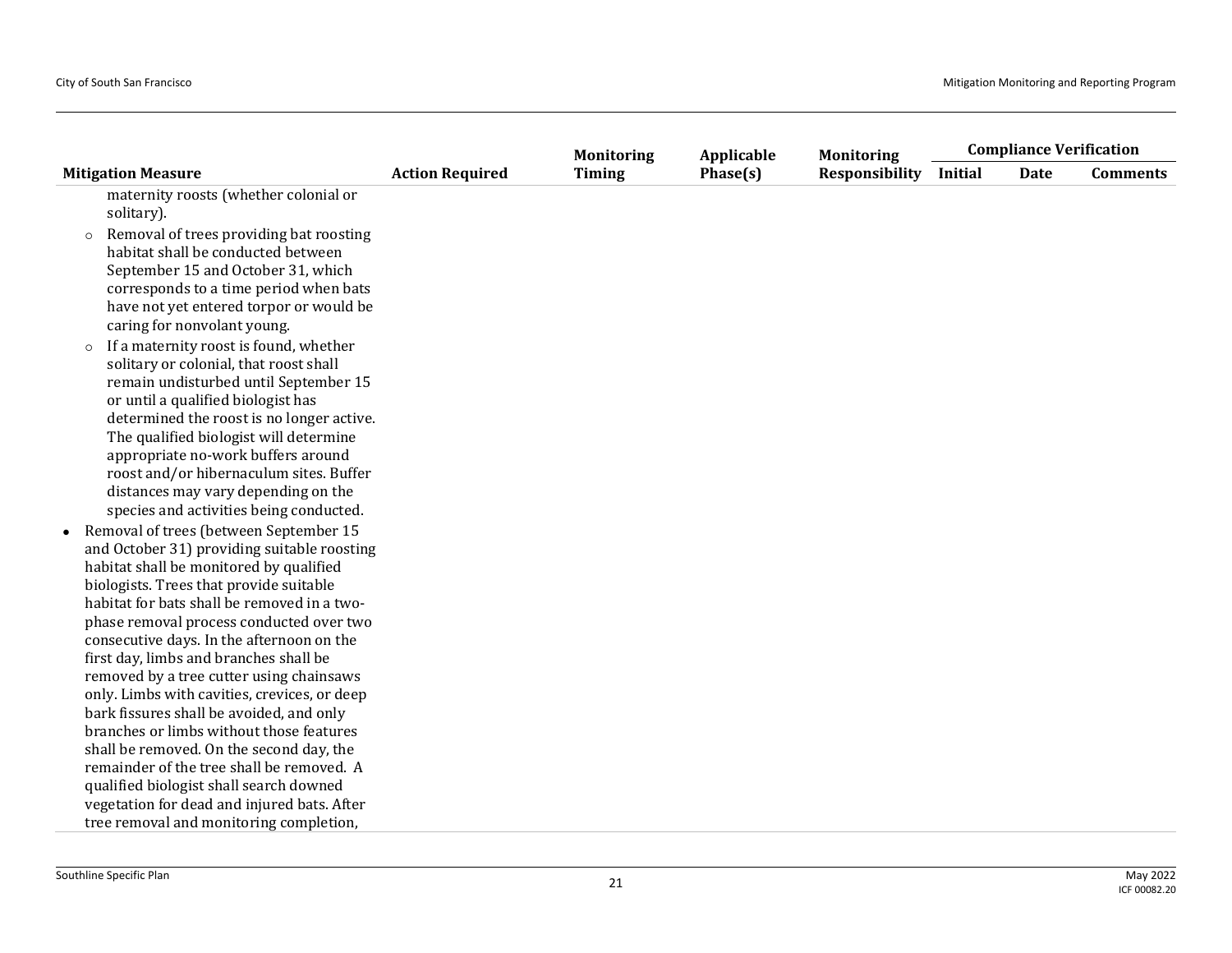|                                                                                                                                                                                                                                                                                                                                                                                                                                                                                                                                                                                                                                                           |                                                                                                                | <b>Monitoring</b>                                | Applicable | <b>Monitoring</b>                                                                                                  | <b>Compliance Verification</b> |             |                 |
|-----------------------------------------------------------------------------------------------------------------------------------------------------------------------------------------------------------------------------------------------------------------------------------------------------------------------------------------------------------------------------------------------------------------------------------------------------------------------------------------------------------------------------------------------------------------------------------------------------------------------------------------------------------|----------------------------------------------------------------------------------------------------------------|--------------------------------------------------|------------|--------------------------------------------------------------------------------------------------------------------|--------------------------------|-------------|-----------------|
| <b>Mitigation Measure</b>                                                                                                                                                                                                                                                                                                                                                                                                                                                                                                                                                                                                                                 | <b>Action Required</b>                                                                                         | <b>Timing</b>                                    | Phase(s)   | <b>Responsibility</b>                                                                                              | <b>Initial</b>                 | <b>Date</b> | <b>Comments</b> |
| the biologist shall prepare a biological<br>monitoring report, which shall be provided<br>to the City and to CDFW. The presence of<br>dead or injured bats that are species of<br>special concern resulting from downed<br>trees shall be included in the monitoring<br>report.                                                                                                                                                                                                                                                                                                                                                                           |                                                                                                                |                                                  |            |                                                                                                                    |                                |             |                 |
| Loss of occupied roosting habitat shall be<br>mitigated by constructing and/or installing<br>suitable replacement habitat on-site or near<br>the project site which shall be undertaken by<br>the Phase 1 applicant. The roosting habitat<br>shall be monitored by a qualified biologist to<br>ensure it functions as intended, as set forth<br>under a roosting habitat design and monitoring<br>plan developed in coordination with CDFW.                                                                                                                                                                                                               |                                                                                                                |                                                  |            |                                                                                                                    |                                |             |                 |
| <b>Mitigation Measure BIO-2a: Lighting</b><br><b>Measures to Reduce Impacts on Birds</b><br>During design, the Phase 1 applicant and<br>applicants of future phases shall ensure that a<br>qualified biologist experienced with bird<br>strikes and building/lighting design issues<br>shall identify lighting-related recommended<br>measures to minimize the effects of the<br>building's lighting on birds to. The applicant<br>shall incorporate such measures into the<br>building's design and operation to the extent<br>feasible, subject to design review and approval<br>by the City, which may include the following<br>and/or other measures. | Project applicant(s) to<br>submit bird-safe lighting<br>specifications to the City<br>for review and approval. | Once prior to<br>issuance of<br>building permit. | All Phases | City of South<br>San Francisco<br>Economic and<br>Community<br>Development<br>Department<br>(Building<br>Division) |                                |             |                 |
| a. Use strobe or flashing lights in place of<br>continuously burning lights for obstruction<br>lighting. Use flashing white lights rather<br>than continuous light, red light, or rotating<br>beams.                                                                                                                                                                                                                                                                                                                                                                                                                                                      |                                                                                                                |                                                  |            |                                                                                                                    |                                |             |                 |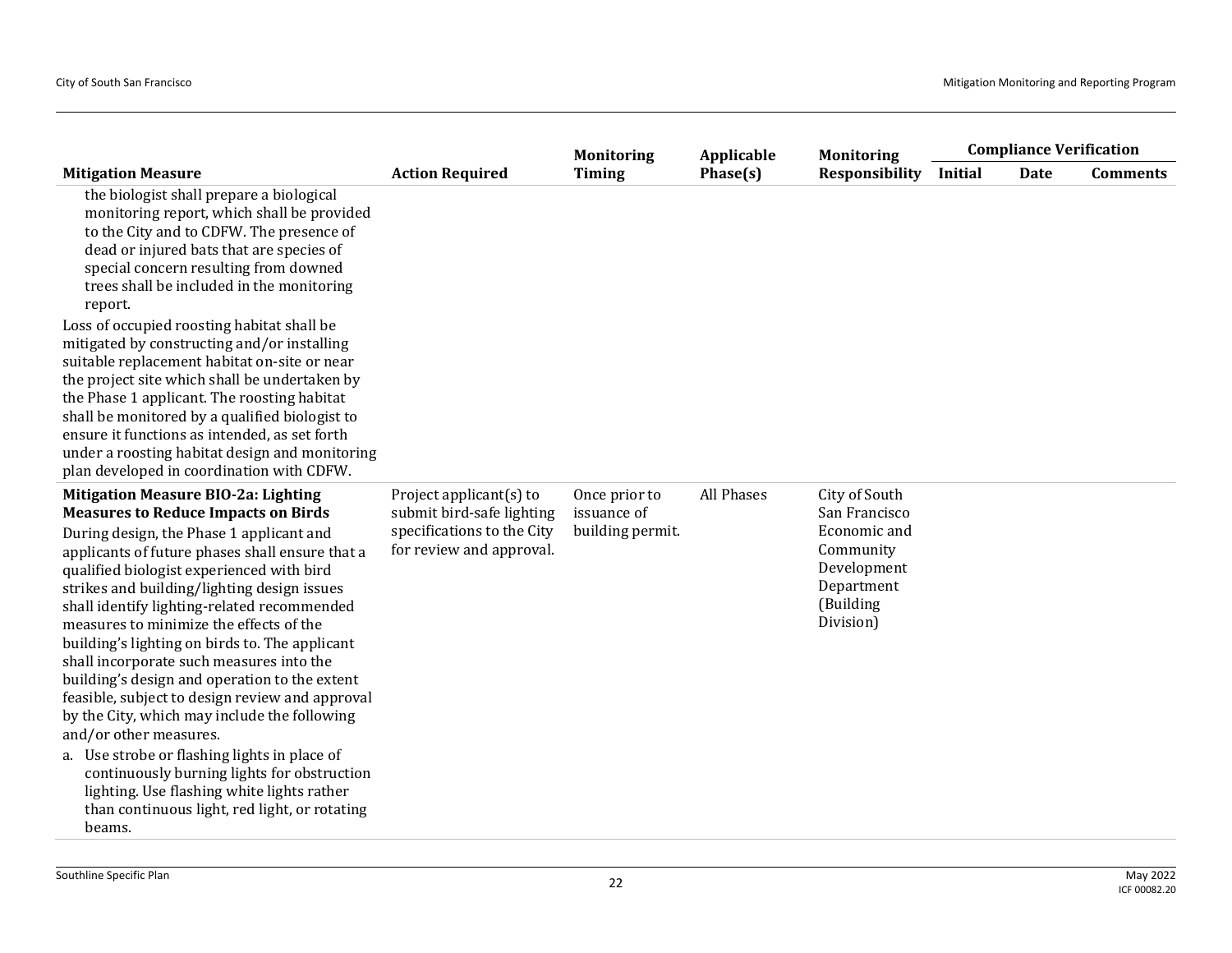|                                                                                                                                                                                                                                                                                                                                                                                                                                                                                                                                                                                                                                                                                                                                                                               |                                                                                                                        | <b>Monitoring</b>                                | Applicable | <b>Monitoring</b>                                                                                                  | <b>Compliance Verification</b> |      |                 |
|-------------------------------------------------------------------------------------------------------------------------------------------------------------------------------------------------------------------------------------------------------------------------------------------------------------------------------------------------------------------------------------------------------------------------------------------------------------------------------------------------------------------------------------------------------------------------------------------------------------------------------------------------------------------------------------------------------------------------------------------------------------------------------|------------------------------------------------------------------------------------------------------------------------|--------------------------------------------------|------------|--------------------------------------------------------------------------------------------------------------------|--------------------------------|------|-----------------|
| <b>Mitigation Measure</b>                                                                                                                                                                                                                                                                                                                                                                                                                                                                                                                                                                                                                                                                                                                                                     | <b>Action Required</b>                                                                                                 | <b>Timing</b>                                    | Phase(s)   | <b>Responsibility</b>                                                                                              | Initial                        | Date | <b>Comments</b> |
| b. Install shields onto light sources not<br>necessary for air traffic to direct light<br>towards the ground.<br>c. Extinguish all exterior lighting (i.e., rooftop<br>floods, perimeter spots) not required for<br>public safety as determined by the City.<br>d. When interior or exterior lights must be left<br>on at night, the operator of the buildings<br>shall examine and adopt feasible<br>alternatives to bright, all-night, floor-wide<br>lighting, which may include installing<br>motion-sensitive lighting, using desk lamps<br>and task lighting, reprogramming timers, or<br>using lower-intensity lighting.<br>e. Windows or window treatments that<br>reduce transmission of light out of the<br>building shall be implemented to the extent<br>feasible. |                                                                                                                        |                                                  |            |                                                                                                                    |                                |      |                 |
| <b>Mitigation Measure BIO-2b: Building Design</b><br><b>Measures to Minimize Bird Strike Risk</b><br>During design, the Phase 1 applicant and<br>applicants of future phases shall ensure that a<br>qualified biologist experienced with bird strikes<br>and building/lighting design issues shall identify<br>recommended measures related to the external<br>appearance of the building to minimize the risk<br>of bird strikes. The applicant shall incorporate<br>such measures into the building's design to the<br>extent feasible, subject to design review and<br>approval by the City, which may include the<br>following and/or other measures:<br>a. Minimize the extent of glazing.<br>b. Use low-reflective glass and/or patterned<br>or fritted glass.          | Project applicant $(s)$ to<br>submit bird-safe building<br>design specification to<br>City for review and<br>approval. | Once prior to<br>issuance of<br>building permit. | All Phases | City of South<br>San Francisco<br>Economic and<br>Community<br>Development<br>Department<br>(Building<br>Division) |                                |      |                 |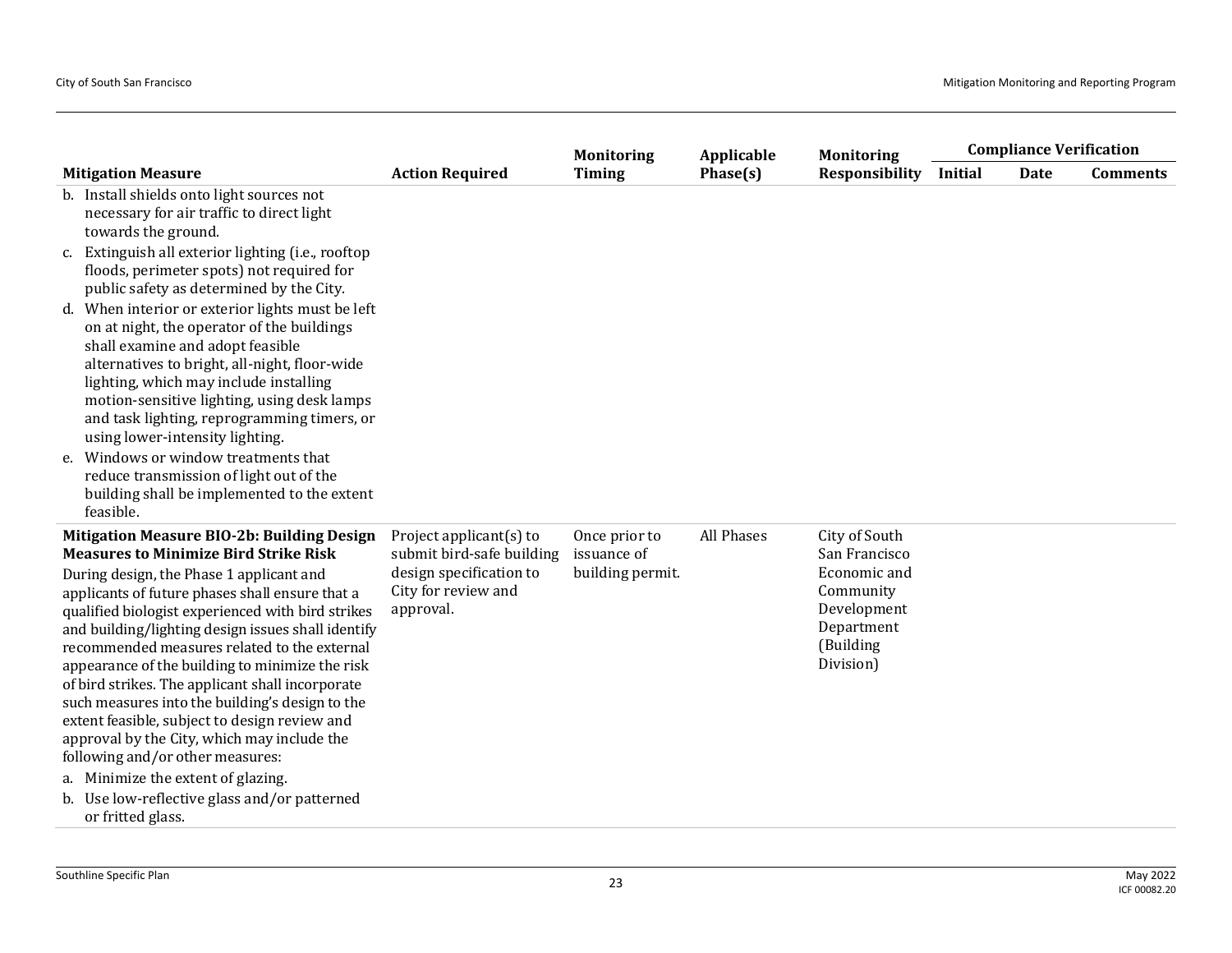|                                                                                                                                                                                                                                                                                                                                                                                                                                                                                                                                                                                                                                                                                                                                                                                                                                                                                                                                                                                                                                                                                                                                                                                                                  |                                                                                                                                                                                                                                                                                                  | <b>Monitoring</b>                                                                                                                                               | Applicable   | <b>Monitoring</b>                                                                                                  | <b>Compliance Verification</b> |             |                 |  |
|------------------------------------------------------------------------------------------------------------------------------------------------------------------------------------------------------------------------------------------------------------------------------------------------------------------------------------------------------------------------------------------------------------------------------------------------------------------------------------------------------------------------------------------------------------------------------------------------------------------------------------------------------------------------------------------------------------------------------------------------------------------------------------------------------------------------------------------------------------------------------------------------------------------------------------------------------------------------------------------------------------------------------------------------------------------------------------------------------------------------------------------------------------------------------------------------------------------|--------------------------------------------------------------------------------------------------------------------------------------------------------------------------------------------------------------------------------------------------------------------------------------------------|-----------------------------------------------------------------------------------------------------------------------------------------------------------------|--------------|--------------------------------------------------------------------------------------------------------------------|--------------------------------|-------------|-----------------|--|
| <b>Mitigation Measure</b>                                                                                                                                                                                                                                                                                                                                                                                                                                                                                                                                                                                                                                                                                                                                                                                                                                                                                                                                                                                                                                                                                                                                                                                        | <b>Action Required</b>                                                                                                                                                                                                                                                                           | <b>Timing</b>                                                                                                                                                   | Phase(s)     | <b>Responsibility</b>                                                                                              | <b>Initial</b>                 | <b>Date</b> | <b>Comments</b> |  |
| c. Use window films, mullions, blinds, or other<br>internal or external features to "break up"<br>reflective surfaces rather than having large,<br>uninterrupted areas of surfaces that reflect,<br>and thus to a bird may not appear<br>noticeably different from, vegetation or the<br>sky.                                                                                                                                                                                                                                                                                                                                                                                                                                                                                                                                                                                                                                                                                                                                                                                                                                                                                                                    |                                                                                                                                                                                                                                                                                                  |                                                                                                                                                                 |              |                                                                                                                    |                                |             |                 |  |
| <b>Cultural Resources</b>                                                                                                                                                                                                                                                                                                                                                                                                                                                                                                                                                                                                                                                                                                                                                                                                                                                                                                                                                                                                                                                                                                                                                                                        |                                                                                                                                                                                                                                                                                                  |                                                                                                                                                                 |              |                                                                                                                    |                                |             |                 |  |
| <b>Mitigation Measure CR-1: Interpretive</b><br><b>Signage Program</b><br>The Phase 1 applicant shall prepare an<br>interpretive signage plan document setting<br>forth the process for design and installation of<br>interpretive signage within the Specific Plan<br>area. The interpretive signage plan shall be<br>developed in coordination with professionals<br>who meet the Secretary of the Interior's<br>Professional Qualification Standards in<br>History or Architectural History.<br>The interpretive signage plan shall include<br>details regarding the proposed locations for<br>the signage and the design of the visual<br>components of the interpretive historic<br>district signage program. The interpretive<br>signage plan does not need to include cost<br>analysis or specifications for the fabrication or<br>installation of the signage program.<br>The interpretive signage plan shall be<br>reviewed and approved by the City of South<br>San Francisco prior to the issuance of a<br>building permit for the proposed project. No<br>further discretionary review or approvals are<br>anticipated to be required by the City to<br>implement the interpretive historic district | Project applicant to<br>install temporary<br>signage for the duration<br>of the construction<br>process.<br>Project applicant to<br>submit interpretive<br>signage plan for<br>permanent signage to<br>City for review and<br>approval.<br>Project applicant to<br>install permanent<br>signage. | Temporary<br>signage: Once<br>prior to issuance<br>of building<br>permit.<br>Permanent<br>signage: Once<br>prior to issuance<br>of Certificate of<br>Occupancy. | Phase 1 Only | City of South<br>San Francisco<br>Economic and<br>Community<br>Development<br>Department<br>(Building<br>Division) |                                |             |                 |  |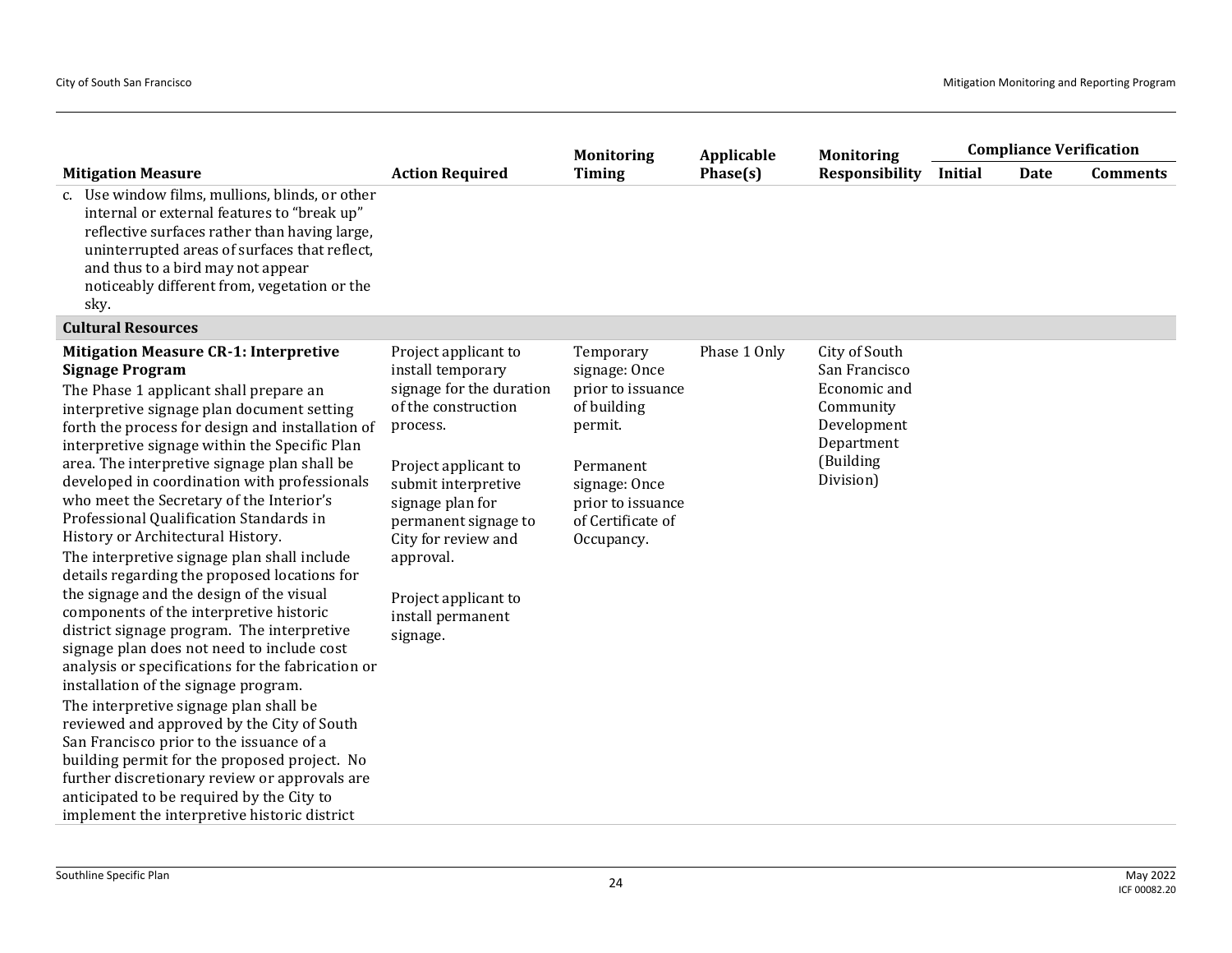|                                                                                                                                                                                                                                                                                                                                                                                                                                                                                                                                                                                                                                                                                                                                                                             |                        | <b>Monitoring</b> | Applicable | <b>Monitoring</b>     | <b>Compliance Verification</b> |      |                 |
|-----------------------------------------------------------------------------------------------------------------------------------------------------------------------------------------------------------------------------------------------------------------------------------------------------------------------------------------------------------------------------------------------------------------------------------------------------------------------------------------------------------------------------------------------------------------------------------------------------------------------------------------------------------------------------------------------------------------------------------------------------------------------------|------------------------|-------------------|------------|-----------------------|--------------------------------|------|-----------------|
| <b>Mitigation Measure</b>                                                                                                                                                                                                                                                                                                                                                                                                                                                                                                                                                                                                                                                                                                                                                   | <b>Action Required</b> | <b>Timing</b>     | Phase(s)   | <b>Responsibility</b> | <b>Initial</b>                 | Date | <b>Comments</b> |
| signage program. Implementation of the<br>interpretive signage program shall include the                                                                                                                                                                                                                                                                                                                                                                                                                                                                                                                                                                                                                                                                                    |                        |                   |            |                       |                                |      |                 |
| following elements:                                                                                                                                                                                                                                                                                                                                                                                                                                                                                                                                                                                                                                                                                                                                                         |                        |                   |            |                       |                                |      |                 |
| 1. Temporary Signage: The temporary historic<br>district interpretive signage program shall<br>include at least one temporary marker or<br>sign regarding South San Francisco's<br>industrial heritage to display within or at<br>the perimeter of the Specific Plan area for<br>the duration of the construction process.<br>The temporary signage shall be installed at<br>a location that is visible from a public right-<br>of-way and shall include a written narrative<br>accompanied by historic images where<br>feasible. As needed due to construction<br>activity, the temporary signage may be<br>relocated to another location that meets<br>these criteria.                                                                                                    |                        |                   |            |                       |                                |      |                 |
| 2. Permanent Signage: The permanent<br>interpretive signage program shall include a<br>minimum of two and a maximum of four<br>permanent interpretive markers or signs<br>that interpret South San Francisco's<br>industrial heritage and include a history of<br>the land uses previously located within the<br>Specific Plan area. The signs shall describe<br>the industries that operated within the<br>Specific Plan area, such as Colorado Fuel<br>and Iron, Poetsch & Peterson Tannery, and<br>E. I. du Pont de Nemours, and provide a<br>written or visual narrative that places these<br>companies within the context of the City's<br>industrial development. The permanent<br>signage shall use relevant historic photos,<br>historic maps, and company archival |                        |                   |            |                       |                                |      |                 |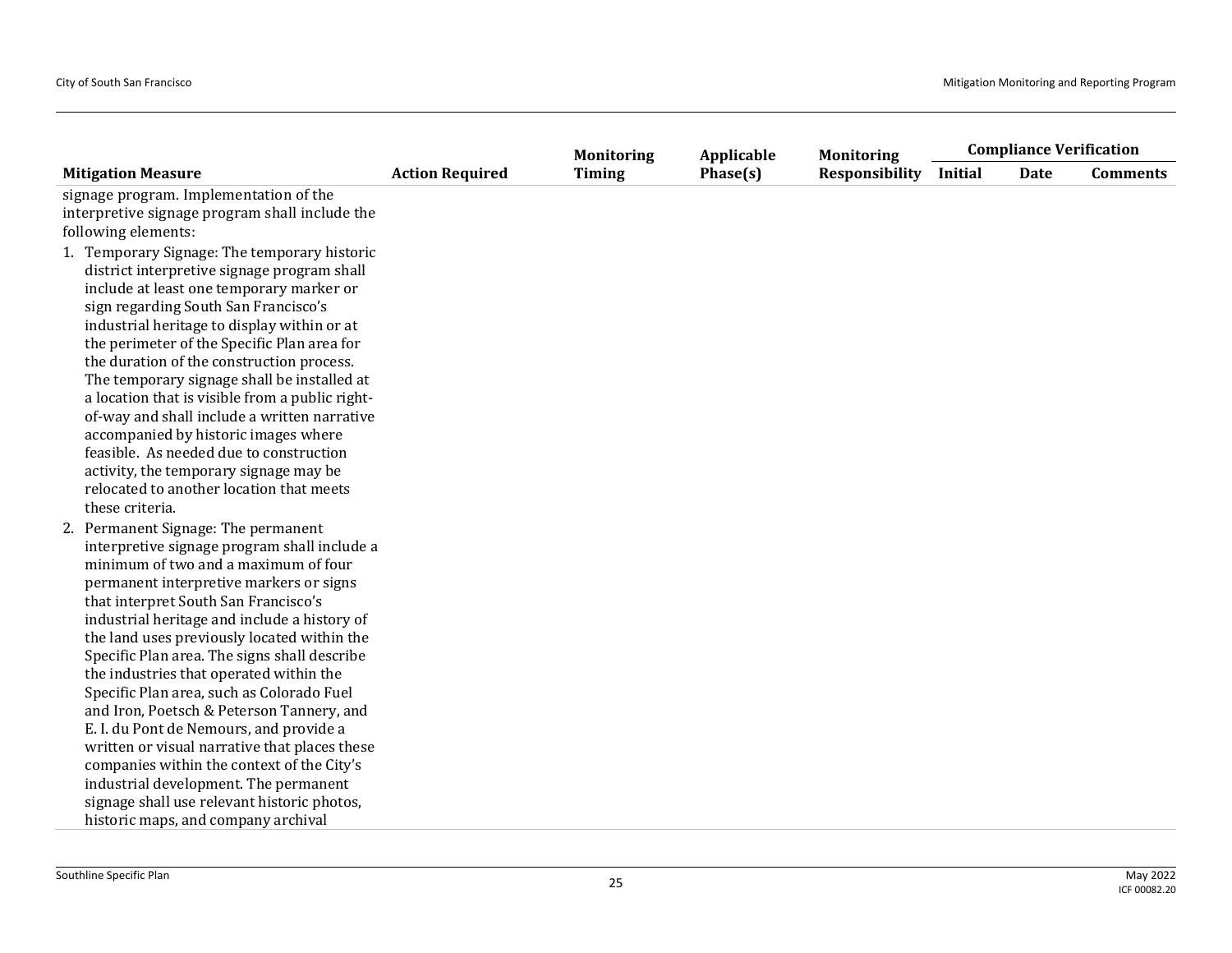|                                                                                                                                                                                                                                                                                                                                                                                                                                                                                                                                                                                                                                                                                                                                                                                                                                     |                                                                                               | <b>Monitoring</b>                                                                                                                                                                                                             | Applicable | <b>Monitoring</b>                                                                                                  | <b>Compliance Verification</b> |             |                 |
|-------------------------------------------------------------------------------------------------------------------------------------------------------------------------------------------------------------------------------------------------------------------------------------------------------------------------------------------------------------------------------------------------------------------------------------------------------------------------------------------------------------------------------------------------------------------------------------------------------------------------------------------------------------------------------------------------------------------------------------------------------------------------------------------------------------------------------------|-----------------------------------------------------------------------------------------------|-------------------------------------------------------------------------------------------------------------------------------------------------------------------------------------------------------------------------------|------------|--------------------------------------------------------------------------------------------------------------------|--------------------------------|-------------|-----------------|
| <b>Mitigation Measure</b>                                                                                                                                                                                                                                                                                                                                                                                                                                                                                                                                                                                                                                                                                                                                                                                                           | <b>Action Required</b>                                                                        | <b>Timing</b>                                                                                                                                                                                                                 | Phase(s)   | <b>Responsibility</b>                                                                                              | Initial                        | <b>Date</b> | <b>Comments</b> |
| materials (such as logos), to illustrate the<br>narrative where feasible given availability<br>and publication permissions of the images.<br>The signs shall be located within the<br>Specific Plan area boundary and shall be<br>visible to both Specific Plan area tenants<br>and the general public from a public right-<br>of-way. No more than half of the signs may<br>be located in lobbies, restaurants, or other<br>public spaces that are inside buildings. The<br>permanent signs shall be installed prior to<br>the issuance of the first Certificate of<br>Occupancy for Phase 1, and may be located<br>solely within the Phase 1 area.                                                                                                                                                                                |                                                                                               |                                                                                                                                                                                                                               |            |                                                                                                                    |                                |             |                 |
| <b>Mitigation Measure CR-2a: Cultural</b><br><b>Resources Worker Environmental</b><br><b>Awareness Program (WEAP)</b><br>The Phase 1 applicant and applicants of future<br>Precise Plans shall ensure that a qualified<br>archaeologist shall conduct Worker<br>Environmental Awareness Program (WEAP)<br>training for all construction personnel on the<br>project site prior to project-related<br>construction and ground-disturbing activities.<br>The training shall include basic information<br>about the types of artifacts that might be<br>encountered during construction activities<br>and procedures to follow in the event of a<br>discovery. This training shall be provided for<br>any additional personnel added to the project,<br>even after the initiation of construction and<br>ground-disturbing activities. | Qualified archaeologist<br>(retained by the project<br>$appliednt(s)$ to conduct<br>training. | Once prior to the All Phases<br>start of issuance<br>of grading<br>permit.<br>As needed<br>during duration<br>of soil-<br>disturbing or<br>excavating<br>activities and<br>throughout<br>ground-<br>disturbing<br>activities. |            | City of South<br>San Francisco<br>Economic and<br>Community<br>Development<br>Department<br>(Building<br>Division) |                                |             |                 |
| <b>Mitigation Measure CR-2b: Halt</b><br><b>Construction Activity, Evaluate Find, and</b>                                                                                                                                                                                                                                                                                                                                                                                                                                                                                                                                                                                                                                                                                                                                           | Verify that all activity<br>within 25 feet of a find is<br>halted until such time as          | Duration of soil-<br>disturbing or<br>excavating                                                                                                                                                                              | All Phases | City of South<br>San Francisco<br>Economic and                                                                     |                                |             |                 |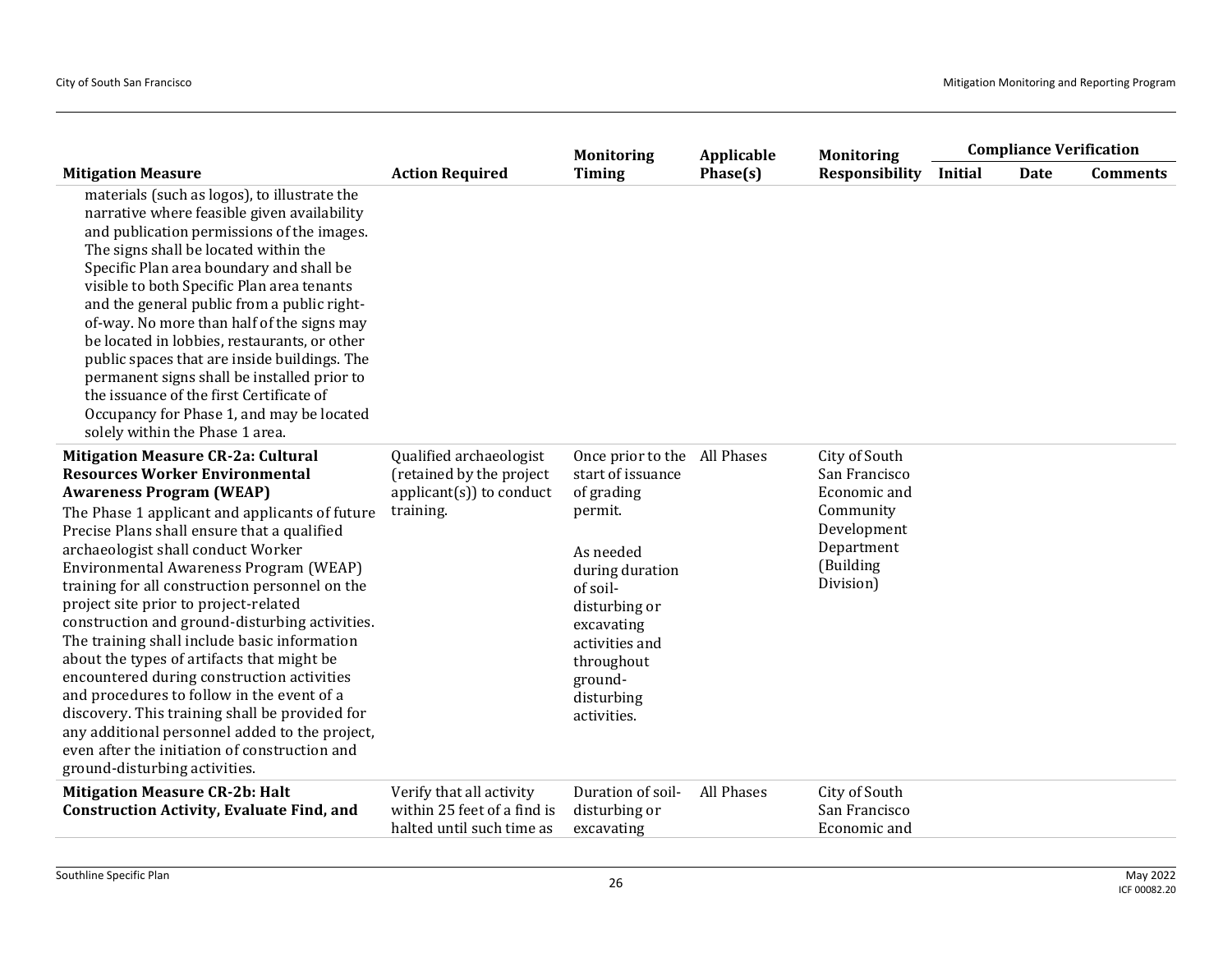| Phase(s)<br><b>Responsibility</b><br><b>Initial</b><br><b>Action Required</b><br><b>Timing</b><br><b>Date</b><br><b>Comments</b><br><b>Mitigation Measure</b><br>the find is evaluated by a<br><b>Implement Mitigation for Archaeological</b><br>activities and<br>Community<br>and Tribal Cultural Resources<br>qualified professional. If<br>throughout all<br>Development<br>needed, verify that a find<br>ground-<br>Department<br>Should a potential archaeological or tribal<br>has been evaluated by a<br>disturbing<br>(Community<br>cultural resource be encountered during<br>qualified professional<br>Development<br>activities.<br>project construction activities, the<br>and that data recovery<br>Director) or<br>construction contractor shall halt<br>has occurred if required.<br>City of San<br>construction within 25 feet of the find and<br><b>Bruno Planning</b><br>immediately notify the City of South San<br>Manager or<br>Francisco Economic and Community<br>Public Works<br>Development Director if the resource was<br>Director<br>discovered in South San Francisco's<br>jurisdiction, or the San Bruno City Planning<br>Manager and Public Works Director if the<br>resource was discovered in San Bruno's<br>jurisdiction. A qualified archaeologist, in<br>consultation with the City in which the<br>resource was discovered, shall 1) evaluate the<br>potential resource to determine if it meets the<br>CEQA definition of a unique archaeological<br>resource pursuant to Public Resources Code<br>Section 21083.2 or a tribal cultural resource<br>pursuant to Public Resources Code Section<br>21074 and 2) make recommendations about<br>the treatment of the resource, as warranted.<br>If the qualified archaeologist determines the<br>find is not a unique archaeological resource,<br>then proper recordation and identification<br>shall be completed and construction shall<br>continue without delay.<br>If the resource meets the CEQA definition of a<br>unique archaeological resource or tribal<br>cultural resource, it shall be avoided to the<br>extent feasible by project construction<br>activities to allow for preservation in place as |                                         | <b>Monitoring</b> | Applicable | <b>Monitoring</b> |  |                                |  |
|-------------------------------------------------------------------------------------------------------------------------------------------------------------------------------------------------------------------------------------------------------------------------------------------------------------------------------------------------------------------------------------------------------------------------------------------------------------------------------------------------------------------------------------------------------------------------------------------------------------------------------------------------------------------------------------------------------------------------------------------------------------------------------------------------------------------------------------------------------------------------------------------------------------------------------------------------------------------------------------------------------------------------------------------------------------------------------------------------------------------------------------------------------------------------------------------------------------------------------------------------------------------------------------------------------------------------------------------------------------------------------------------------------------------------------------------------------------------------------------------------------------------------------------------------------------------------------------------------------------------------------------------------------------------------------------------------------------------------------------------------------------------------------------------------------------------------------------------------------------------------------------------------------------------------------------------------------------------------------------------------------------------------------------------------------------------------------------------------------------------------------------------------------------------------------------------------------|-----------------------------------------|-------------------|------------|-------------------|--|--------------------------------|--|
|                                                                                                                                                                                                                                                                                                                                                                                                                                                                                                                                                                                                                                                                                                                                                                                                                                                                                                                                                                                                                                                                                                                                                                                                                                                                                                                                                                                                                                                                                                                                                                                                                                                                                                                                                                                                                                                                                                                                                                                                                                                                                                                                                                                                       |                                         |                   |            |                   |  |                                |  |
|                                                                                                                                                                                                                                                                                                                                                                                                                                                                                                                                                                                                                                                                                                                                                                                                                                                                                                                                                                                                                                                                                                                                                                                                                                                                                                                                                                                                                                                                                                                                                                                                                                                                                                                                                                                                                                                                                                                                                                                                                                                                                                                                                                                                       |                                         |                   |            |                   |  | <b>Compliance Verification</b> |  |
|                                                                                                                                                                                                                                                                                                                                                                                                                                                                                                                                                                                                                                                                                                                                                                                                                                                                                                                                                                                                                                                                                                                                                                                                                                                                                                                                                                                                                                                                                                                                                                                                                                                                                                                                                                                                                                                                                                                                                                                                                                                                                                                                                                                                       |                                         |                   |            |                   |  |                                |  |
|                                                                                                                                                                                                                                                                                                                                                                                                                                                                                                                                                                                                                                                                                                                                                                                                                                                                                                                                                                                                                                                                                                                                                                                                                                                                                                                                                                                                                                                                                                                                                                                                                                                                                                                                                                                                                                                                                                                                                                                                                                                                                                                                                                                                       |                                         |                   |            |                   |  |                                |  |
|                                                                                                                                                                                                                                                                                                                                                                                                                                                                                                                                                                                                                                                                                                                                                                                                                                                                                                                                                                                                                                                                                                                                                                                                                                                                                                                                                                                                                                                                                                                                                                                                                                                                                                                                                                                                                                                                                                                                                                                                                                                                                                                                                                                                       | described under CEQA Guidelines Section |                   |            |                   |  |                                |  |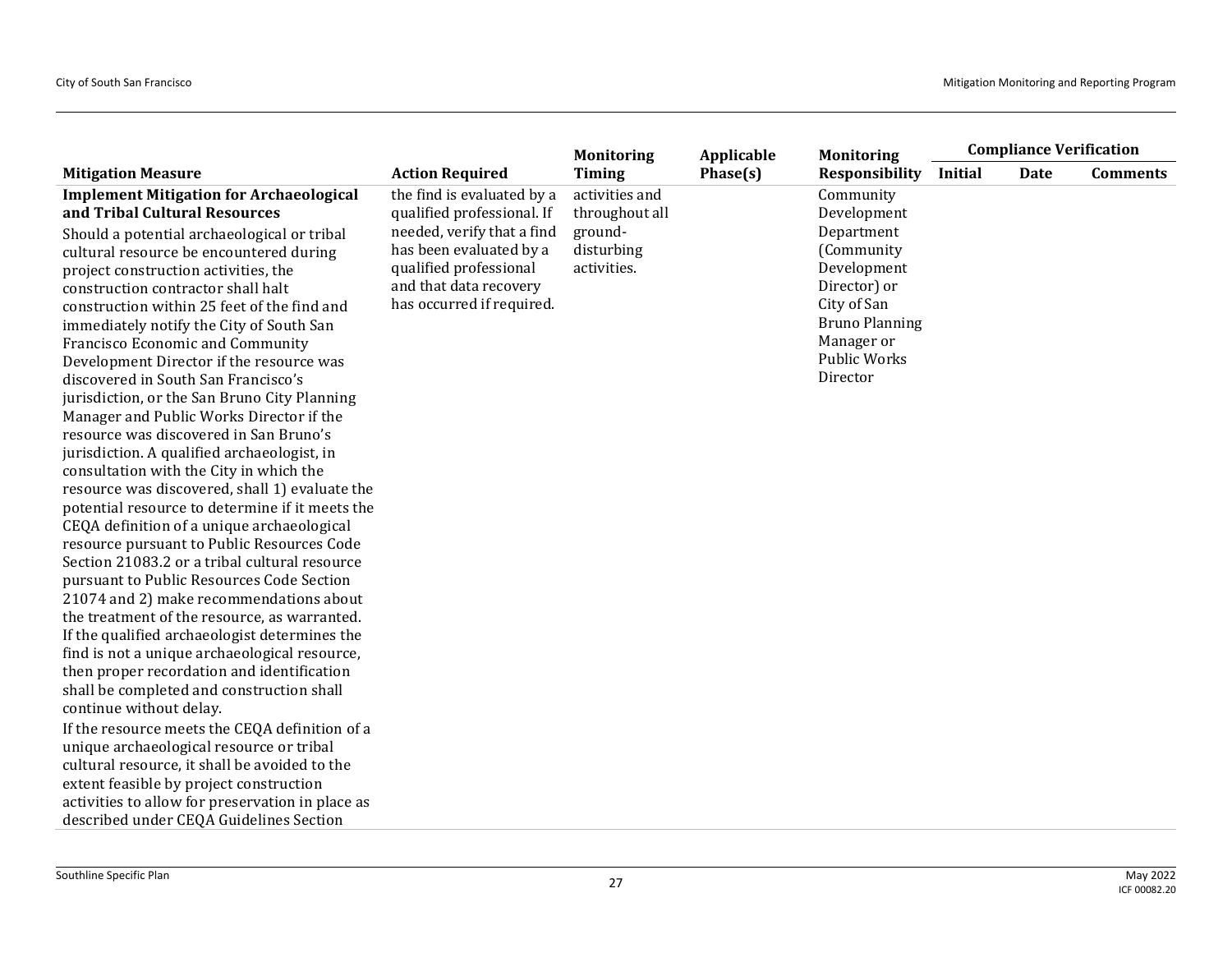|                                                                                                                                                                                                                                                                                                                                                                                                                                                                                                                                                                                                                                                                                                                                                                                                                                                                                                                                                                                                                                                        |                                                                                                                                                                                                                                                                                                                          | <b>Monitoring</b>                                                                                                            | Applicable        | <b>Monitoring</b>                                                                                                  |         | <b>Compliance Verification</b> |                 |
|--------------------------------------------------------------------------------------------------------------------------------------------------------------------------------------------------------------------------------------------------------------------------------------------------------------------------------------------------------------------------------------------------------------------------------------------------------------------------------------------------------------------------------------------------------------------------------------------------------------------------------------------------------------------------------------------------------------------------------------------------------------------------------------------------------------------------------------------------------------------------------------------------------------------------------------------------------------------------------------------------------------------------------------------------------|--------------------------------------------------------------------------------------------------------------------------------------------------------------------------------------------------------------------------------------------------------------------------------------------------------------------------|------------------------------------------------------------------------------------------------------------------------------|-------------------|--------------------------------------------------------------------------------------------------------------------|---------|--------------------------------|-----------------|
| <b>Mitigation Measure</b>                                                                                                                                                                                                                                                                                                                                                                                                                                                                                                                                                                                                                                                                                                                                                                                                                                                                                                                                                                                                                              | <b>Action Required</b>                                                                                                                                                                                                                                                                                                   | <b>Timing</b>                                                                                                                | Phase(s)          | Responsibility                                                                                                     | Initial | Date                           | <b>Comments</b> |
| 15126.4 (b)(3)(A)-(B). If avoidance is not<br>feasible, and the resource is determined to be<br>a unique archaeological resource, adverse<br>effects to the resource shall be mitigated as<br>specified by Public Resources Code Section<br>21083.2. This mitigation may include, but is<br>not limited to, a thorough recording of the<br>resource on Department of Parks and<br>Recreation Form 523 records, or<br>archaeological data recovery excavation. If<br>data recovery excavation is warranted, CEQA<br>Guidelines Section 15126.4 (b)(3)(C), which<br>requires a data recovery plan prior to data<br>recovery excavation, shall be followed. If<br>avoidance is not feasible, and the resource is<br>determined to be a tribal cultural resource,<br>additional coordination with the appropriate<br>California Native American tribe(s) shall be<br>conducted in accordance with existing laws to<br>determine appropriate mitigation, including<br>consideration of the measures identified in<br>Public Resources Code Section 21084.3. |                                                                                                                                                                                                                                                                                                                          |                                                                                                                              |                   |                                                                                                                    |         |                                |                 |
| <b>Mitigation Measure CR-3: Halt</b><br><b>Construction Activity, Evaluate Remains,</b><br>and Take Appropriate Action in<br><b>Coordination with Native American</b><br><b>Heritage Commission</b><br>In the event that human remains are<br>uncovered during site preparation,<br>excavation, or other construction activity, the<br>Phase 1 applicant and applicants of future<br>Precise Plans shall cease or ensure the ceasing<br>of all such construction activity within a<br>radius of 25 feet of the discovery and shall<br>notify the San Mateo county coroner                                                                                                                                                                                                                                                                                                                                                                                                                                                                              | Verify that all activity<br>within 25 feet of a find is<br>halted until such time as<br>the find is evaluated by a<br>San Mateo County<br>Coroner. If remains are<br>determined to be Native<br>American, Coroner shall<br>notify NAHC to identify<br>descendants to make<br>recommendations<br>regarding proper burial. | Duration of soil-<br>disturbing or<br>excavating<br>activities and<br>throughout all<br>ground-<br>disturbing<br>activities. | <b>All Phases</b> | City of South<br>San Francisco<br>Economic and<br>Community<br>Development<br>Department<br>(Building<br>Division) |         |                                |                 |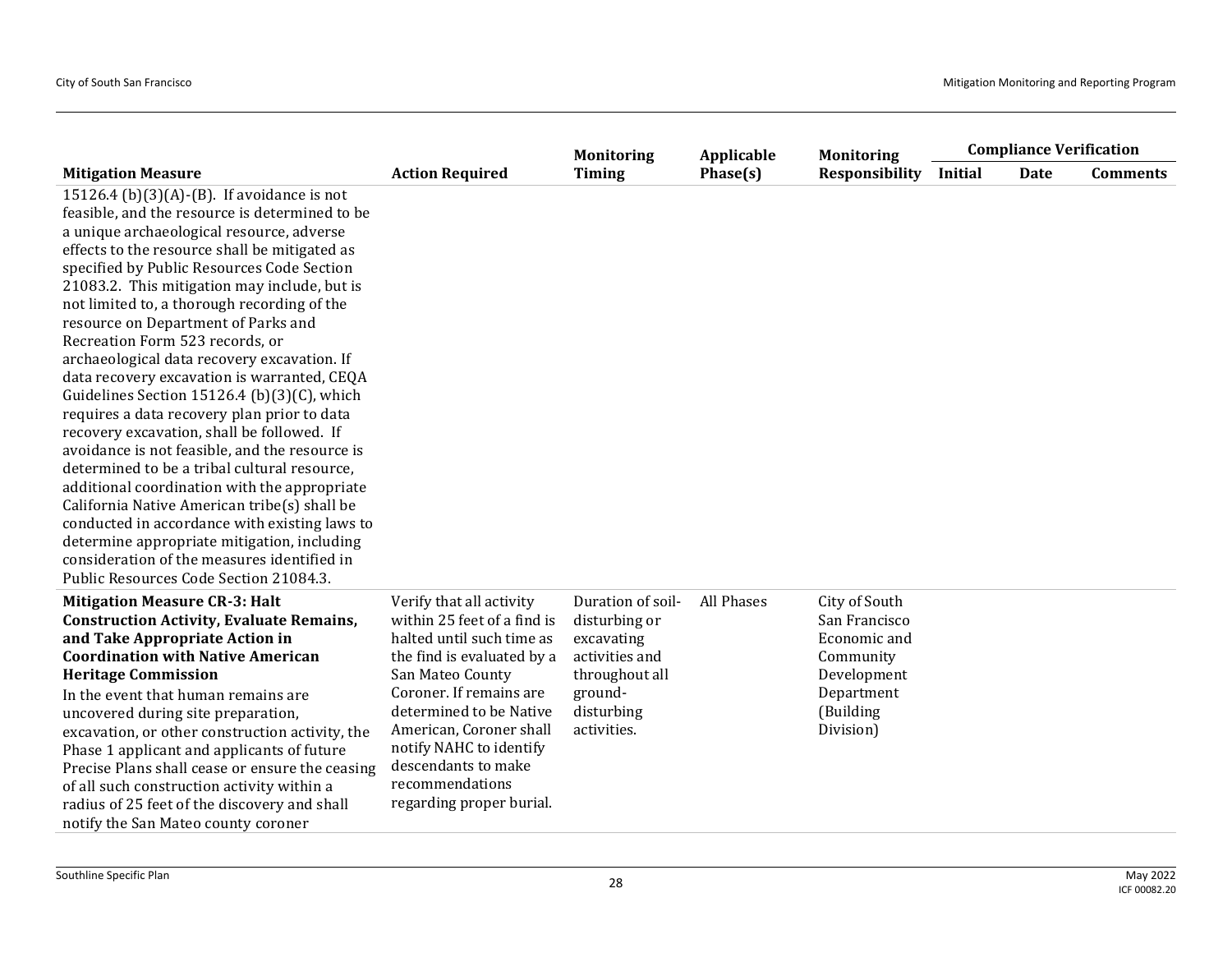|                                                                                                                                                                                                                                                                                                                                                                                                                                                                                                                                                                                                                                                                                                                                                                                                                                                                                                                                                                                                                                                                                          |                                                                                                                                                                                                                                                                                            | <b>Monitoring</b>                                                                                                            | Applicable | <b>Monitoring</b>                                                                                                  |         | <b>Compliance Verification</b> |                 |
|------------------------------------------------------------------------------------------------------------------------------------------------------------------------------------------------------------------------------------------------------------------------------------------------------------------------------------------------------------------------------------------------------------------------------------------------------------------------------------------------------------------------------------------------------------------------------------------------------------------------------------------------------------------------------------------------------------------------------------------------------------------------------------------------------------------------------------------------------------------------------------------------------------------------------------------------------------------------------------------------------------------------------------------------------------------------------------------|--------------------------------------------------------------------------------------------------------------------------------------------------------------------------------------------------------------------------------------------------------------------------------------------|------------------------------------------------------------------------------------------------------------------------------|------------|--------------------------------------------------------------------------------------------------------------------|---------|--------------------------------|-----------------|
| <b>Mitigation Measure</b>                                                                                                                                                                                                                                                                                                                                                                                                                                                                                                                                                                                                                                                                                                                                                                                                                                                                                                                                                                                                                                                                | <b>Action Required</b>                                                                                                                                                                                                                                                                     | <b>Timing</b>                                                                                                                | Phase(s)   | <b>Responsibility</b>                                                                                              | Initial | Date                           | <b>Comments</b> |
| immediately. No further construction activity<br>shall occur within this 25-foot radius until the<br>San Mateo county coroner has evaluated the<br>remains and has taken appropriate action in<br>accordance with Section 5097.98 of the<br>California Public Resources Code.<br>Concurrently, an archaeologist shall be<br>contacted to assess the situation and consult<br>with the appropriate agencies. If the human<br>remains are of Native American origin, the<br>coroner shall notify the Native American<br>Heritage Commission (NAHC) within 24 hours<br>of this identification in accordance with<br>section 5097.98 of the California Public<br>Resources Code, and section 7050.5 of the<br>California Health and Safety Code, as<br>applicable. The NAHC shall identify a Most<br>Likely Descendant (MLD) to inspect the site<br>and provide recommendations for the proper<br>treatment of the remains and associated grave<br>goods. The MLD may inspect the site of the<br>discovery and shall complete the inspection<br>within 48 hours of notification by the NAHC. |                                                                                                                                                                                                                                                                                            |                                                                                                                              |            |                                                                                                                    |         |                                |                 |
| <b>Geology and Soils</b>                                                                                                                                                                                                                                                                                                                                                                                                                                                                                                                                                                                                                                                                                                                                                                                                                                                                                                                                                                                                                                                                 |                                                                                                                                                                                                                                                                                            |                                                                                                                              |            |                                                                                                                    |         |                                |                 |
| <b>Mitigation Measure GEO-1: Halt</b><br><b>Construction Activity in Case of Finding</b><br>Paleontological Resources, Evaluate Find,<br>and Excavate Find<br>In the event that previously unidentified<br>paleontological resources are uncovered<br>during site preparation, excavation, or other<br>construction activity, the project applicant or<br>successor shall cease all such activity within<br>25 feet of the discovery or ensure that all such                                                                                                                                                                                                                                                                                                                                                                                                                                                                                                                                                                                                                             | Verify that all activity<br>within 25 feet of a find is<br>halted until such time as<br>the find is evaluated by a<br>qualified professional. If<br>needed, verify that a find<br>has been evaluated by a<br>qualified professional<br>and that data recovery<br>has occurred if required. | Duration of soil-<br>disturbing or<br>excavating<br>activities and<br>throughout all<br>ground-<br>disturbing<br>activities. | All Phases | City of South<br>San Francisco<br>Economic and<br>Community<br>Development<br>Department<br>(Building<br>Division) |         |                                |                 |

activity within 25 feet of the discovery ceases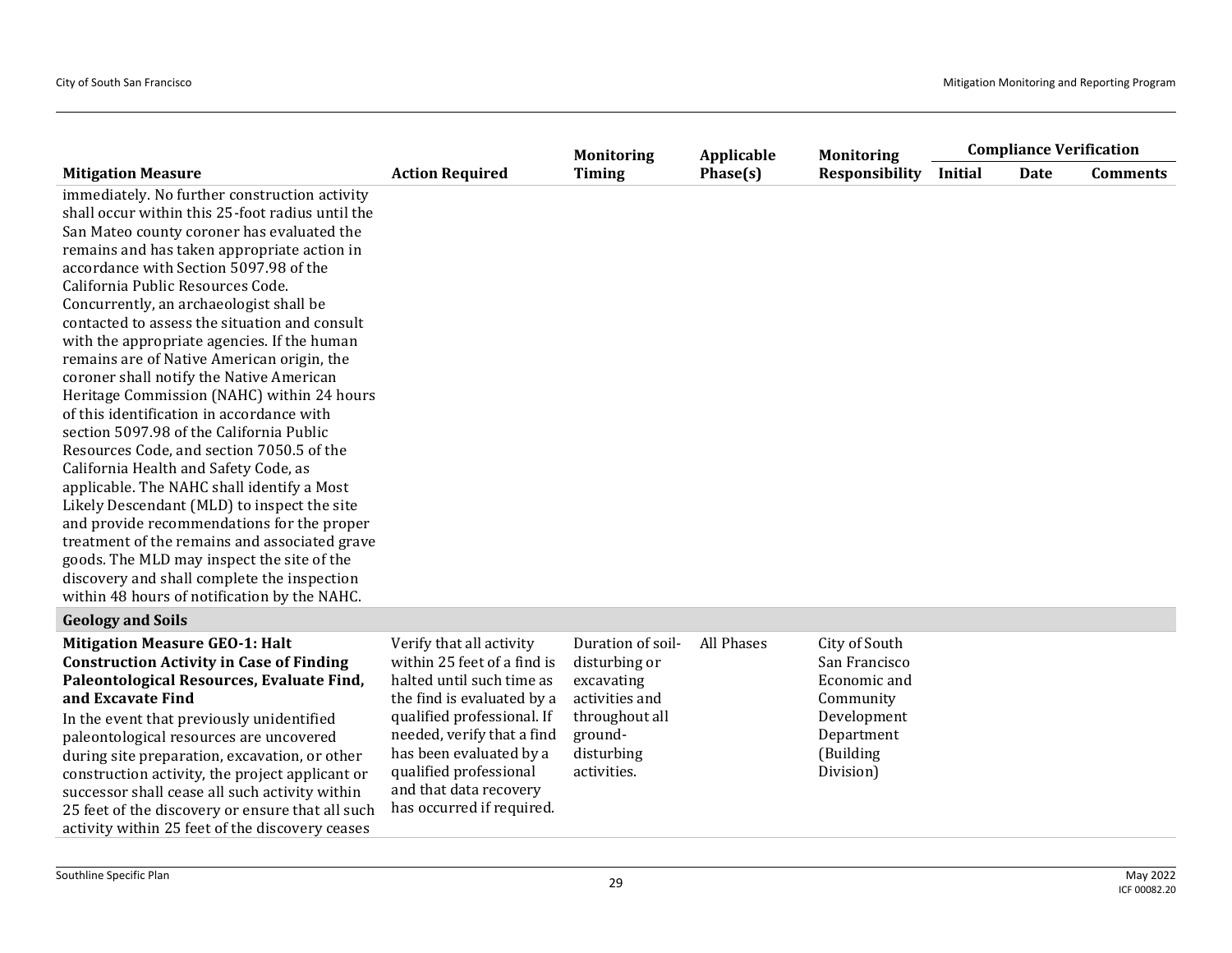|                                                                                                                                                                                                                                                                                                                                                                                                                                                                                                                                                                                                                                                                                                                                                                                  |                                                                                                                                                                                                                        | <b>Monitoring</b>                               | Applicable | <b>Monitoring</b>                                                                                                  |                | <b>Compliance Verification</b> |                 |
|----------------------------------------------------------------------------------------------------------------------------------------------------------------------------------------------------------------------------------------------------------------------------------------------------------------------------------------------------------------------------------------------------------------------------------------------------------------------------------------------------------------------------------------------------------------------------------------------------------------------------------------------------------------------------------------------------------------------------------------------------------------------------------|------------------------------------------------------------------------------------------------------------------------------------------------------------------------------------------------------------------------|-------------------------------------------------|------------|--------------------------------------------------------------------------------------------------------------------|----------------|--------------------------------|-----------------|
| <b>Mitigation Measure</b>                                                                                                                                                                                                                                                                                                                                                                                                                                                                                                                                                                                                                                                                                                                                                        | <b>Action Required</b>                                                                                                                                                                                                 | Timing                                          | Phase(s)   | <b>Responsibility</b>                                                                                              | <b>Initial</b> | Date                           | <b>Comments</b> |
| until the resources have been evaluated by a<br>qualified professional and specific measures<br>can be implemented to protect these<br>resources in accordance with Sections<br>21083.2 and 21084.1 of the California Public<br>Resources Code. If the find is potentially<br>significant, the project applicant or successor<br>shall ensure a qualified paleontologist shall<br>excavate the find in compliance with state law,<br>keeping project delays to a minimum. If the<br>qualified paleontologist determines the find is<br>not significant then proper recordation and<br>identification shall ensue and the project will<br>continue without delay.                                                                                                                 |                                                                                                                                                                                                                        |                                                 |            |                                                                                                                    |                |                                |                 |
| <b>Greenhouse Gas Emissions</b>                                                                                                                                                                                                                                                                                                                                                                                                                                                                                                                                                                                                                                                                                                                                                  |                                                                                                                                                                                                                        |                                                 |            |                                                                                                                    |                |                                |                 |
| <b>Mitigation Measure GHG-1: Require</b><br><b>Implementation of BAAQMD-recommended</b><br><b>Construction BMPs</b><br>The Phase 1 applicant and applicants of future<br>Precise Plans shall require their contractors, as<br>a condition in contracts, to reduce<br>construction-related GHG emissions by<br>implementing BAAQMD's recommended BMPs,<br>based on BAAQMD's CEQA Guidelines:<br>Ensure that alternative-fuel (e.g., biodiesel,<br>$\bullet$<br>electric) construction vehicles/equipment<br>make up at least 15 percent of the fleet,<br>Use local building materials (at least 10<br>$\bullet$<br>percent) sourced from within 100 miles of<br>the planning area, and<br>Recycle and reuse at least 50 percent of<br>construction waste or demolition materials. | Project applicant(s) to<br>submit to City applicable<br>provisions of<br>construction contracts<br>requiring the use of<br>BAAQMD-recommended<br>construction best<br>management practices to<br>reduce GHG emissions. | Once prior to<br>issuance of<br>grading permit. | All Phases | City of South<br>San Francisco<br>Economic and<br>Community<br>Development<br>Department<br>(Building<br>Division) |                |                                |                 |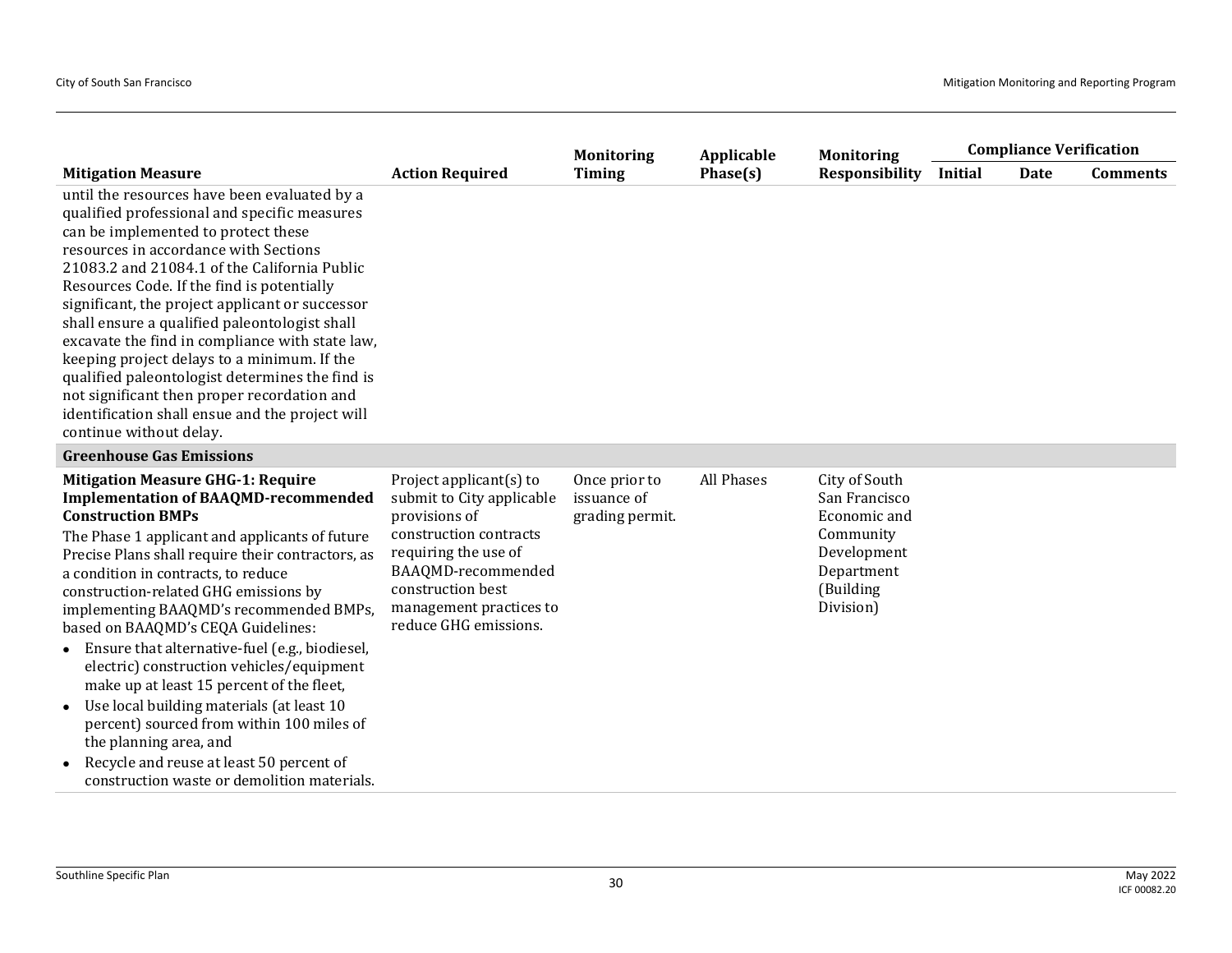|                                                                                                                                                                                                                                                                                                                                                                                                                                                                                                                                                                                                                                                                                                                                                                                                                                                                                                                                                                                                                                                                                                                                                                                                                                                                                                                                                                                                                                                                                                                                                                       |                                                                                                                                                                                                                                        | <b>Monitoring</b>                               | Applicable | <b>Monitoring</b>                                                                                                                                   | <b>Compliance Verification</b> |      |                 |
|-----------------------------------------------------------------------------------------------------------------------------------------------------------------------------------------------------------------------------------------------------------------------------------------------------------------------------------------------------------------------------------------------------------------------------------------------------------------------------------------------------------------------------------------------------------------------------------------------------------------------------------------------------------------------------------------------------------------------------------------------------------------------------------------------------------------------------------------------------------------------------------------------------------------------------------------------------------------------------------------------------------------------------------------------------------------------------------------------------------------------------------------------------------------------------------------------------------------------------------------------------------------------------------------------------------------------------------------------------------------------------------------------------------------------------------------------------------------------------------------------------------------------------------------------------------------------|----------------------------------------------------------------------------------------------------------------------------------------------------------------------------------------------------------------------------------------|-------------------------------------------------|------------|-----------------------------------------------------------------------------------------------------------------------------------------------------|--------------------------------|------|-----------------|
| <b>Mitigation Measure</b>                                                                                                                                                                                                                                                                                                                                                                                                                                                                                                                                                                                                                                                                                                                                                                                                                                                                                                                                                                                                                                                                                                                                                                                                                                                                                                                                                                                                                                                                                                                                             | <b>Action Required</b>                                                                                                                                                                                                                 | <b>Timing</b>                                   | Phase(s)   | Responsibility                                                                                                                                      | <b>Initial</b>                 | Date | <b>Comments</b> |
| <b>Hazards and Hazardous Materials</b>                                                                                                                                                                                                                                                                                                                                                                                                                                                                                                                                                                                                                                                                                                                                                                                                                                                                                                                                                                                                                                                                                                                                                                                                                                                                                                                                                                                                                                                                                                                                |                                                                                                                                                                                                                                        |                                                 |            |                                                                                                                                                     |                                |      |                 |
| Mitigation Measure HAZ-2a: Prepare a Soil<br><b>Management Plan Prior to Issuance of</b><br><b>Grading Permit</b><br>Prior to issuance of any grading permit, the<br>Phase 1 applicant and applicants of future<br>Precise Plans shall retain the services of a<br>qualified environmental engineering firm to<br>prepare and implement, during site<br>preparation, grading, and excavation activities,<br>a Soil Management Plan (SMP). The SMP shall<br>be designed to protect human health of<br>construction workers, the public and the<br>environment during site preparation, grading,<br>and excavation activities by including<br>protocols, measures, and techniques for the<br>proper handling, management, and disposition<br>of affected soils found on the site and any areas<br>of off-site work during site preparation and<br>grading activities. The SMP shall also ensure<br>the proper characterization, management,<br>and/or disposal of contaminated<br>environmental media that is above applicable<br>Environmental Screening Levels (ESLs) by<br>recommending additional sampling activities<br>(as necessary), including profile sampling for<br>proper disposal. The SMP shall be prepared by<br>a commercial environmental engineering firm<br>with demonstrated expertise and experience in<br>the preparation of SMPs and shall be stamped<br>by an appropriately licensed professional. The<br>SMP shall be implemented by the Phase 1<br>applicant and applicants of future Precise Plans<br>throughout all ground-disturbing work. | Project applicant(s) to<br>provide to City the SMP<br>and plans that depict<br>incorporation of all<br>recommendations from<br>the SMP to reduce<br>human and<br>environmental risks<br>associated with exposure<br>to affected soils. | Once prior to<br>issuance of<br>grading permit. | All Phases | City of South<br>San Francisco<br>Economic and<br>Community<br>Development<br>Department<br>(Building<br>Division)/San<br>Francisco<br><b>RWQCB</b> |                                |      |                 |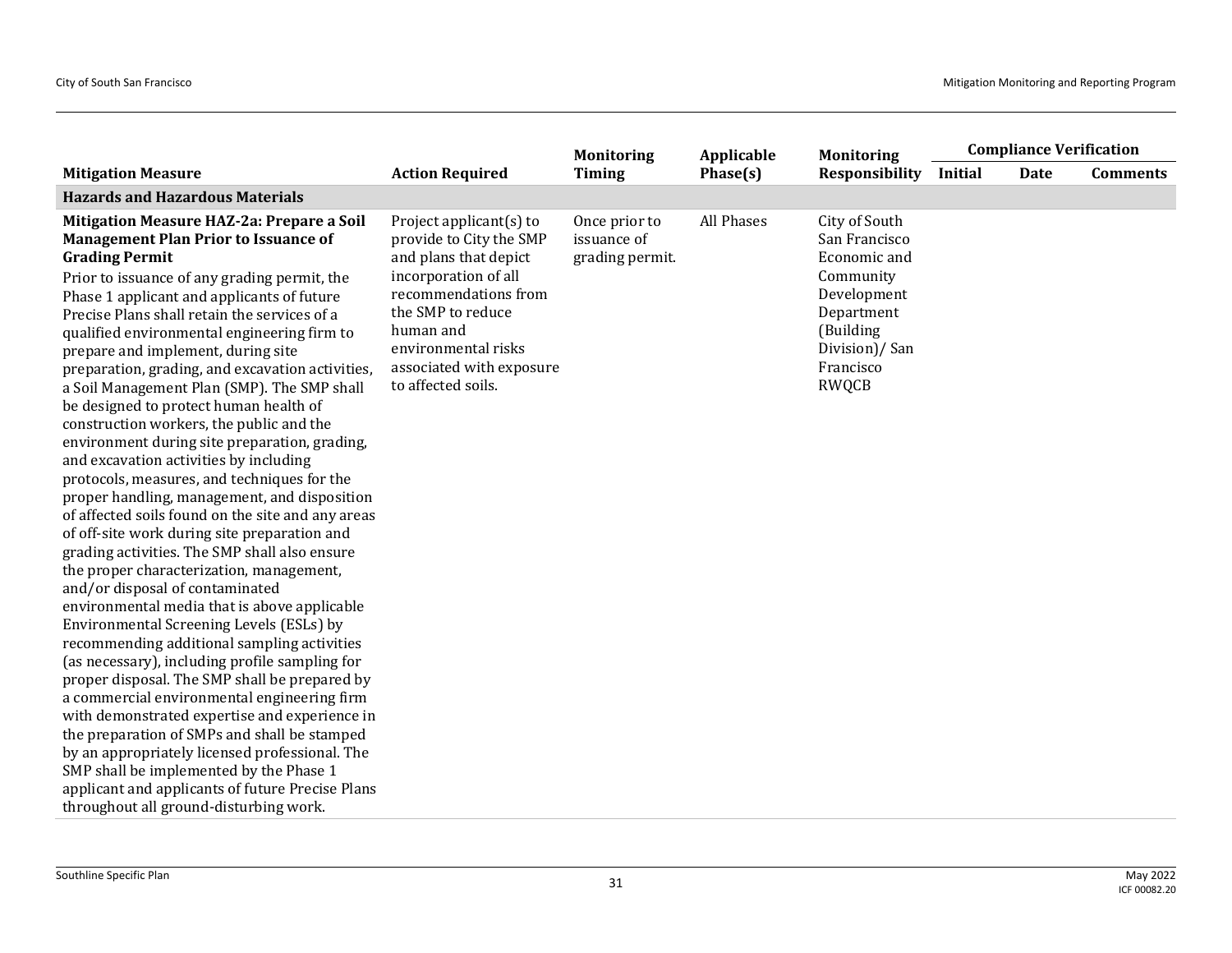|                                                                                                                                                                                                                                                                                                                                                                                                                                                                                                                                                                                                                                                                                                                                                                                                                                                                                                                                                                                                               |                                                                                                                                                                                                                                                                                                                          | <b>Monitoring</b>                                | Applicable                                                                           | <b>Monitoring</b>                                                                                                                                                |         | <b>Compliance Verification</b> |                 |
|---------------------------------------------------------------------------------------------------------------------------------------------------------------------------------------------------------------------------------------------------------------------------------------------------------------------------------------------------------------------------------------------------------------------------------------------------------------------------------------------------------------------------------------------------------------------------------------------------------------------------------------------------------------------------------------------------------------------------------------------------------------------------------------------------------------------------------------------------------------------------------------------------------------------------------------------------------------------------------------------------------------|--------------------------------------------------------------------------------------------------------------------------------------------------------------------------------------------------------------------------------------------------------------------------------------------------------------------------|--------------------------------------------------|--------------------------------------------------------------------------------------|------------------------------------------------------------------------------------------------------------------------------------------------------------------|---------|--------------------------------|-----------------|
| <b>Mitigation Measure</b>                                                                                                                                                                                                                                                                                                                                                                                                                                                                                                                                                                                                                                                                                                                                                                                                                                                                                                                                                                                     | <b>Action Required</b>                                                                                                                                                                                                                                                                                                   | Timing                                           | Phase(s)                                                                             | <b>Responsibility</b>                                                                                                                                            | Initial | Date                           | <b>Comments</b> |
| The SMP shall establish protocols and<br>measures for addressing the discovery of<br>presently unknown environmental conditions<br>or subsurface structures such as USTs, sumps,<br>or wells. If the environmental engineering firm<br>subsequently identifies the need for further<br>sampling, the project applicant shall implement<br>this and any other requirements identified in<br>the SMP. The project applicant shall enter into<br>a voluntary agreement with the San Francisco<br>Bay Regional Water Quality Control Board<br>(RWQCB) for review and approval of the SMP<br>prior to construction activities. The RWQCB<br>will also have oversight authority pertaining to<br>implementation of the SMP. If directed by the<br>RWQCB, the project applicant shall conduct<br>additional site investigation and<br>characterization prior to construction to<br>ensure that hazardous materials in the soil, soil<br>vapor, and/or groundwater do not exceed<br>applicable regulatory thresholds. |                                                                                                                                                                                                                                                                                                                          |                                                  |                                                                                      |                                                                                                                                                                  |         |                                |                 |
| <b>Mitigation Measure HAZ-2b: Engineering</b><br><b>Controls to Address Vapor Encroachment</b><br><b>Conditions</b><br>Prior to the issuance of a building permit for<br>development within the property at 325 South<br>Maple Avenue, the project applicant shall<br>demonstrate compliance with applicable<br>requirements imposed by the San Francisco<br>Bay Regional Water Quality Control Board<br>(RWQCB) or San Mateo County Health,<br>Environmental Health Services for soil vapor<br>sampling and risk evaluation to address vapor<br>intrusion concerns. Prior to the issuance of a<br>certificate of occupancy, engineering controls                                                                                                                                                                                                                                                                                                                                                             | Project applicant to<br>submit plans and<br>contract specifications to<br>the City, the San<br>Francisco Bay RWQCB or<br>San Mateo County<br>Health, that demonstrate<br>all applicable RWQCB or<br>San Mateo County<br>Health, Environmental<br>Health Services, vapor<br>intrusion measures have<br>been incorporated. | Once prior to<br>issuance of<br>building permit. | <b>Future Phases</b><br>that Include the<br>Property at 325<br>South Maple<br>Avenue | City of South<br>San Francisco<br>Economic and<br>Community<br>Development<br>Department<br>(Building<br>Division)/San<br>Francisco<br>RWQCB/San<br>Mateo County |         |                                |                 |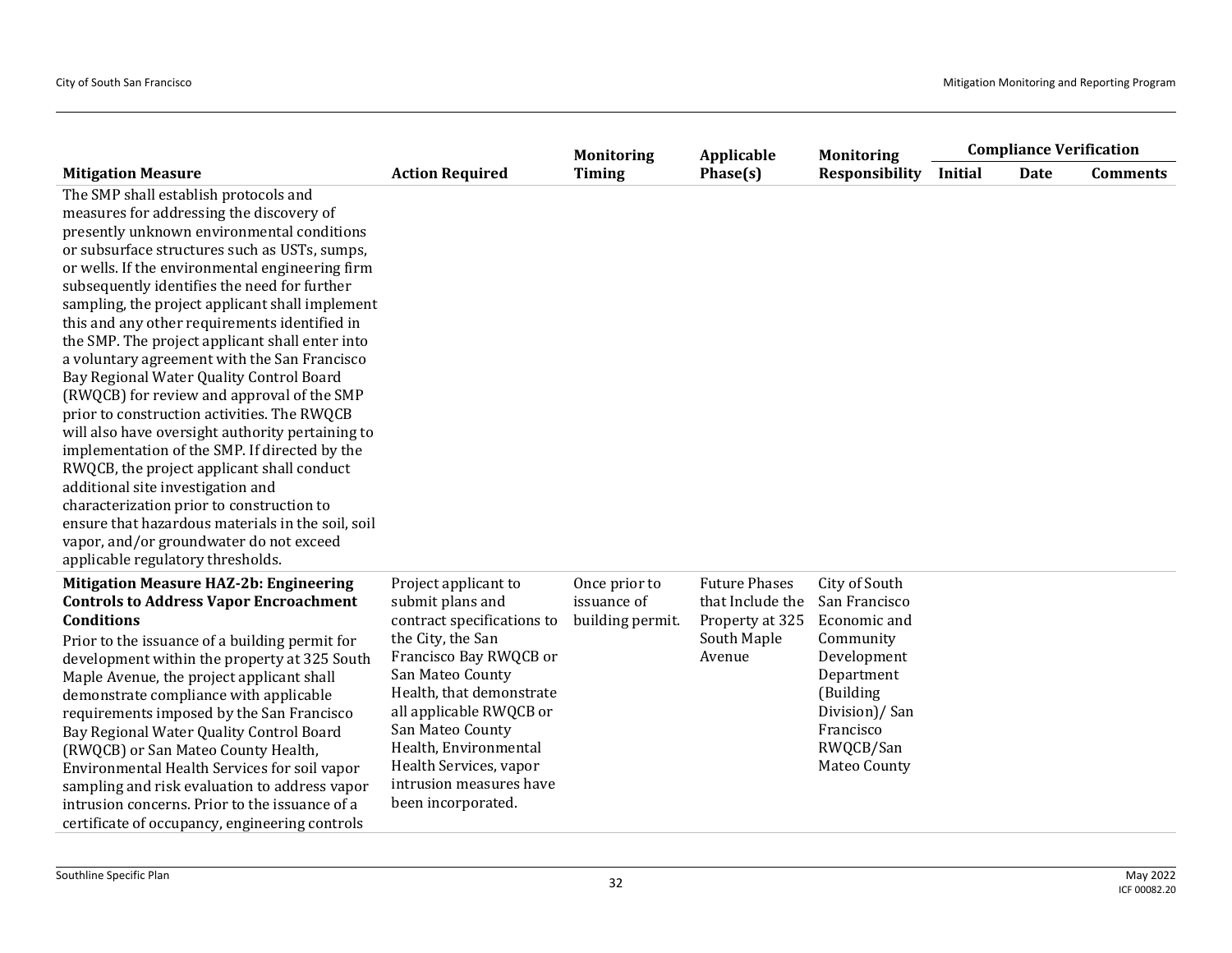|                                                                                                                                                   |                        | <b>Monitoring</b> | Applicable | <b>Monitoring</b>     | <b>Compliance Verification</b> |      |                 |
|---------------------------------------------------------------------------------------------------------------------------------------------------|------------------------|-------------------|------------|-----------------------|--------------------------------|------|-----------------|
| <b>Mitigation Measure</b>                                                                                                                         | <b>Action Required</b> | <b>Timing</b>     | Phase(s)   | <b>Responsibility</b> | <b>Initial</b>                 | Date | <b>Comments</b> |
| designed by a qualified engineer to address<br>vapor encroachment conditions by redirecting<br>and or minimizing VOC concentrations in            |                        |                   |            |                       |                                |      |                 |
| compliance with San Francisco Bay RWQCB (or                                                                                                       |                        |                   |            |                       |                                |      |                 |
| San Mateo County Health) requirements and                                                                                                         |                        |                   |            |                       |                                |      |                 |
| shall be implemented on the site. Specific                                                                                                        |                        |                   |            |                       |                                |      |                 |
| engineering controls may include, but will not                                                                                                    |                        |                   |            |                       |                                |      |                 |
| be limited to:                                                                                                                                    |                        |                   |            |                       |                                |      |                 |
| Installation of subsurface migration<br>barriers; and/or                                                                                          |                        |                   |            |                       |                                |      |                 |
| Inclusion of ventilated foundations for any<br>$\bullet$<br>proposed structures; and/or                                                           |                        |                   |            |                       |                                |      |                 |
| The use and implementation of an                                                                                                                  |                        |                   |            |                       |                                |      |                 |
| alternative method or structural design that<br>would address soil gas releases and reduce<br>the potential for hazardous conditions to<br>occur. |                        |                   |            |                       |                                |      |                 |
| Appropriate engineering control system(s)                                                                                                         |                        |                   |            |                       |                                |      |                 |
| shall be determined with concurrence,                                                                                                             |                        |                   |            |                       |                                |      |                 |
| approval, and oversight of the San Francisco                                                                                                      |                        |                   |            |                       |                                |      |                 |
| Bay RWQCB or San Mateo County Health, as                                                                                                          |                        |                   |            |                       |                                |      |                 |
| applicable, and shall be dependent on future                                                                                                      |                        |                   |            |                       |                                |      |                 |
| building placement and construction. Project                                                                                                      |                        |                   |            |                       |                                |      |                 |
| applicants shall comply with all applicable San                                                                                                   |                        |                   |            |                       |                                |      |                 |
| Francisco Bay RWQCB or San Mateo County                                                                                                           |                        |                   |            |                       |                                |      |                 |
| Health requirements for long-term operation,                                                                                                      |                        |                   |            |                       |                                |      |                 |
| monitoring, and maintenance of the vapor                                                                                                          |                        |                   |            |                       |                                |      |                 |
| mitigation systems. Any land use covenant                                                                                                         |                        |                   |            |                       |                                |      |                 |
| required by the San Francisco Bay RWQCB or                                                                                                        |                        |                   |            |                       |                                |      |                 |
| San Mateo County Health to assure the long-                                                                                                       |                        |                   |            |                       |                                |      |                 |
| term efficacy of the vapor mitigation systems                                                                                                     |                        |                   |            |                       |                                |      |                 |
| shall be recorded in property title records by                                                                                                    |                        |                   |            |                       |                                |      |                 |
| the project sponsor(s) or successor owner(s). If                                                                                                  |                        |                   |            |                       |                                |      |                 |
| at the time of development, the 325 South                                                                                                         |                        |                   |            |                       |                                |      |                 |
| Maple Avenue site has obtained case closure                                                                                                       |                        |                   |            |                       |                                |      |                 |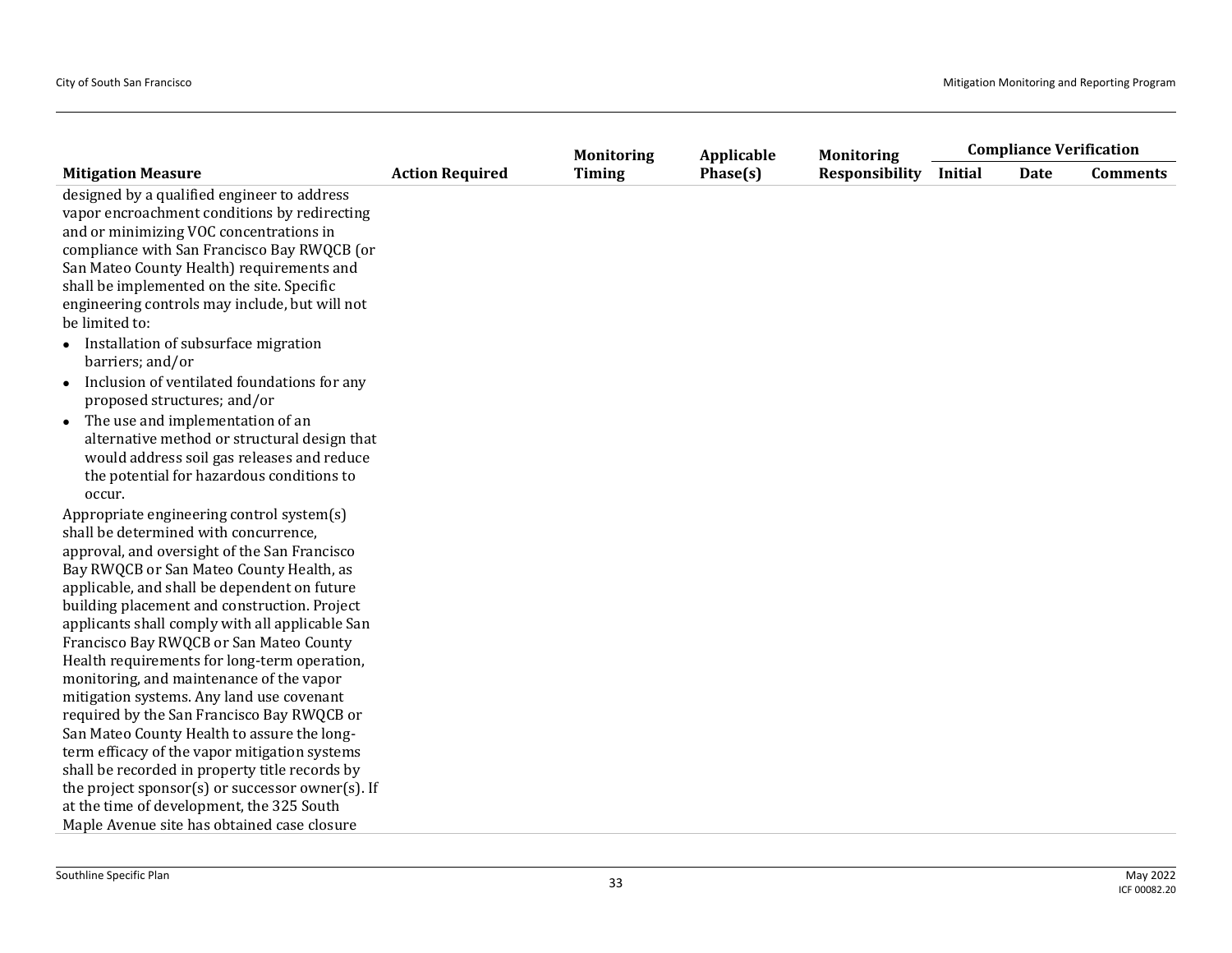|                                                                                                                                                                                                                                                                                                                                                                                                                                                                                                                                                                                                                                                                                                                                                                                                                                                                                                                                                                                                                                                                                                                                                                                                                                                              |                                                                                                                                                                                                                                                                                                                                                                                  | <b>Monitoring</b>                                     | Applicable | <b>Monitoring</b>                                                                                                  |                | <b>Compliance Verification</b> |                 |
|--------------------------------------------------------------------------------------------------------------------------------------------------------------------------------------------------------------------------------------------------------------------------------------------------------------------------------------------------------------------------------------------------------------------------------------------------------------------------------------------------------------------------------------------------------------------------------------------------------------------------------------------------------------------------------------------------------------------------------------------------------------------------------------------------------------------------------------------------------------------------------------------------------------------------------------------------------------------------------------------------------------------------------------------------------------------------------------------------------------------------------------------------------------------------------------------------------------------------------------------------------------|----------------------------------------------------------------------------------------------------------------------------------------------------------------------------------------------------------------------------------------------------------------------------------------------------------------------------------------------------------------------------------|-------------------------------------------------------|------------|--------------------------------------------------------------------------------------------------------------------|----------------|--------------------------------|-----------------|
| <b>Mitigation Measure</b>                                                                                                                                                                                                                                                                                                                                                                                                                                                                                                                                                                                                                                                                                                                                                                                                                                                                                                                                                                                                                                                                                                                                                                                                                                    | <b>Action Required</b>                                                                                                                                                                                                                                                                                                                                                           | <b>Timing</b>                                         | Phase(s)   | Responsibility                                                                                                     | <b>Initial</b> | <b>Date</b>                    | <b>Comments</b> |
| from the San Francisco Bay RWQCB or San<br>Mateo County Health and vapor intrusion is<br>deemed no longer a concern, implementation<br>of this mitigation measure would no longer be<br>required.                                                                                                                                                                                                                                                                                                                                                                                                                                                                                                                                                                                                                                                                                                                                                                                                                                                                                                                                                                                                                                                            |                                                                                                                                                                                                                                                                                                                                                                                  |                                                       |            |                                                                                                                    |                |                                |                 |
| <b>Mitigation Measure HAZ-2c: Conduct a</b><br><b>Hazardous Building Materials Survey prior</b><br>to Demolition Activities and Hazardous<br><b>Building Material Handling</b><br>Prior to the issuance of any demolition permit,<br>the Phase 1 applicant and applicants of future<br>Precise Plans shall ensure that a Hazardous<br>Building Materials Survey is conducted by a<br>licensed contractor on structures that will be<br>demolished and have not been surveyed<br>previously. The Hazardous Building Materials<br>Survey shall identify the presence of hazardous<br>building materials including: asbestos-<br>containing materials (ACMs), lead-based paint<br>(LBP), and poly-chlorinated biphenyls (PCBs).<br>Should this survey determine that lead-based<br>paint and/or asbestos or other hazardous<br>building materials are present, the following<br>actions shall be implemented by the Phase 1<br>applicant and applicants of future Precise<br>Plans:<br>A health and safety plan shall be developed<br>by a certified industrial hygienist for<br>potential lead-based paint, asbestos or<br>other hazardous building materials risks<br>present during demolition. The health and<br>safety plan shall then be implemented by a | Project applicant $(s)$ to<br>submit to City pre-<br>construction hazardous<br>building materials<br>survey for review and<br>approval. If evidence of<br>potential hazardous<br>materials is found during<br>the survey, project<br>applicant to coordinate<br>with the City and provide<br>applicable construction<br>contract provisions,<br>including protective<br>actions. | Once prior to<br>issuance of<br>demolition<br>permit. | All Phases | City of South<br>San Francisco<br>Economic and<br>Community<br>Development<br>Department<br>(Building<br>Division) |                |                                |                 |
| licensed contractor. The health and safety<br>plan shall comply with federal Occupational<br>Safety and Health Administration (OSHA)                                                                                                                                                                                                                                                                                                                                                                                                                                                                                                                                                                                                                                                                                                                                                                                                                                                                                                                                                                                                                                                                                                                         |                                                                                                                                                                                                                                                                                                                                                                                  |                                                       |            |                                                                                                                    |                |                                |                 |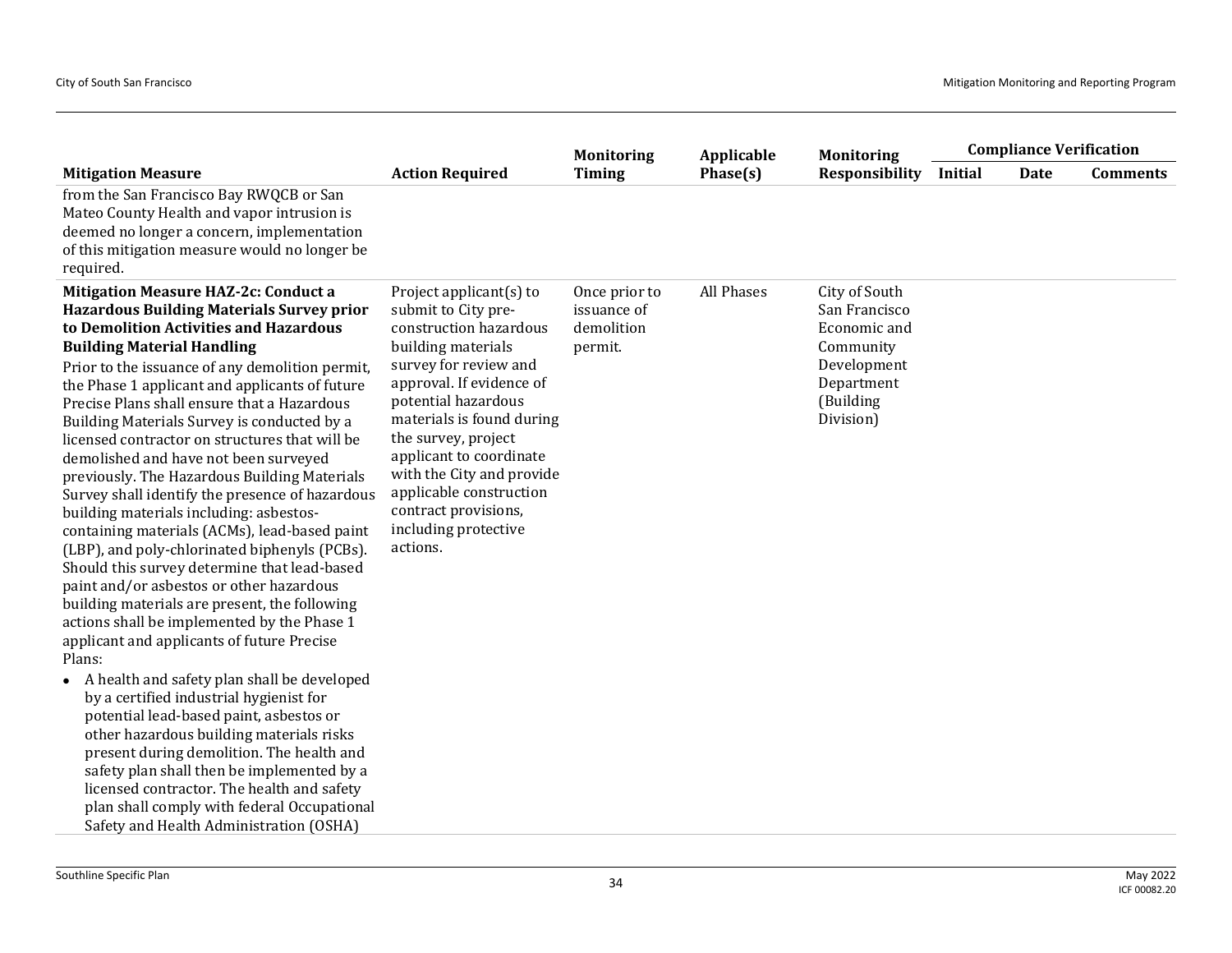|                                                                                                                                                                                                                                                                                                                                                                                                                                                                                                                                                                                                                                  |                        | <b>Monitoring</b> | Applicable | <b>Monitoring</b>     |         | <b>Compliance Verification</b> |                 |
|----------------------------------------------------------------------------------------------------------------------------------------------------------------------------------------------------------------------------------------------------------------------------------------------------------------------------------------------------------------------------------------------------------------------------------------------------------------------------------------------------------------------------------------------------------------------------------------------------------------------------------|------------------------|-------------------|------------|-----------------------|---------|--------------------------------|-----------------|
| <b>Mitigation Measure</b>                                                                                                                                                                                                                                                                                                                                                                                                                                                                                                                                                                                                        | <b>Action Required</b> | <b>Timing</b>     | Phase(s)   | <b>Responsibility</b> | Initial | Date                           | <b>Comments</b> |
| and the California Occupational Safety and<br>Health Administration (Cal/OSHA)<br>requirements.                                                                                                                                                                                                                                                                                                                                                                                                                                                                                                                                  |                        |                   |            |                       |         |                                |                 |
| Necessary approvals shall be acquired from<br>the City and/or County (by the licensed<br>contractor) for specifications or<br>commencement of abatement activities.<br>Abatement activities shall be conducted by<br>a licensed contractor.                                                                                                                                                                                                                                                                                                                                                                                      |                        |                   |            |                       |         |                                |                 |
| Prior to demolition of building materials<br>containing asbestos, the Bay Area Air<br><b>Quality Management District (BAAQMD)</b><br>shall be notified ten days prior to initiating<br>construction and demolition activities.<br>Section 19827.5 of the California Health and<br>Safety Code requires that local agencies not<br>issue demolition or alteration permits until<br>an applicant has demonstrated compliance<br>with notification requirements under<br>applicable federal regulations regarding<br>hazardous air pollutants, including<br>asbestos. In addition:<br>Asbestos shall be disposed of at a<br>$\circ$ |                        |                   |            |                       |         |                                |                 |
| licensed disposal facility to be identified<br>by the licensed contractor.<br>The local office of the Cal/OSHA shall be<br>$\circ$                                                                                                                                                                                                                                                                                                                                                                                                                                                                                               |                        |                   |            |                       |         |                                |                 |
| notified of asbestos abatement activities.<br>Asbestos abatement contractors shall<br>$\circ$<br>follow state regulations contained in 8<br>CCR 1529 and 8 CCR 341.6 through<br>341.14 where there is asbestos-related<br>work involving 100 square feet or more<br>of asbestos containing material.                                                                                                                                                                                                                                                                                                                             |                        |                   |            |                       |         |                                |                 |
| Asbestos removal contractors shall be<br>$\circ$<br>certified as such by the Contractors                                                                                                                                                                                                                                                                                                                                                                                                                                                                                                                                         |                        |                   |            |                       |         |                                |                 |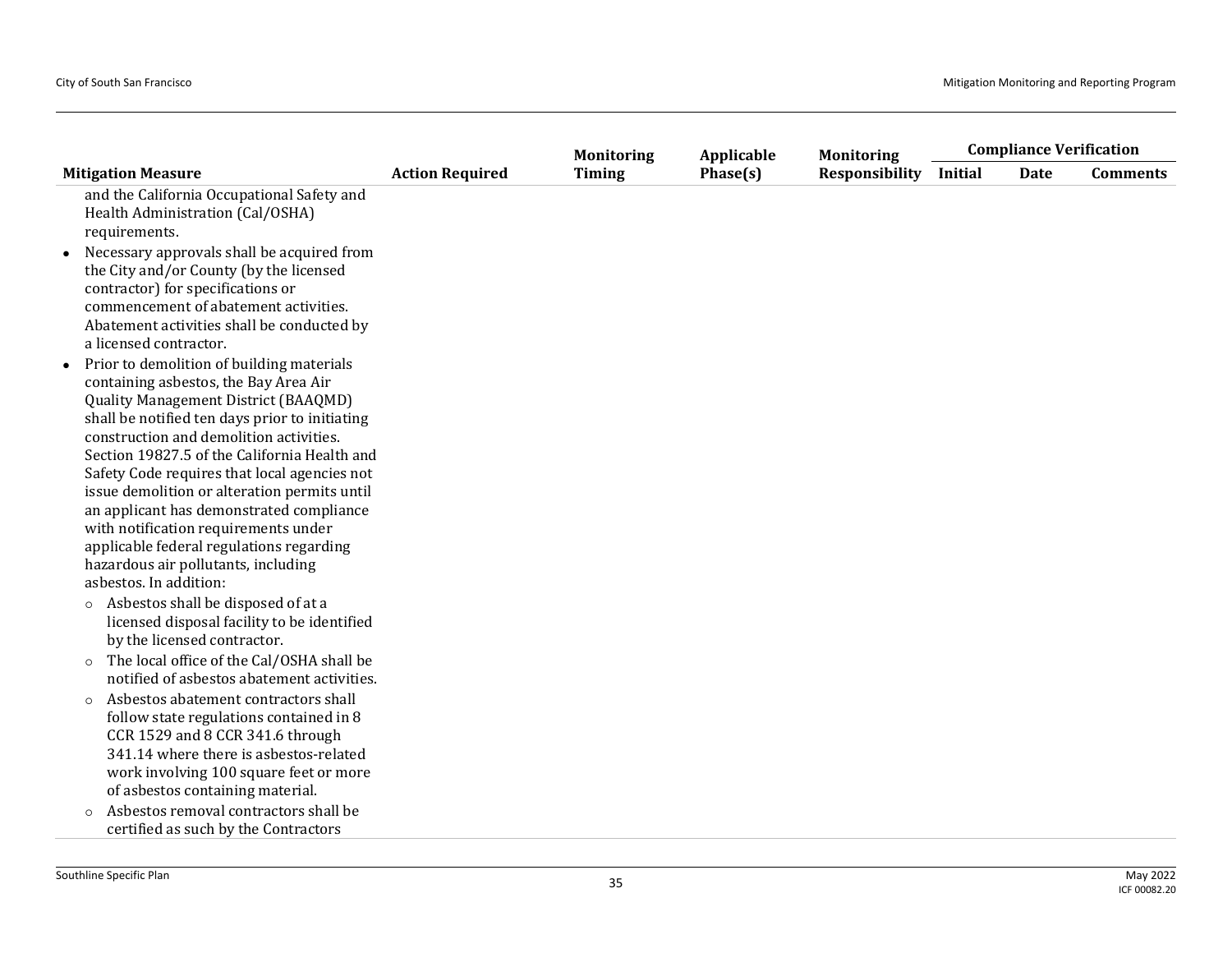|                                                                                                                                                                                                                                                                                                                                                                                                                                                                                                                                                                                                                                                                                                                                                                                                               |                                                                                                                                                                                                                                    | <b>Monitoring</b>                               | Applicable                   | <b>Monitoring</b>                                                                                                   | <b>Compliance Verification</b> |      |                 |  |
|---------------------------------------------------------------------------------------------------------------------------------------------------------------------------------------------------------------------------------------------------------------------------------------------------------------------------------------------------------------------------------------------------------------------------------------------------------------------------------------------------------------------------------------------------------------------------------------------------------------------------------------------------------------------------------------------------------------------------------------------------------------------------------------------------------------|------------------------------------------------------------------------------------------------------------------------------------------------------------------------------------------------------------------------------------|-------------------------------------------------|------------------------------|---------------------------------------------------------------------------------------------------------------------|--------------------------------|------|-----------------|--|
| <b>Mitigation Measure</b>                                                                                                                                                                                                                                                                                                                                                                                                                                                                                                                                                                                                                                                                                                                                                                                     | <b>Action Required</b>                                                                                                                                                                                                             | <b>Timing</b>                                   | Phase(s)                     | <b>Responsibility</b>                                                                                               | <b>Initial</b>                 | Date | <b>Comments</b> |  |
| Licensing Board of the State of<br>California. The owner of the property<br>where abatement is to occur shall have a<br>Hazardous Waste Generator Number<br>assigned by and registered with the<br>Office of the California Department of<br>Health Services in Sacramento.<br>The contractor and hauler of hazardous<br>building materials shall file a Hazardous<br>Waste Manifest that details the hauling of<br>the material from the site and the disposal<br>of it. Pursuant to California law, the City of<br>South San Francisco shall not issue the<br>required permit until the applicant has<br>complied with the notice requirements<br>described above.                                                                                                                                          |                                                                                                                                                                                                                                    |                                                 |                              |                                                                                                                     |                                |      |                 |  |
| <b>Hydrology and Water Quality</b>                                                                                                                                                                                                                                                                                                                                                                                                                                                                                                                                                                                                                                                                                                                                                                            |                                                                                                                                                                                                                                    |                                                 |                              |                                                                                                                     |                                |      |                 |  |
| <b>Mitigation Measure HWQ-1: Require</b><br><b>Groundwater Monitoring and Sampling</b><br><b>Prior to Dewatering Activity</b><br>Prior to any construction activity proposing or<br>with the potential to require dewatering,<br>applicants of future Precise Plans shall<br>measure water levels and water quality, prior<br>to and during dewatering activities, with a<br>focus on potential constituents of concern<br>based on permitting requirements and known<br>or suspected water quality impacts within or<br>near the development site. Applicants of future<br>Precise Plans shall ensure collection and<br>testing of samples prior to initiating<br>construction activities proposing or with the<br>potential to require dewatering. The location of<br>the sampling locations shall be at an | Project applicant $(s)$ to<br>conduct collection and<br>testing of water samples.<br>If contamination is<br>detected, remedial<br>measures to limit and/or<br>contain the spread of<br>contaminated water<br>shall be implemented. | Once prior to<br>issuance of<br>grading permit. | <b>Future Phases</b><br>Only | City of South<br>San Francisco<br>Economic and<br>Community<br>Development<br>Department<br>(Building<br>Division). |                                |      |                 |  |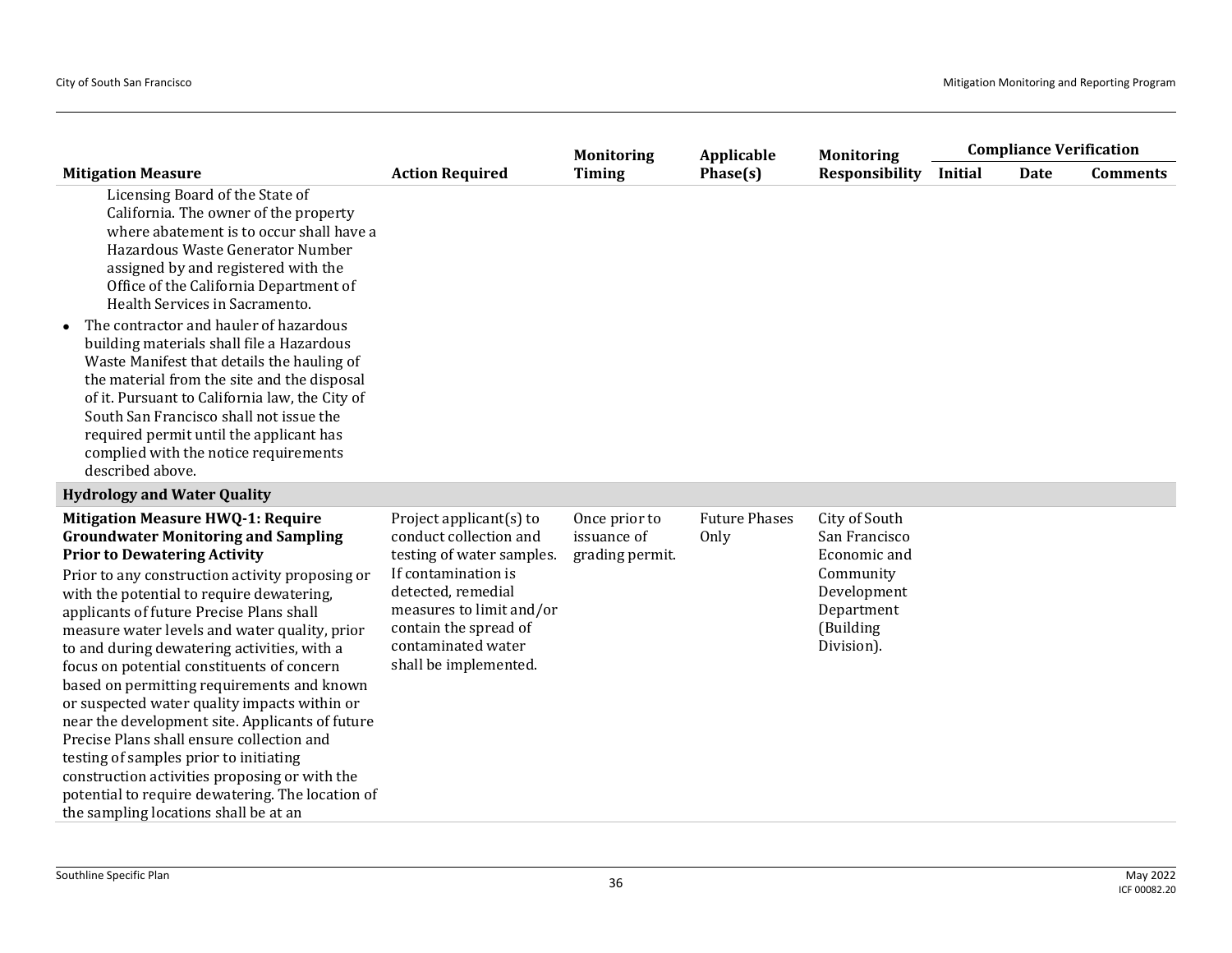|                                                                                                                                                                                                                                                                                                                                                                                                                                                                                                                                                                                                                                                                                                                                                                                                                                                                                                                                                                                                                                                                                                                                                                                                                                                      |                                                                                                                                                                    | <b>Monitoring</b>                               | Applicable | <b>Monitoring</b>                                                                                     |                | <b>Compliance Verification</b> |                 |
|------------------------------------------------------------------------------------------------------------------------------------------------------------------------------------------------------------------------------------------------------------------------------------------------------------------------------------------------------------------------------------------------------------------------------------------------------------------------------------------------------------------------------------------------------------------------------------------------------------------------------------------------------------------------------------------------------------------------------------------------------------------------------------------------------------------------------------------------------------------------------------------------------------------------------------------------------------------------------------------------------------------------------------------------------------------------------------------------------------------------------------------------------------------------------------------------------------------------------------------------------|--------------------------------------------------------------------------------------------------------------------------------------------------------------------|-------------------------------------------------|------------|-------------------------------------------------------------------------------------------------------|----------------|--------------------------------|-----------------|
| <b>Mitigation Measure</b>                                                                                                                                                                                                                                                                                                                                                                                                                                                                                                                                                                                                                                                                                                                                                                                                                                                                                                                                                                                                                                                                                                                                                                                                                            | <b>Action Required</b>                                                                                                                                             | <b>Timing</b>                                   | Phase(s)   | <b>Responsibility</b>                                                                                 | <b>Initial</b> | Date                           | <b>Comments</b> |
| appropriate distance from the propsed<br>dewatering site, as determiend by a<br>geotechnical evaluation of the local<br>groundwater and soil conditions. If<br>contamination is detected, remedial measures<br>to limit and/or contain the spread of<br>contaminated water shall be implemented.<br>Several options can be employed, such as<br>conducting on-site treatment/remediation,<br>disposal in sewer system (with any<br>appropriate pre-treatment) or at a hazardous<br>materials disposal facility depending on type<br>and levels of contamination, tanking, or<br>stopping or phasing underground construction.<br>Water shall be treated such that it complies<br>with discharge and reporting requirements of<br>the Volatile Organic Compound (VOC) and Fuel<br>General Permit (Order No. R2-2018-0050) and<br>applicable water quality objectives as<br>designted in the San Francisco Bay Basin<br>(Region 2) Water Quality Control Plan (Basin<br>Plan), or hauled off-site for treatment and<br>disposal at a permitted waste treatment<br>facility. The applicant shall be responsible for<br>demonstrating to the City that the treatment<br>and disposal requirements set forth in this<br>mitigation measure have been met. |                                                                                                                                                                    |                                                 |            |                                                                                                       |                |                                |                 |
| <b>Noise</b>                                                                                                                                                                                                                                                                                                                                                                                                                                                                                                                                                                                                                                                                                                                                                                                                                                                                                                                                                                                                                                                                                                                                                                                                                                         |                                                                                                                                                                    |                                                 |            |                                                                                                       |                |                                |                 |
| <b>Mitigation Measure NOI-1a: Construction</b><br><b>Noise Control Plan to Reduce Noise Outside</b><br><b>Standard Construction Hours in the City of</b><br><b>South San Francisco</b><br>The Phase 1 applicant and applicants of future<br>Precise Plans and/or the contractor(s) for<br>Phase 1 and future Precise Plans shall obtain a                                                                                                                                                                                                                                                                                                                                                                                                                                                                                                                                                                                                                                                                                                                                                                                                                                                                                                            | Project applicant(s)<br>and/or contractor(s) to<br>request permit from City<br>to complete work<br>outside standard<br>construction hours.<br>Project applicant(s) | Once prior to<br>issuance of<br>grading permit. | All Phases | City of South<br>San Francisco<br>Economic and<br>Community<br>Development<br>Department<br>(Building |                |                                |                 |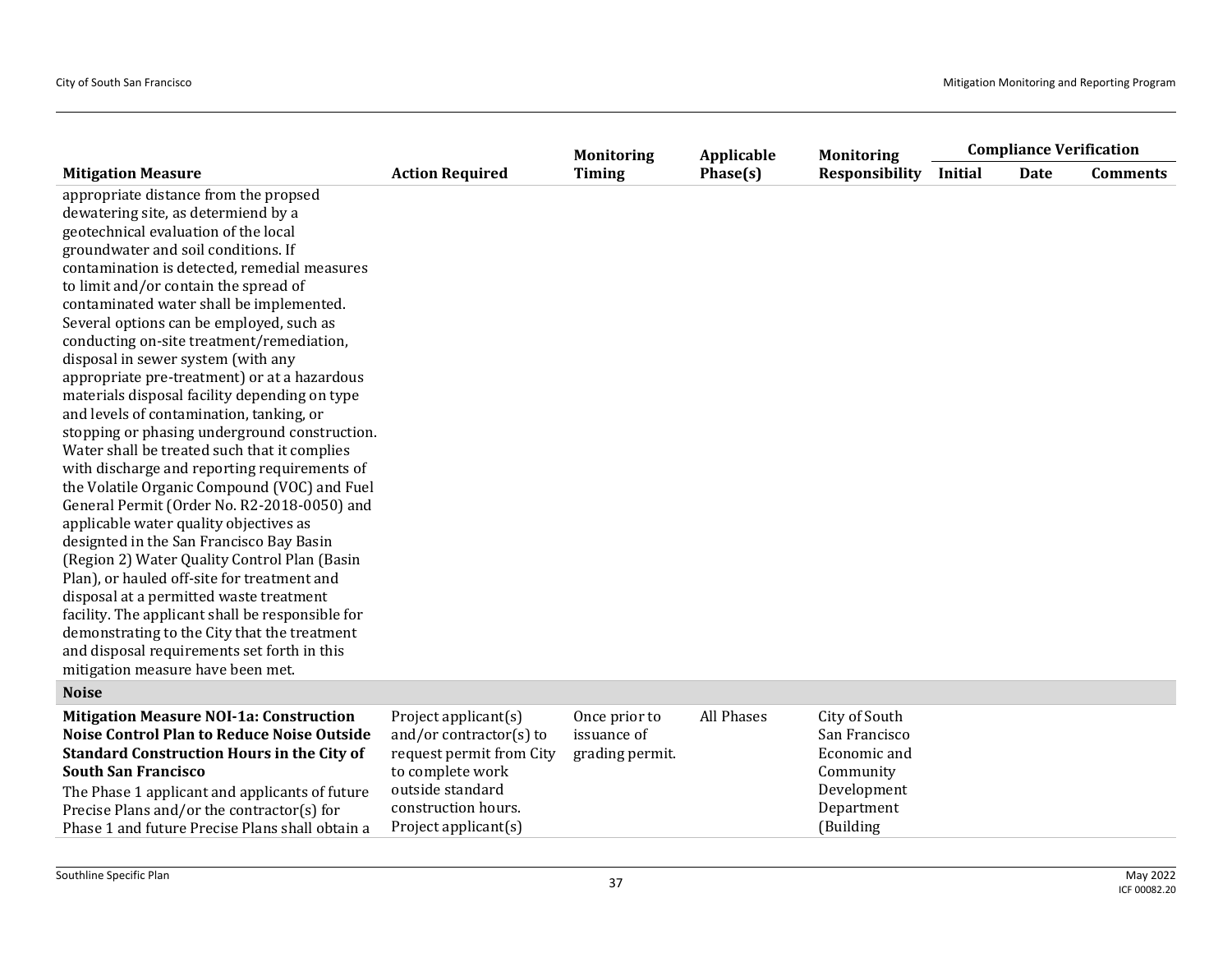| <b>Timing</b><br>Phase(s)<br><b>Responsibility</b><br><b>Initial</b><br><b>Mitigation Measure</b><br><b>Action Required</b><br>Date<br>permit to complete work outside the standard<br>and/or contractor(s) to<br>Division) or<br>construction hours outlined in the South San<br>submit a construction<br>City of San<br><b>Bruno Public</b><br>Francisco and/or San Bruno Municipal Code<br>noise control plan to City<br>Work<br>for work within each respective jurisdiction. In<br>to ensure that noise<br>levels from construction<br>addition, the applicant and/or contractor(s)<br>Department<br>shall develop a construction noise control plan<br>will comply with the<br>to reduce noise levels and comply with<br>City's daytime and<br>municipal daytime and nighttime noise<br>nighttime noise<br>standards.<br>standards. Specifically, for noise generated in<br>or experienced by receptors in South San<br>Francisco, the plan shall demonstrate that<br>noise from construction activities that occur<br>daily between 7:00 and 8:00 a.m. weekdays<br>and on Saturday will comply with the |                                              | <b>Monitoring</b> | Applicable | <b>Monitoring</b> | <b>Compliance Verification</b> |  |                 |
|----------------------------------------------------------------------------------------------------------------------------------------------------------------------------------------------------------------------------------------------------------------------------------------------------------------------------------------------------------------------------------------------------------------------------------------------------------------------------------------------------------------------------------------------------------------------------------------------------------------------------------------------------------------------------------------------------------------------------------------------------------------------------------------------------------------------------------------------------------------------------------------------------------------------------------------------------------------------------------------------------------------------------------------------------------------------------------------------------------------|----------------------------------------------|-------------------|------------|-------------------|--------------------------------|--|-----------------|
|                                                                                                                                                                                                                                                                                                                                                                                                                                                                                                                                                                                                                                                                                                                                                                                                                                                                                                                                                                                                                                                                                                                |                                              |                   |            |                   |                                |  | <b>Comments</b> |
| limit of 65 dBA at the nearest existing<br>commercial land use and 60 dBA at the nearest<br>multi-family residential land use, and<br>construction activities that occur between<br>10:00 p.m. and 7:00 a.m. will comply with the<br>applicable City noise limit of 60 dBA at the<br>nearest existing commercial land use and 55<br>dBA at the nearest multi-family residential land<br>use. In addition, the plan shall demonstrate that<br>noise generated in or experienced by receptors<br>in San Bruno from construction activities that<br>occur between the hours of 10:00 p.m. and 7:00<br>a.m. shall not exceed a noise level of 60 dBA, as<br>measured at 100 feet. Measures to help reduce<br>noise from construction activity during non-<br>standard construction hours to these levels<br>shall be incorporated into this plan and may<br>include, but are not limited to, the following:<br>• Plan for the noisiest construction activities                                                                                                                                                     | applicable City of South San Francisco noise |                   |            |                   |                                |  |                 |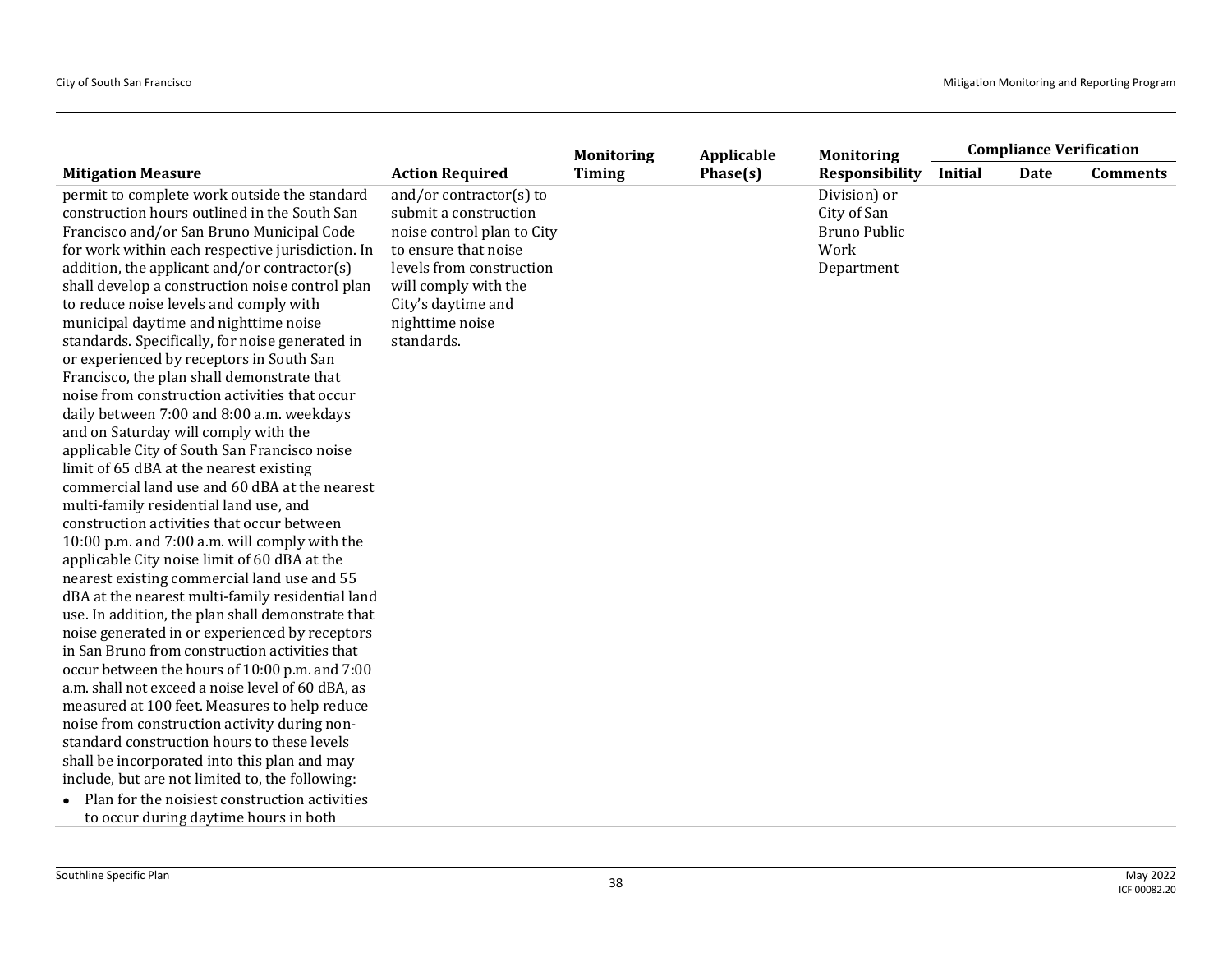|                                                                                                                                                                                                                                                                                                                                                                                                                   |                        | <b>Monitoring</b> | Applicable | <b>Monitoring</b>     |         | <b>Compliance Verification</b> |                 |
|-------------------------------------------------------------------------------------------------------------------------------------------------------------------------------------------------------------------------------------------------------------------------------------------------------------------------------------------------------------------------------------------------------------------|------------------------|-------------------|------------|-----------------------|---------|--------------------------------|-----------------|
| <b>Mitigation Measure</b>                                                                                                                                                                                                                                                                                                                                                                                         | <b>Action Required</b> | <b>Timing</b>     | Phase(s)   | <b>Responsibility</b> | Initial | <b>Date</b>                    | <b>Comments</b> |
| jurisdictions when the quantitative<br>standards are less stringent and when<br>people are less sensitive to noise.<br>Require all construction equipment be<br>equipped with mufflers and sound control<br>devices (e.g., intake silencers and noise<br>shrouds) that are in good condition (at least<br>as effective as those originally provided by<br>the manufacturer) and appropriate for the<br>equipment. |                        |                   |            |                       |         |                                |                 |
| Maintain all construction equipment to<br>minimize noise emissions.                                                                                                                                                                                                                                                                                                                                               |                        |                   |            |                       |         |                                |                 |
| Locate construction equipment as far as<br>$\bullet$<br>feasible from adjacent or nearby noise-<br>sensitive receptors.                                                                                                                                                                                                                                                                                           |                        |                   |            |                       |         |                                |                 |
| Require all stationary equipment be located<br>$\bullet$<br>to maintain the greatest possible distance to<br>the nearby existing buildings, where<br>feasible.                                                                                                                                                                                                                                                    |                        |                   |            |                       |         |                                |                 |
| Require stationary noise sources associated<br>$\bullet$<br>with construction (e.g., generators and<br>compressors) in proximity to noise-<br>sensitive land uses to be muffled and/or<br>enclosed within temporary enclosures and<br>shielded by barriers, which can reduce<br>construction noise by as much as 5 dB.                                                                                            |                        |                   |            |                       |         |                                |                 |
| Install noise-reducing sound walls or<br>fencing (e.g. temporary fencing with sound<br>blankets) around noise-generating<br>equipment during nighttime/non-standard<br>daytime hours.<br>Prohibit the use of impact tools (e.g., jack                                                                                                                                                                             |                        |                   |            |                       |         |                                |                 |
| hammers) during nighttime/non-standard<br>daytime hours.                                                                                                                                                                                                                                                                                                                                                          |                        |                   |            |                       |         |                                |                 |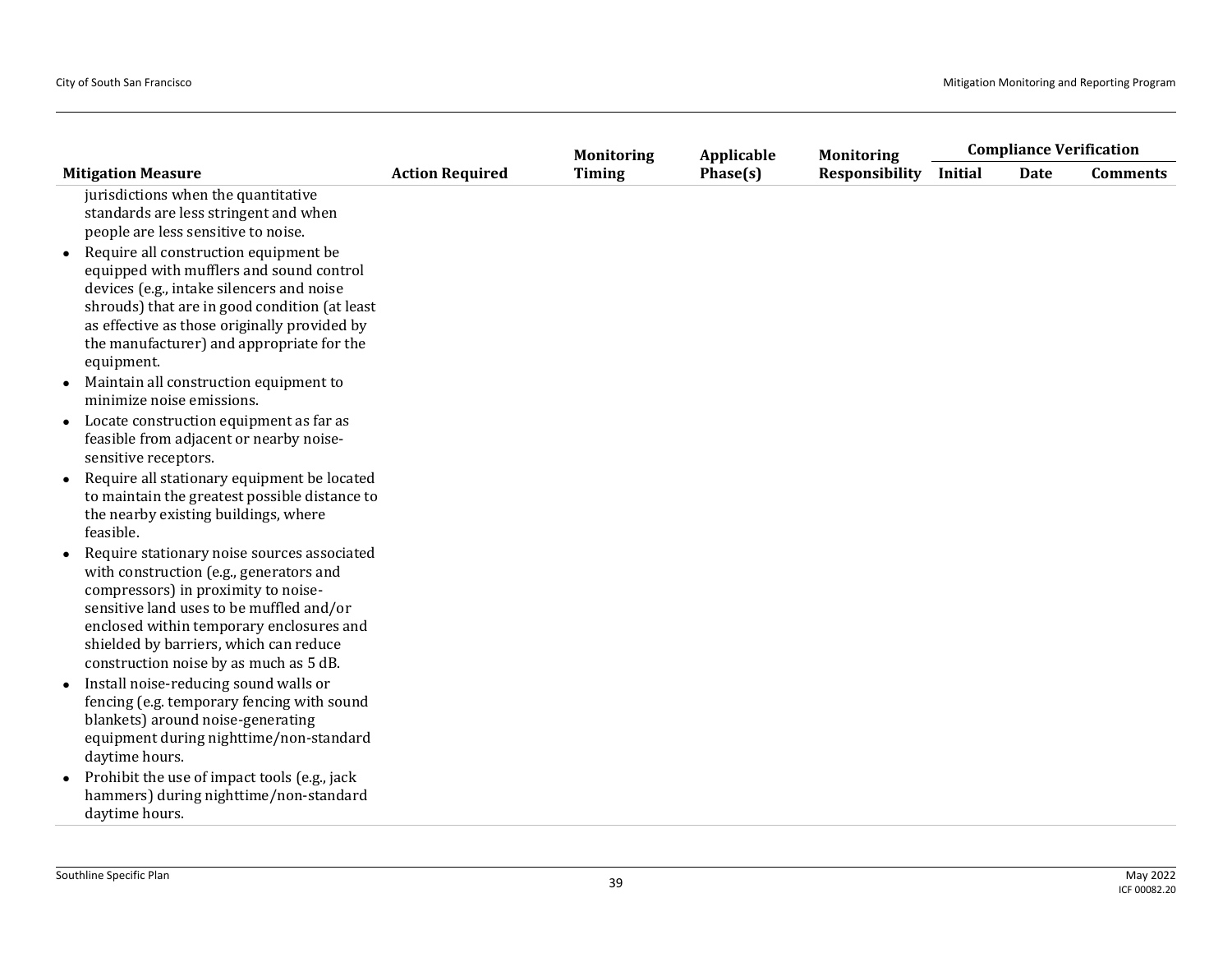|                                                                                                                                                                                                                                                                                                                                                                                                                                                                                                                         |                        | <b>Monitoring</b> | Applicable | <b>Monitoring</b>     |         | <b>Compliance Verification</b> |                 |
|-------------------------------------------------------------------------------------------------------------------------------------------------------------------------------------------------------------------------------------------------------------------------------------------------------------------------------------------------------------------------------------------------------------------------------------------------------------------------------------------------------------------------|------------------------|-------------------|------------|-----------------------|---------|--------------------------------|-----------------|
| <b>Mitigation Measure</b>                                                                                                                                                                                                                                                                                                                                                                                                                                                                                               | <b>Action Required</b> | <b>Timing</b>     | Phase(s)   | <b>Responsibility</b> | Initial | <b>Date</b>                    | <b>Comments</b> |
| Prohibit idling of inactive construction<br>equipment for prolonged periods during<br>nighttime/non-standard hours (i.e., more<br>than 2 minutes).                                                                                                                                                                                                                                                                                                                                                                      |                        |                   |            |                       |         |                                |                 |
| Provide advance notification in the form of<br>mailings/deliveries of notices to<br>surrounding land uses regarding the<br>construction schedule, including the various<br>types of activities that would be occurring<br>throughout the duration of the construction<br>period.                                                                                                                                                                                                                                        |                        |                   |            |                       |         |                                |                 |
| Provide the name and telephone number of<br>$\bullet$<br>an on-site construction liaison through on-<br>site signage and on the notices<br>mailed/delivered to surrounding land uses.<br>If construction noise is found to be intrusive<br>to the community (i.e., if complaints are<br>received), the construction liaison shall take<br>reasonable efforts to investigate the source<br>of the noise and require that reasonable<br>measures be implemented to correct the<br>problem.                                |                        |                   |            |                       |         |                                |                 |
| Use electric motors rather than gasoline- or<br>$\bullet$<br>diesel-powered engines to avoid noise<br>associated with compressed air exhaust<br>from pneumatically powered tools during<br>nighttime hours. Where the use of<br>pneumatic tools is unavoidable, an exhaust<br>muffler on the compressed air exhaust<br>could be used; this muffler can lower noise<br>levels from the exhaust by about 10 dB.<br>External jackets on the tools themselves<br>could be used, which could achieve a<br>reduction of 5 dB. |                        |                   |            |                       |         |                                |                 |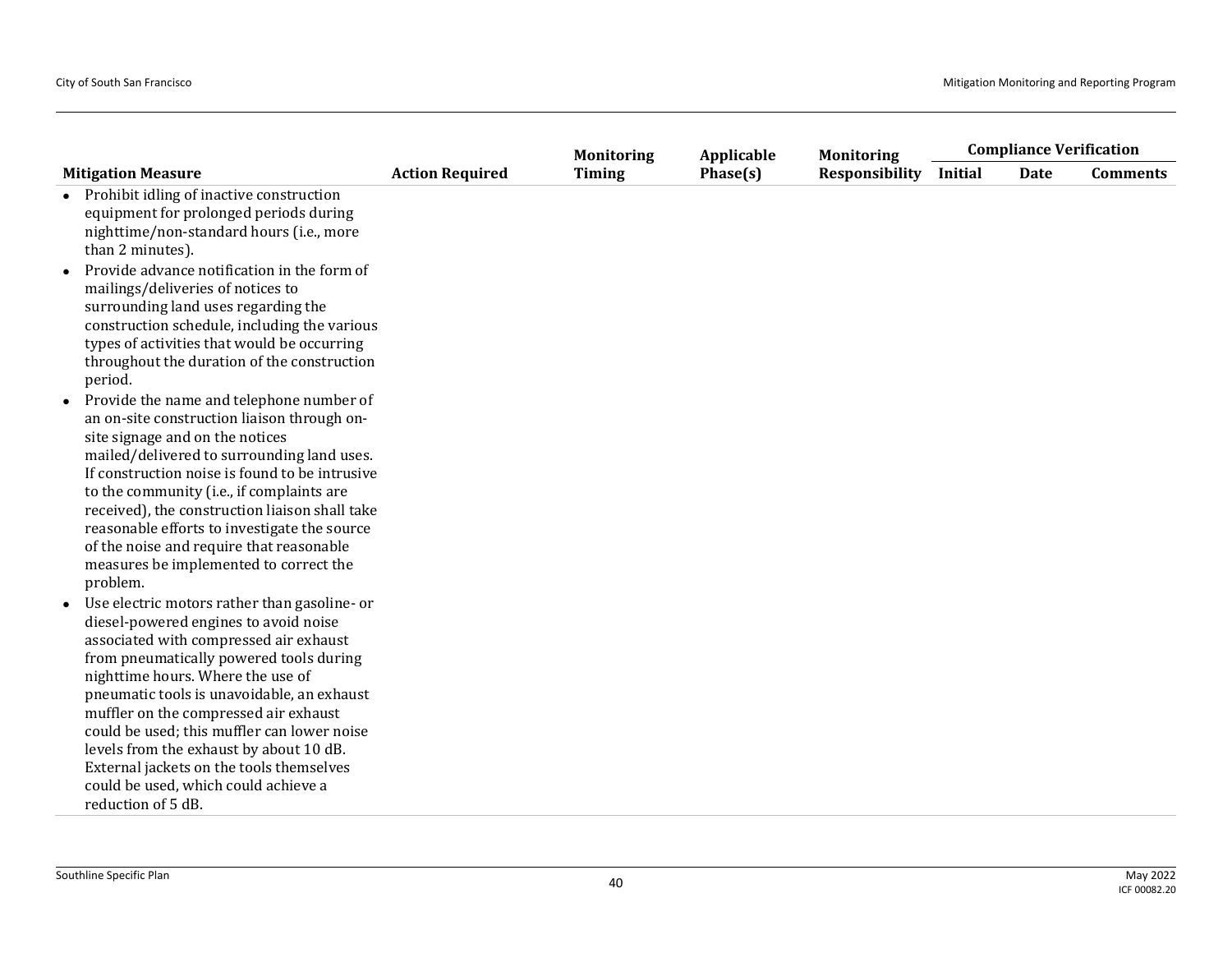|                                                                                                                                                                                                                                                                                                                                                                                                                                                                                                                                                                                                                                                                                                                                                                                                                  |                                                                                                                                                                                                                                                                                                                  | <b>Monitoring</b>                                | Applicable   | <b>Monitoring</b>                                                                                                  |                | <b>Compliance Verification</b> |                 |
|------------------------------------------------------------------------------------------------------------------------------------------------------------------------------------------------------------------------------------------------------------------------------------------------------------------------------------------------------------------------------------------------------------------------------------------------------------------------------------------------------------------------------------------------------------------------------------------------------------------------------------------------------------------------------------------------------------------------------------------------------------------------------------------------------------------|------------------------------------------------------------------------------------------------------------------------------------------------------------------------------------------------------------------------------------------------------------------------------------------------------------------|--------------------------------------------------|--------------|--------------------------------------------------------------------------------------------------------------------|----------------|--------------------------------|-----------------|
| <b>Mitigation Measure</b>                                                                                                                                                                                                                                                                                                                                                                                                                                                                                                                                                                                                                                                                                                                                                                                        | <b>Action Required</b>                                                                                                                                                                                                                                                                                           | <b>Timing</b>                                    | Phase(s)     | <b>Responsibility</b>                                                                                              | <b>Initial</b> | Date                           | <b>Comments</b> |
| Mitigation Measure NOI-1b: Construction of<br><b>Temporary Noise Barrier along Tanforan</b><br>Avenue<br>The Phase 1 contractor(s) shall install a<br>temporary noise barrier along the complete<br>length of Tanforan Avenue that abuts project<br>construction activities, located within the<br>direct line-of-sight path between the noise<br>source and nearby sensitive receptor(s), in<br>advance of project construction. The barrier<br>shall be constructed of material that has a<br>surface weight of at least 1 pound per square<br>foot and has an acoustical rating of at least 25<br>STC (Sound Transmission Class). This can<br>include a temporary barrier constructed with<br>plywood supported on a wood frame, sound<br>curtains supported on a frame, or other<br>comparable material.     | Project applicant to<br>demonstrate that<br>temporary noise barrier<br>along Tanforan Avenue<br>has been incorporated<br>into construction plans<br>and contract<br>specifications.                                                                                                                              | Once prior to<br>commencement<br>of demolition.  | Phase 1 Only | City of South<br>San Francisco<br>Economic and<br>Community<br>Development<br>Department<br>(Building<br>Division) |                |                                |                 |
| <b>Mitigation Measure NOI-1c: Mechanical</b><br><b>Equipment Noise Reduction Plan</b><br>To reduce potential noise impacts resulting<br>from project heating, cooling, and ventilation<br>equipment, the Phase 1 applicant and<br>applicants of future Precise Plans shall conduct<br>a noise analysis to estimate noise levels of<br>project-specific mechanical equipment based<br>on the selected equipment models and design<br>features, and create a Noise Reduction Plan to<br>ensure noise levels of equipment, once<br>installed, are below the applicable criteria<br>described below. The Noise Reduction Plan<br>shall include any necessary noise reduction<br>measures required to reduce project-specific<br>mechanical equipment noise to a less-than-<br>significant level. The plan shall also | Project applicant(s) to<br>provide to City the noise<br>analysis along with the<br>Noise Reduction Plan<br>and plans that depict<br>incorporation of all<br>recommendations from<br>the plan to reduce noise<br>from project mechanical<br>equipment to the levels<br>outlined in the City's<br>noise ordinance. | Once prior to<br>issuance of<br>building permit. | All Phases   | City of South<br>San Francisco<br>Economic and<br>Community<br>Development<br>Department<br>(Building<br>Division) |                |                                |                 |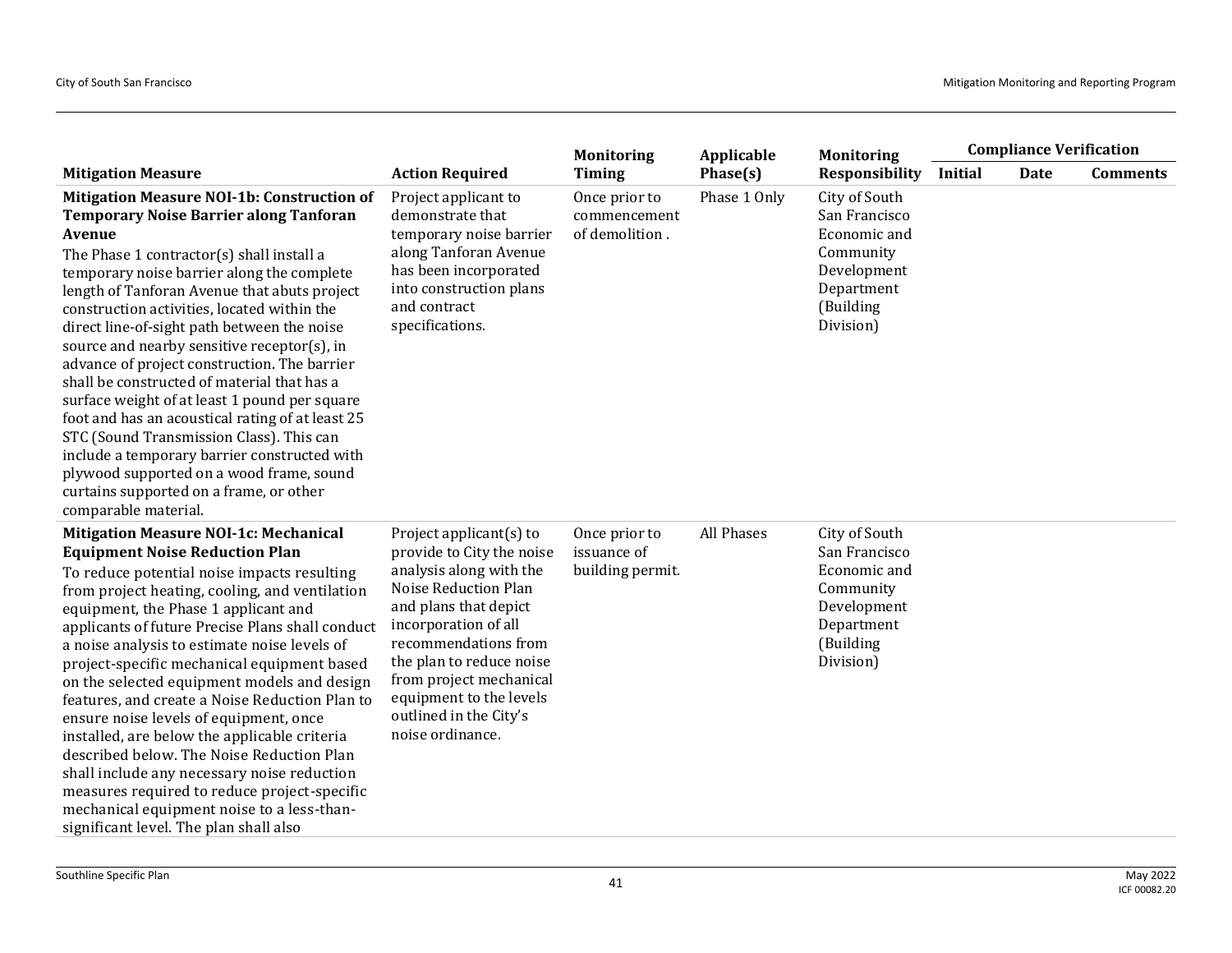|                                                 |                        | <b>Monitoring</b> | Applicable | <b>Monitoring</b>     | <b>Compliance Verification</b> |      |                 |
|-------------------------------------------------|------------------------|-------------------|------------|-----------------------|--------------------------------|------|-----------------|
| <b>Mitigation Measure</b>                       | <b>Action Required</b> | <b>Timing</b>     | Phase(s)   | <b>Responsibility</b> | <b>Initial</b>                 | Date | <b>Comments</b> |
| demonstrate that with the inclusion of          |                        |                   |            |                       |                                |      |                 |
| selected measures, noise from equipment         |                        |                   |            |                       |                                |      |                 |
| would be below the significance thresholds.     |                        |                   |            |                       |                                |      |                 |
| Feasible noise reduction measures to reduce     |                        |                   |            |                       |                                |      |                 |
| noise below the significance threshold          |                        |                   |            |                       |                                |      |                 |
| include, but are not limited to, selecting      |                        |                   |            |                       |                                |      |                 |
| quieter equipment, utilizing silencers and      |                        |                   |            |                       |                                |      |                 |
| acoustical equipment at vent openings, siting   |                        |                   |            |                       |                                |      |                 |
| equipment farther from the roofline, and/or     |                        |                   |            |                       |                                |      |                 |
| enclosing all equipment in a mechanical         |                        |                   |            |                       |                                |      |                 |
| equipment room designed to reduce noise.        |                        |                   |            |                       |                                |      |                 |
| This analysis shall be conducted and the        |                        |                   |            |                       |                                |      |                 |
| results and final Noise Reduction Plan shall be |                        |                   |            |                       |                                |      |                 |
| provided to the City prior to the issuance of   |                        |                   |            |                       |                                |      |                 |
| building permits for each phase.                |                        |                   |            |                       |                                |      |                 |
| The noise analysis and Noise Reduction Plan     |                        |                   |            |                       |                                |      |                 |
| shall be prepared by persons qualified in       |                        |                   |            |                       |                                |      |                 |
| acoustical analysis and/or engineering. The     |                        |                   |            |                       |                                |      |                 |
| Noise Reduction Plan shall demonstrate with     |                        |                   |            |                       |                                |      |                 |
| reasonable certainty that noise from            |                        |                   |            |                       |                                |      |                 |
| mechanical equipment selected for the           |                        |                   |            |                       |                                |      |                 |
| project, including the attenuation features     |                        |                   |            |                       |                                |      |                 |
| incorporated into the project design, will not  |                        |                   |            |                       |                                |      |                 |
| exceed the City of South San Francisco          |                        |                   |            |                       |                                |      |                 |
| property plane threshold of 60 dBA during       |                        |                   |            |                       |                                |      |                 |
| daytime hours or 55 dBA during nighttime        |                        |                   |            |                       |                                |      |                 |
| hours for nearby multi-family residential uses, |                        |                   |            |                       |                                |      |                 |
| 65 dBA during daytime hours or 60 dBA during    |                        |                   |            |                       |                                |      |                 |
| nighttime hours for nearby commercial uses, or  |                        |                   |            |                       |                                |      |                 |
| the City of San Bruno threshold of 10 dB above  |                        |                   |            |                       |                                |      |                 |
| the ambient noise level, as identified through  |                        |                   |            |                       |                                |      |                 |
| field noise measurements, at the property       |                        |                   |            |                       |                                |      |                 |
| plane.                                          |                        |                   |            |                       |                                |      |                 |
| The Phase 1 applicant and applicants of future  |                        |                   |            |                       |                                |      |                 |
| Precise Plans shall incorporate all feasible    |                        |                   |            |                       |                                |      |                 |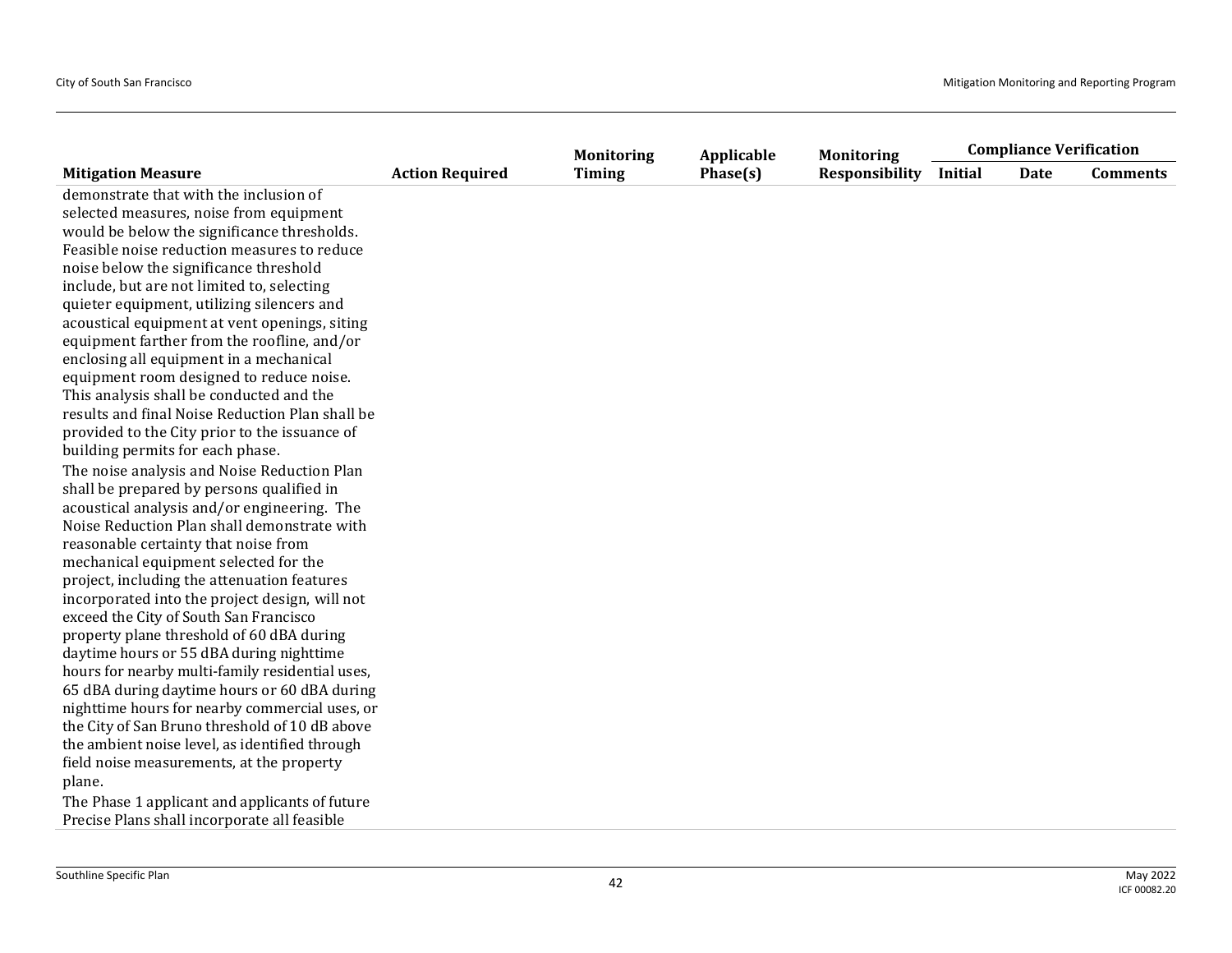|                                                                                                                                                                                                                                                                                                                                                                                                                                                                                                                                                                                                                                                                                                                                                                                                                                                                                                                                                                                                                                                                                                                                                                                                                                                                                                                                                                                |                                                                                                                                                                                                                                                                                                                                                   | <b>Monitoring</b>                                | Applicable | <b>Monitoring</b>                                                                                                  |                | <b>Compliance Verification</b> |                 |
|--------------------------------------------------------------------------------------------------------------------------------------------------------------------------------------------------------------------------------------------------------------------------------------------------------------------------------------------------------------------------------------------------------------------------------------------------------------------------------------------------------------------------------------------------------------------------------------------------------------------------------------------------------------------------------------------------------------------------------------------------------------------------------------------------------------------------------------------------------------------------------------------------------------------------------------------------------------------------------------------------------------------------------------------------------------------------------------------------------------------------------------------------------------------------------------------------------------------------------------------------------------------------------------------------------------------------------------------------------------------------------|---------------------------------------------------------------------------------------------------------------------------------------------------------------------------------------------------------------------------------------------------------------------------------------------------------------------------------------------------|--------------------------------------------------|------------|--------------------------------------------------------------------------------------------------------------------|----------------|--------------------------------|-----------------|
| <b>Mitigation Measure</b>                                                                                                                                                                                                                                                                                                                                                                                                                                                                                                                                                                                                                                                                                                                                                                                                                                                                                                                                                                                                                                                                                                                                                                                                                                                                                                                                                      | <b>Action Required</b>                                                                                                                                                                                                                                                                                                                            | <b>Timing</b>                                    | Phase(s)   | <b>Responsibility</b>                                                                                              | <b>Initial</b> | <b>Date</b>                    | <b>Comments</b> |
| methods to reduce noise identified above and<br>any other feasible recommendations from the<br>acoustical analysis and Noise Reduction Plan<br>into the building design and operations as<br>necessary to ensure that noise sources meet<br>applicable requirements of the respective<br>noise ordinances at receiving properties.                                                                                                                                                                                                                                                                                                                                                                                                                                                                                                                                                                                                                                                                                                                                                                                                                                                                                                                                                                                                                                             |                                                                                                                                                                                                                                                                                                                                                   |                                                  |            |                                                                                                                    |                |                                |                 |
| <b>Mitigation Measure NOI-1d: Emergency</b><br><b>Generator Noise Reduction Plan</b><br>Prior to approval of a building permit for any<br>proposed development under the Specific Plan,<br>including Phase 1, the Phase 1 applicant and<br>applicants of future Precise Plans shall conduct<br>a noise analysis to estimate noise levels from<br>the testing of project-specific emergency<br>generators, and create a Noise Reduction Plan<br>to ensure noise levels of generator testing are<br>below the applicable criteria This analysis and<br>Noise Reduction Plan may be incorporated<br>together with the analysis described in MM-<br>NOI-1c. This analysis shall be conducted and<br>the Noise Reduction Plan shall be created<br>based on the analysis results. The results,<br>methods, and final Noise Reduction Plan shall<br>be provided to the City prior to the issuance of<br>building permits for each phase. The analysis<br>shall account for proposed noise attenuation<br>features, such as specific acoustical enclosures<br>and mufflers or silences, and the final Noise<br>Reduction Plan shall demonstrate with<br>reasonable certainty that proposed<br>generator(s) will not exceed the City of South<br>San Francisco property plane threshold of 60<br>dBA for residential uses and 65 dBA for<br>commercial uses during daytime hours, or 55 | Project applicant $(s)$ to<br>provide to City the noise<br>analysis along with the<br><b>Emergency Generator</b><br>Noise Reduction Plan<br>and plans that depict<br>incorporation of all<br>recommendations from<br>the plan to reduce noise<br>from project emergency<br>generators to the levels<br>outlined in the City's<br>noise ordinance. | Once prior to<br>issuance of<br>building permit. | All Phases | City of South<br>San Francisco<br>Economic and<br>Community<br>Development<br>Department<br>(Building<br>Division) |                |                                |                 |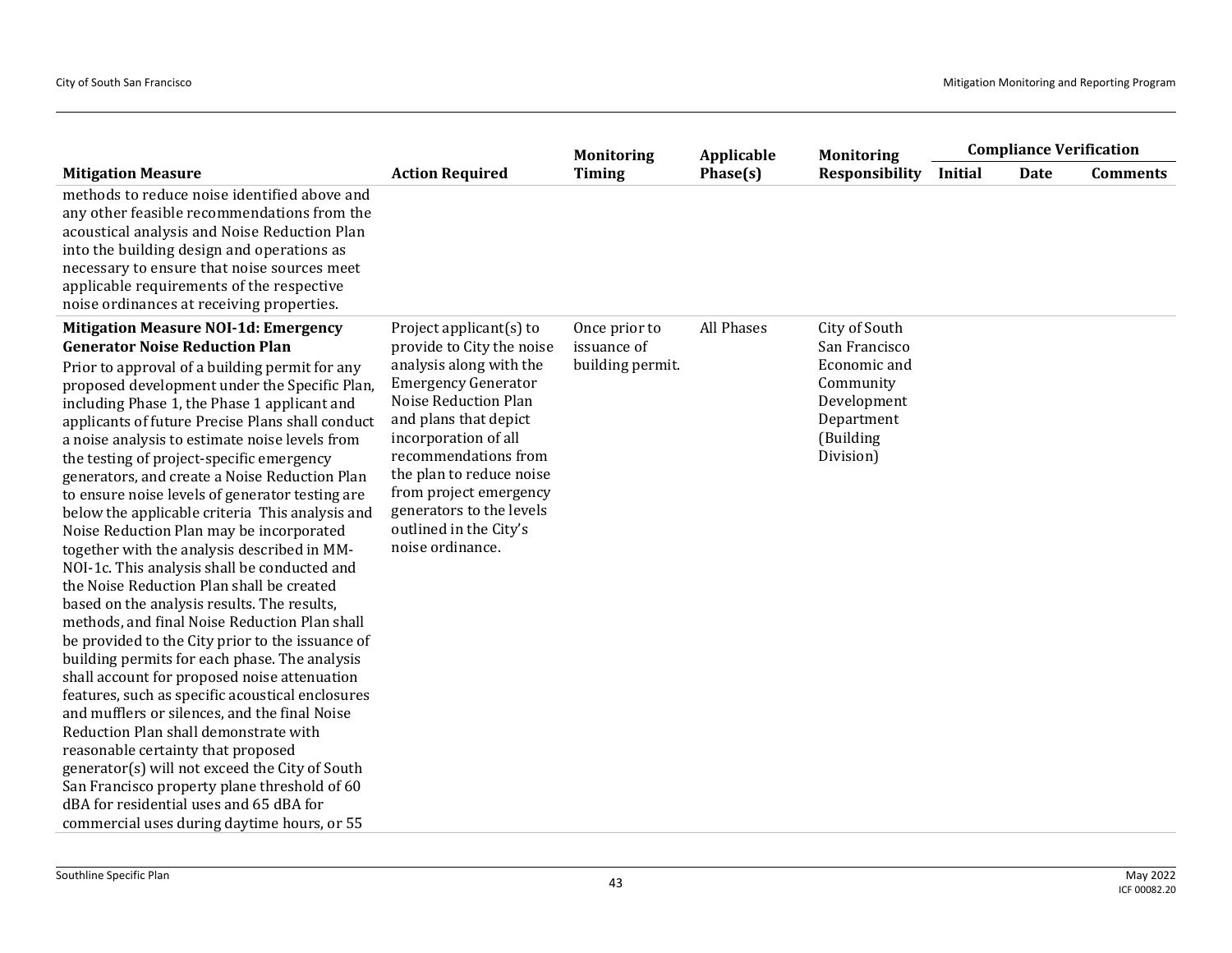|                                                                                                                              |                                                | <b>Monitoring</b>             | Applicable           | <b>Monitoring</b>             |                | <b>Compliance Verification</b> |                 |
|------------------------------------------------------------------------------------------------------------------------------|------------------------------------------------|-------------------------------|----------------------|-------------------------------|----------------|--------------------------------|-----------------|
| <b>Mitigation Measure</b>                                                                                                    | <b>Action Required</b>                         | <b>Timing</b>                 | Phase(s)             | <b>Responsibility</b>         | <b>Initial</b> | <b>Date</b>                    | <b>Comments</b> |
| dBA for residential uses and 60 dBA for                                                                                      |                                                |                               |                      |                               |                |                                |                 |
| commercial uses during nighttime hours, and                                                                                  |                                                |                               |                      |                               |                |                                |                 |
| the City of San Bruno threshold of 10 dB above                                                                               |                                                |                               |                      |                               |                |                                |                 |
| the ambient noise level, as identified through                                                                               |                                                |                               |                      |                               |                |                                |                 |
| field noise measurements. Acoustical                                                                                         |                                                |                               |                      |                               |                |                                |                 |
| treatments may include, but are not limited to:                                                                              |                                                |                               |                      |                               |                |                                |                 |
| Enclosing generator(s);<br>$\bullet$                                                                                         |                                                |                               |                      |                               |                |                                |                 |
| Installing relatively quiet model<br>$\bullet$<br>generator(s);                                                              |                                                |                               |                      |                               |                |                                |                 |
| Orienting or shielding generator(s) to<br>$\bullet$<br>protect noise-sensitive receptors to the<br>greatest extent feasible; |                                                |                               |                      |                               |                |                                |                 |
| Installing exhaust mufflers or silencers;<br>$\bullet$                                                                       |                                                |                               |                      |                               |                |                                |                 |
| Increasing the distance between<br>$\bullet$<br>generator(s) and noise-sensitive receptors;<br>and/or                        |                                                |                               |                      |                               |                |                                |                 |
| Placing barriers around generator(s) to<br>$\bullet$<br>facilitate the attenuation of noise.                                 |                                                |                               |                      |                               |                |                                |                 |
| In addition, all project generator(s) shall be                                                                               |                                                |                               |                      |                               |                |                                |                 |
| tested only between the hours of 7:00 a.m. and                                                                               |                                                |                               |                      |                               |                |                                |                 |
| 8:00 p.m.                                                                                                                    |                                                |                               |                      |                               |                |                                |                 |
| The Phase 1 applicant and applicants of future                                                                               |                                                |                               |                      |                               |                |                                |                 |
| Precise Plans shall incorporate all                                                                                          |                                                |                               |                      |                               |                |                                |                 |
| recommendations from the acoustical analysis                                                                                 |                                                |                               |                      |                               |                |                                |                 |
| into the building design and operations to                                                                                   |                                                |                               |                      |                               |                |                                |                 |
| ensure that noise sources meet applicable<br>requirements of the noise ordinance.                                            |                                                |                               |                      |                               |                |                                |                 |
|                                                                                                                              |                                                |                               |                      |                               |                |                                |                 |
| <b>Utilities and Service Systems</b>                                                                                         |                                                |                               |                      |                               |                |                                |                 |
| <b>Mitigation Measure UTIL-1: Limit Total</b>                                                                                | Project applicant(s) to                        | Once prior to                 | <b>Future Phases</b> | City of South                 |                |                                |                 |
| Water Demand under the Specific Plan to<br><b>527 AFY</b>                                                                    | demonstrate project's<br>compliance with Water | issuance of<br>Certificate of |                      | San Francisco<br>Economic and |                |                                |                 |
| If Cal Water has lawfully adopted a Water                                                                                    | <b>Neutral Development</b>                     | Occupancy.                    |                      | Community                     |                |                                |                 |
| Neutral Development policy that is applicable                                                                                | policy, if applicable, or                      |                               |                      | Development                   |                |                                |                 |
| to the project at the time a Certificate of                                                                                  | provide total estimated                        |                               |                      | Department                    |                |                                |                 |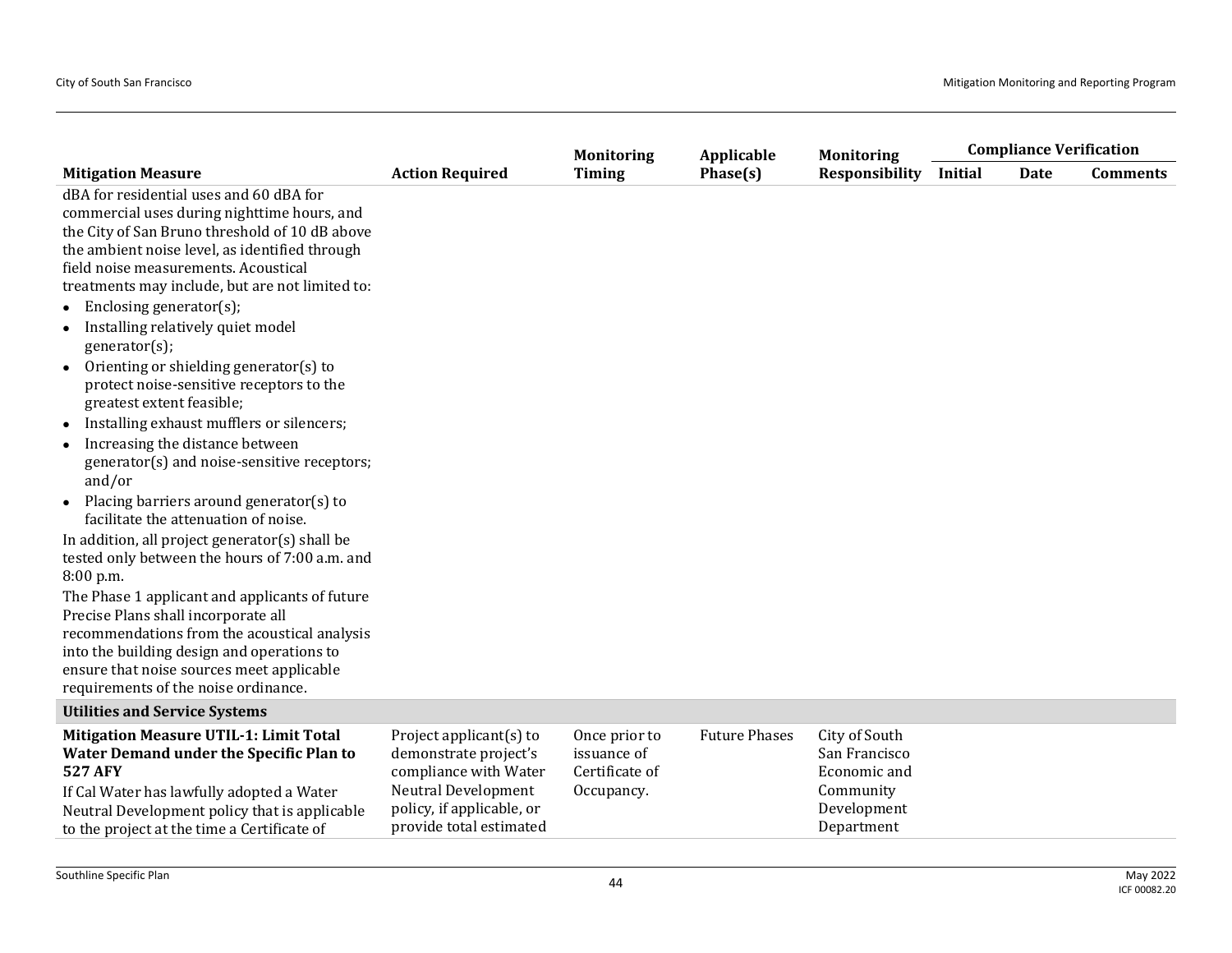|                                                                                                                                                                                                                                                                                                                                                                                                                                                                                                                                                                                                                                                                                                                                                                                                                                                                                                                                                                                                                                                                                                                                                                                                                                                                                                                                                                                                                                                                                                                                                                                                                                                                                                                            |                                                                                                                                                                                                                                                                                                                                                                                                                                                                                                                                             | <b>Monitoring</b> | Applicable | <b>Monitoring</b>      | <b>Compliance Verification</b> |             |                 |
|----------------------------------------------------------------------------------------------------------------------------------------------------------------------------------------------------------------------------------------------------------------------------------------------------------------------------------------------------------------------------------------------------------------------------------------------------------------------------------------------------------------------------------------------------------------------------------------------------------------------------------------------------------------------------------------------------------------------------------------------------------------------------------------------------------------------------------------------------------------------------------------------------------------------------------------------------------------------------------------------------------------------------------------------------------------------------------------------------------------------------------------------------------------------------------------------------------------------------------------------------------------------------------------------------------------------------------------------------------------------------------------------------------------------------------------------------------------------------------------------------------------------------------------------------------------------------------------------------------------------------------------------------------------------------------------------------------------------------|---------------------------------------------------------------------------------------------------------------------------------------------------------------------------------------------------------------------------------------------------------------------------------------------------------------------------------------------------------------------------------------------------------------------------------------------------------------------------------------------------------------------------------------------|-------------------|------------|------------------------|--------------------------------|-------------|-----------------|
| <b>Mitigation Measure</b>                                                                                                                                                                                                                                                                                                                                                                                                                                                                                                                                                                                                                                                                                                                                                                                                                                                                                                                                                                                                                                                                                                                                                                                                                                                                                                                                                                                                                                                                                                                                                                                                                                                                                                  | <b>Action Required</b>                                                                                                                                                                                                                                                                                                                                                                                                                                                                                                                      | <b>Timing</b>     | Phase(s)   | <b>Responsibility</b>  | <b>Initial</b>                 | <b>Date</b> | <b>Comments</b> |
| Occupancy is requested for projects under the<br>Specific Plan, the applicant(s) shall be required<br>to demonstrate to the satisfaction of Cal Water<br>that the project complies with said policy. Upon<br>demonstrating compliance with said policy, no<br>further action is required. The applicant(s)<br>shall provide the City with documentation of<br>Cal Water's concurrence that the project has<br>complied with said policy.<br>If a Water Neutral Development policy has not<br>been lawfully adopted or is not applicable to<br>the project at the time a Certificate of<br>Occupancy, applicants of future Precise Plans<br>shall prepare an estimate of their individual<br>project's net water demand for the City's<br>review and approval prior to the issuance of<br>the Certificate of Occupancy. The net increase<br>in water demand shall be calculated based on<br>the expected total water use due to the<br>proposed development and/or expansion,<br>minus the amount of existing water use, onsite<br>credits, alternative onsite sources of water<br>supply, and/or offsite credits.<br>The City shall ensure, through its review of<br>individual projects' demand estimates, that the<br>individual project's net increase in demand<br>does not result in total demand within the<br>Specific Plan area that exceed 527 AFY. When<br>preparing demand estimates for future<br>phase(s) of development, applicants shall<br>include Phase 1's net increase in demand based<br>on actual water usage data for Phase 1, if Phase<br>1 is fully constructed and operational and such<br>data are readily available. If Phase 1 is not fully<br>constructed and operational, or if actual water | water demand for<br>project to the City for<br>review and approval. If<br>the total estimated<br>demand is found to<br>exceed 527 AFY, the City<br>will withhold issuance of<br>a Certificate of<br>Occupancy for that<br>portion of the project<br>that causes total demand<br>within the Specific Plan<br>area to exceed 527 AFY<br>until the applicant $(s)$<br>provide evidence that<br>additional water supply<br>is available, or sufficient<br>offsets are provided, to<br>satisfy any additional<br>demand in excess of 527<br>AFY. |                   |            | (Building<br>Division) |                                |             |                 |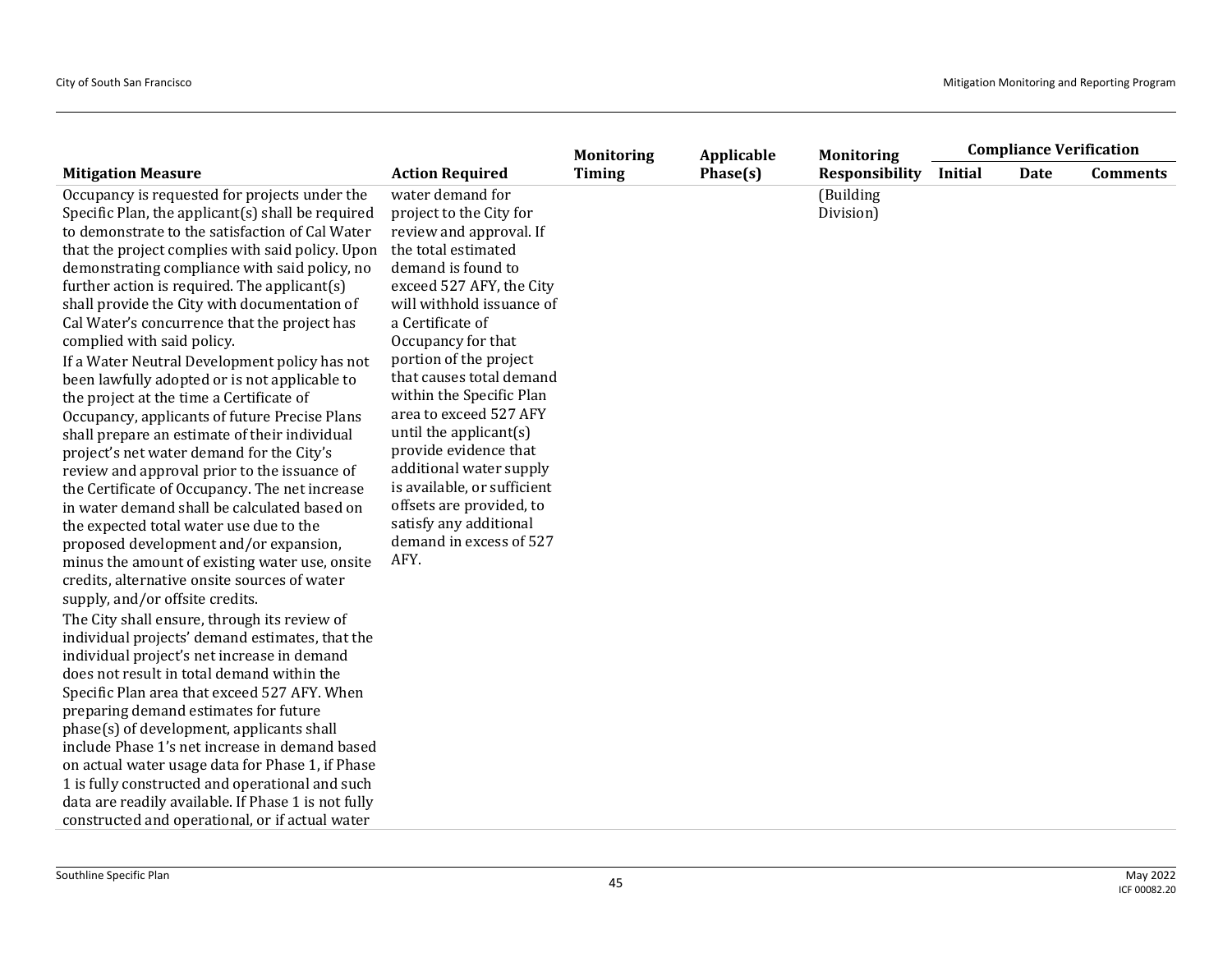|                                                                                                                                                                                                                                                                                                                                                                                                                                                                                                                                                                                                                                                                                                                                                                                                                                                                                                                                                                                                                                                              |                                                                                                                                                                                                                                                                                                                                                                                                                                                                                                                                                            | <b>Monitoring</b>                                            | Applicable | <b>Monitoring</b>                                                                                                  |                | <b>Compliance Verification</b> |                 |
|--------------------------------------------------------------------------------------------------------------------------------------------------------------------------------------------------------------------------------------------------------------------------------------------------------------------------------------------------------------------------------------------------------------------------------------------------------------------------------------------------------------------------------------------------------------------------------------------------------------------------------------------------------------------------------------------------------------------------------------------------------------------------------------------------------------------------------------------------------------------------------------------------------------------------------------------------------------------------------------------------------------------------------------------------------------|------------------------------------------------------------------------------------------------------------------------------------------------------------------------------------------------------------------------------------------------------------------------------------------------------------------------------------------------------------------------------------------------------------------------------------------------------------------------------------------------------------------------------------------------------------|--------------------------------------------------------------|------------|--------------------------------------------------------------------------------------------------------------------|----------------|--------------------------------|-----------------|
| <b>Mitigation Measure</b>                                                                                                                                                                                                                                                                                                                                                                                                                                                                                                                                                                                                                                                                                                                                                                                                                                                                                                                                                                                                                                    | <b>Action Required</b>                                                                                                                                                                                                                                                                                                                                                                                                                                                                                                                                     | <b>Timing</b>                                                | Phase(s)   | <b>Responsibility</b>                                                                                              | <b>Initial</b> | Date                           | <b>Comments</b> |
| demand data are not readily available, the<br>applicant shall prepare an estimate of the<br>Phase 1 demand and include it in the estimate<br>of total demand. If the total estimated demand<br>for all projects within the Specific Plan is found<br>to exceed 527 AFY, the City shall withhold<br>issuance of a Certificate of Occupancy for that<br>portion of the project that causes total demand<br>within the Specific Plan area to exceed 527 AFY<br>until the applicant provides evidence that<br>additional water supply is available, or<br>sufficient offsets are provided, to satisfy any<br>additional in excess of 527 AFY.                                                                                                                                                                                                                                                                                                                                                                                                                    |                                                                                                                                                                                                                                                                                                                                                                                                                                                                                                                                                            |                                                              |            |                                                                                                                    |                |                                |                 |
| <b>Mitigation Measure UTIL-2: Implement</b><br><b>Measures to Address Projected Dry Year</b><br><b>Water Shortages</b><br>If Cal Water has lawfully adopted a Water<br>Neutral Development policy that is applicable<br>to the project at the time a Certificate of<br>Occupancy is requested for projects under the<br>Specific Plan, the applicant(s) shall be required<br>to demonstrate to the satisfaction of Cal Water<br>that the project complies with said policy. Upon<br>demonstrating compliance with said policy, no<br>further action is required. The applicant $(s)$<br>shall provide the City with documentation of<br>Cal Water's concurrence that the project has<br>complied with said policy.<br>If said policy has not been lawfully adopted or<br>is not applicable to the project at the time a<br>Certificate of Occupancy is requested and the<br>2018 amendment to the Water Quality Control<br>Plan for the San Francisco Bay/Sacramento-<br>San Joaquin Delta Estuary (Bay-Delta Plan<br>Amendment) is not being implemented as | Project applicant $(s)$ to<br>provide project's<br>compliance with Water<br>Neutral Development<br>Policy to the City for<br>review and approval, if<br>applicable. If no such<br>policy is in effect and if<br>applicable, the<br>applicant(s) shall<br>provide the City with<br>documentation of Cal<br>Water's concurrence that<br>the applicant(s) have<br>committed to implement<br>an agreed upon strategy<br>to address water<br>shortage levels in<br>compliance with the<br>requirements of the<br>2020 UWMP Water<br><b>Shortage Contingency</b> | Once prior to<br>issuance of<br>Certificate of<br>Occupancy. | All Phases | City of South<br>San Francisco<br>Economic and<br>Community<br>Development<br>Department<br>(Building<br>Division) |                |                                |                 |